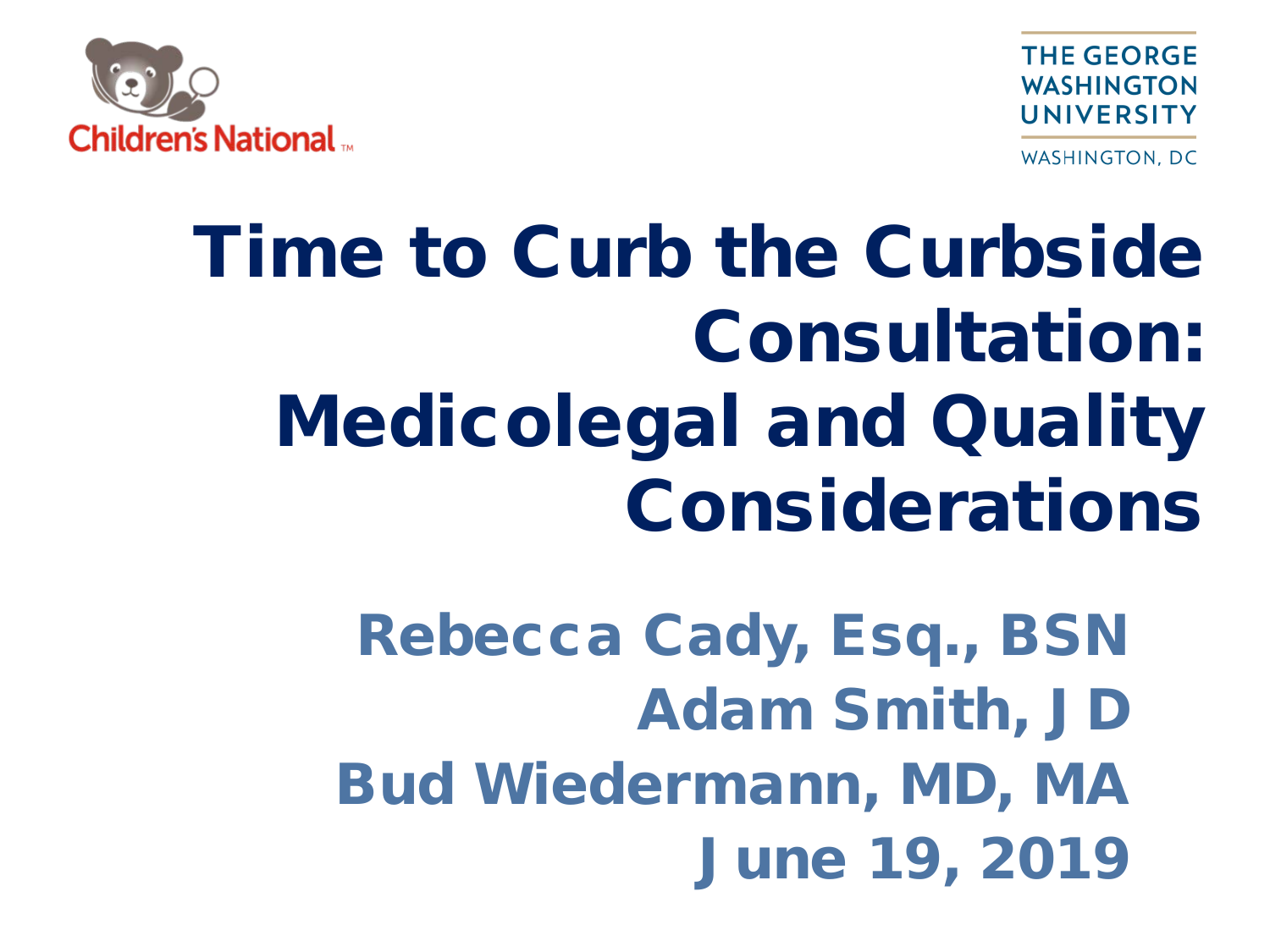## With special thanks to….

Aneta Nikolic Associate, Blankingship & Keith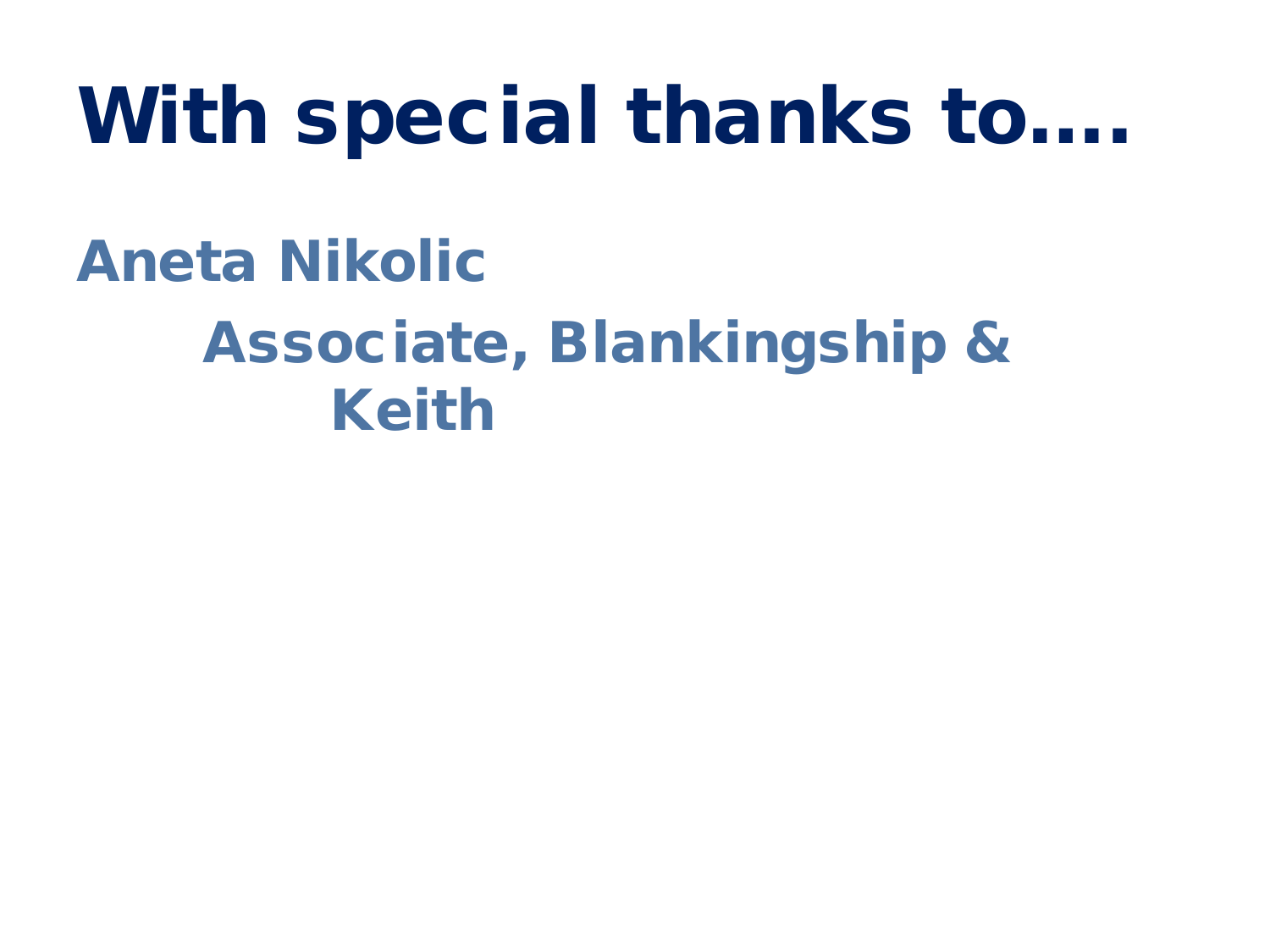## Conflicts of Interest

- **ONone** 
	-
	-
	-
	-
	- -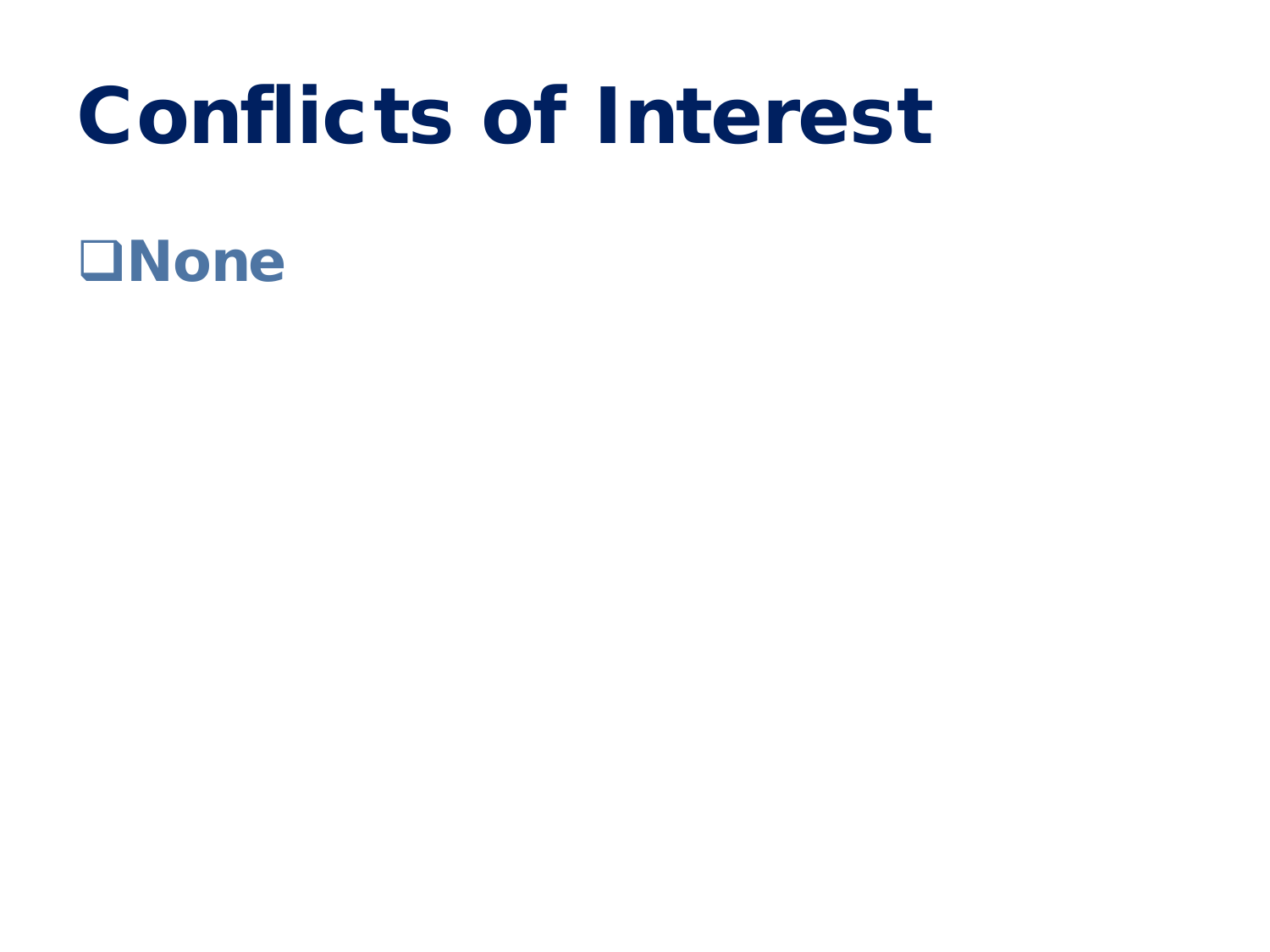## What's a curbside consultation?

" … an informal process whereby a physician obtains information or advice from another physician to assist in the management of a particular patient. The consultant neither reviews the patient's record nor examines the patient and does not document his/her recommendations."

JAMA 1998; 280:905-9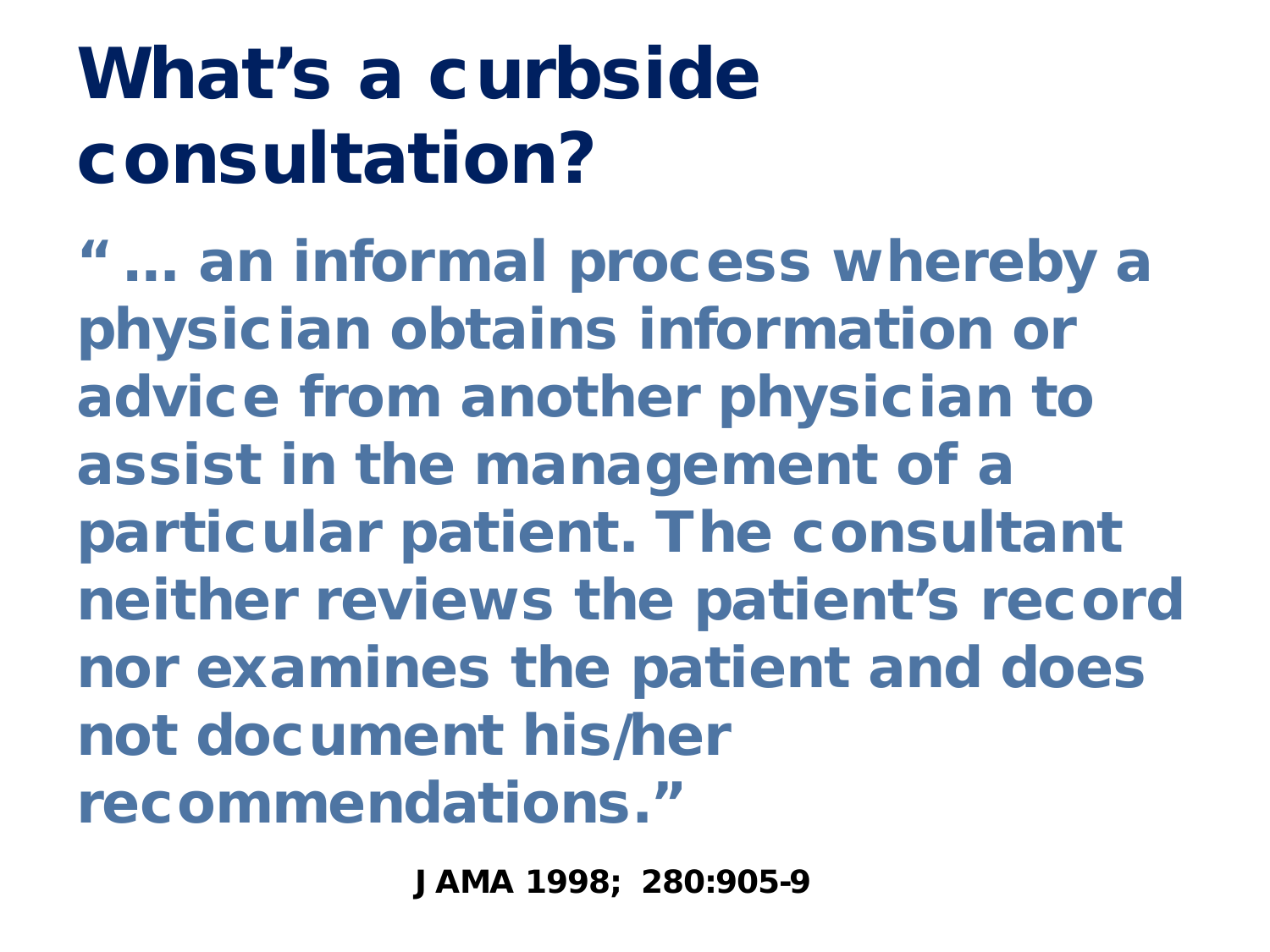## A representative email….

#### Hi Dr Wiedermann,

I have a newborn/DOL 18, who [came] in with mastitis. The blood culture is negative to date, and there was no local drainage to culture. Breast redness and firmness [have] improved but still significant induration. Received 4 days of clindamycin and this is day 6 of Vanc.

Do you have thoughts on the length of treatment? 7 days adequate or treat till tissue normalizes?

Thanks,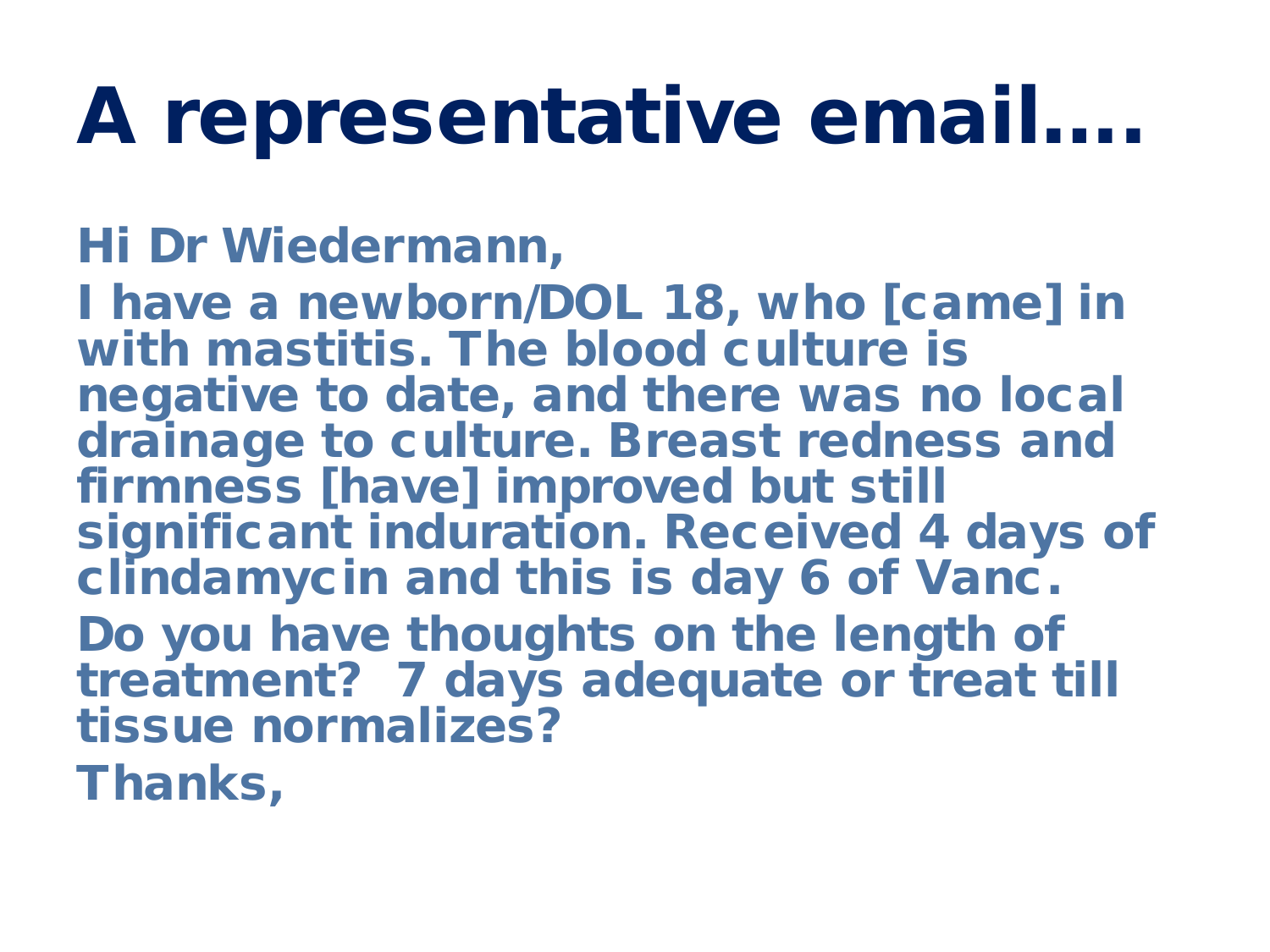# The Requester Sees….

#### Pros

- More efficient than lit search
- $\square$  No costs to patient or physician
- Minimizes number of formal consultants on a case
- Helps keep current with literature

#### Cons

- □ Implicit bias in requester's framing of case **Q** Reluctant to
	- challenge advice given?

JAMA 1998; 280:929-30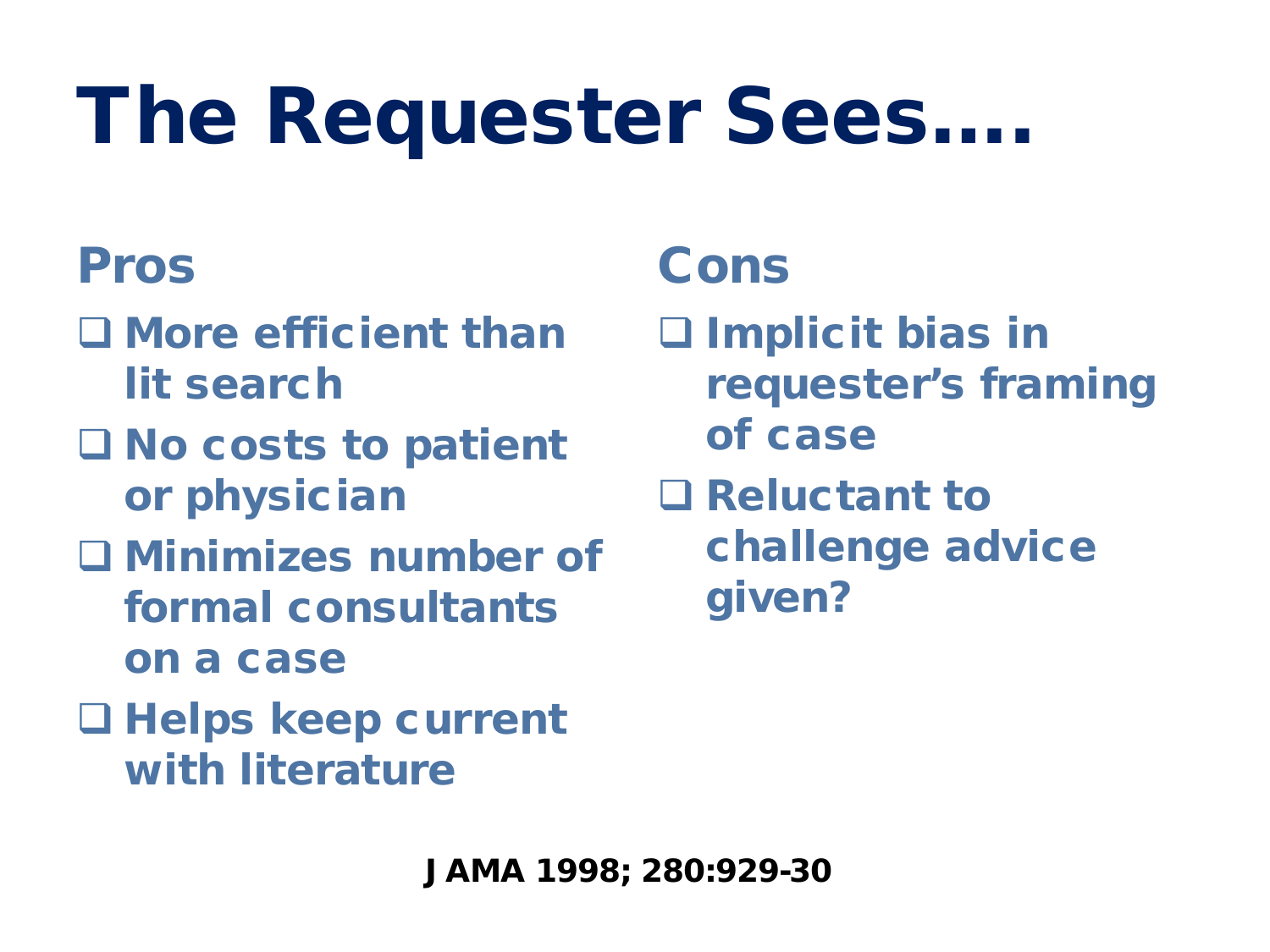# The Consultant Sees….

#### Pros

- □ Efficient
- □ If salaried, no financial loss
- Intellectually stimulating?
- Facilitates future formal consults
- Disseminates knowledge

#### Cons

□ Implicit bias in consultant's framing of case □ Giving wrong advice Location, location, location

JAMA 1998; 280:929-30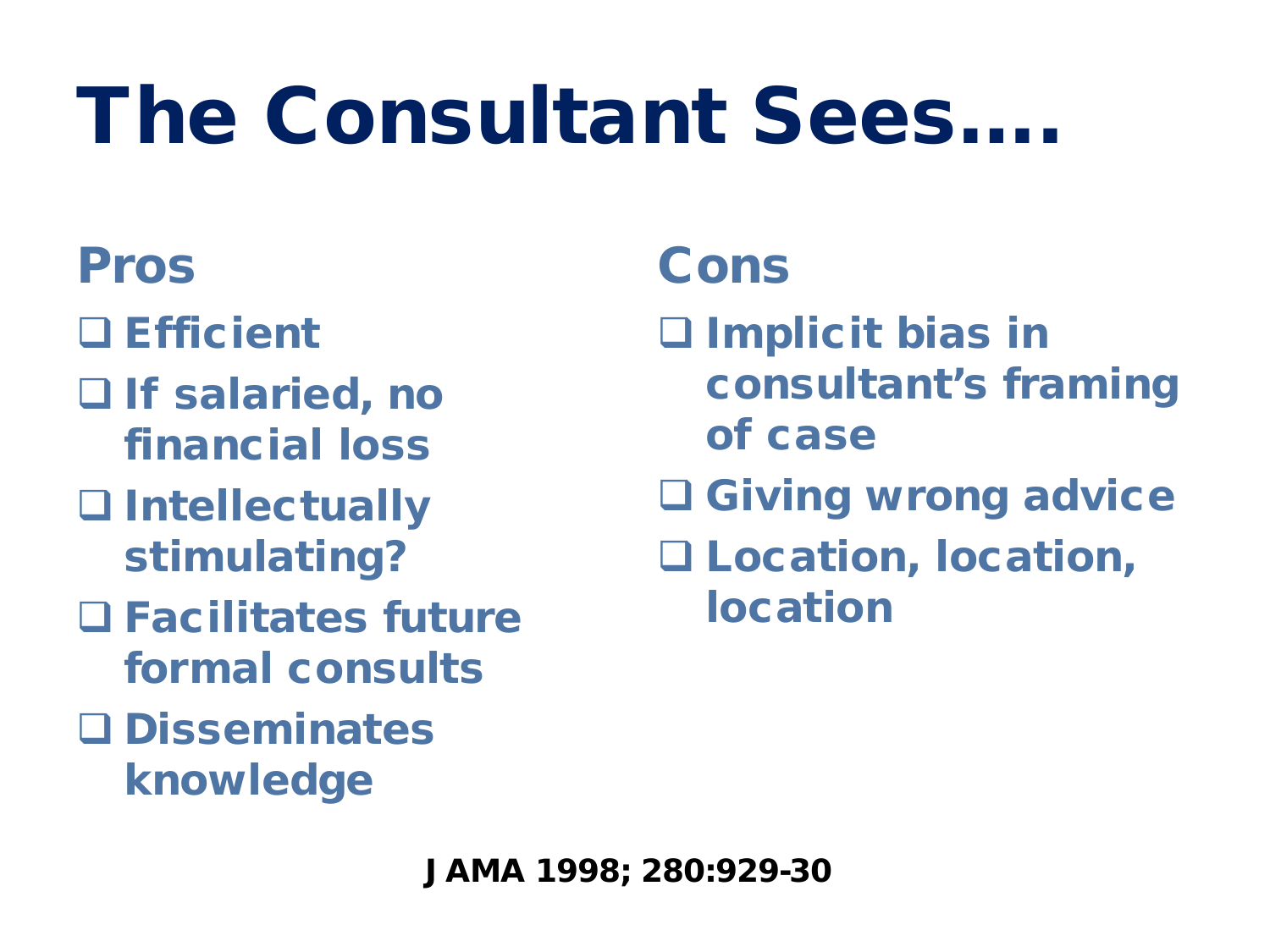# Neurosurgical Curbsides

- Prospective audit of "referral cards" over 12 months, compared to outside hospital notes
	- 10% sampling of 3672 phone call encounters
- GCS discrepancies 3 10 points
- **OSecond contacts for same patient:** 37% felt due to poor handoffs
- Quality not associated with grade of referring doctor

Br J Neurosurg 2001; 15:453-5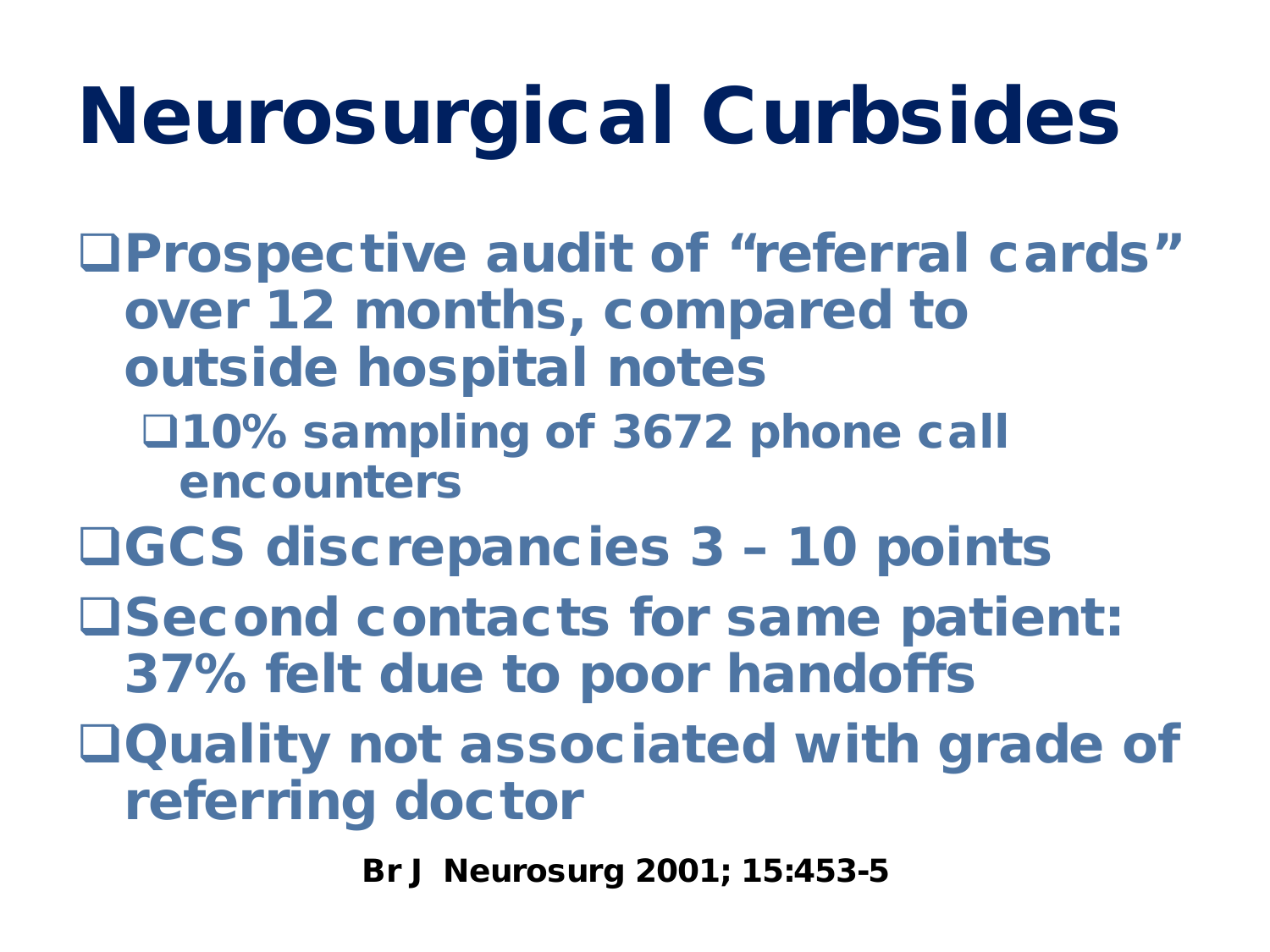## If you ask the wrong question….

| <b>Intervention</b><br>or Outcome | <b>Questions</b><br>$(N=708)$ | <b>Unanswered</b><br><b>Question (%)</b> | <b>Rec Formal</b><br>Consult (%)* | <b>Nondefinitive</b><br><b>Outcomes</b><br>$(%)^{**}$ |
|-----------------------------------|-------------------------------|------------------------------------------|-----------------------------------|-------------------------------------------------------|
| <b>Neither</b>                    | 126                           | 12(9.5)                                  | 28 (22.2)                         | 37(29.4)                                              |
| Only 1                            | 311                           | 25(8.0)                                  | 40 (12.9)                         | 57 (18.3)                                             |
| <b>Both</b>                       | 271                           | 11(4.1)                                  | 18 (6.6)                          | 27 (10.0)                                             |

\*p<0.05; \*\*p<0.001

Arch Fam Med 2000; 9:541-7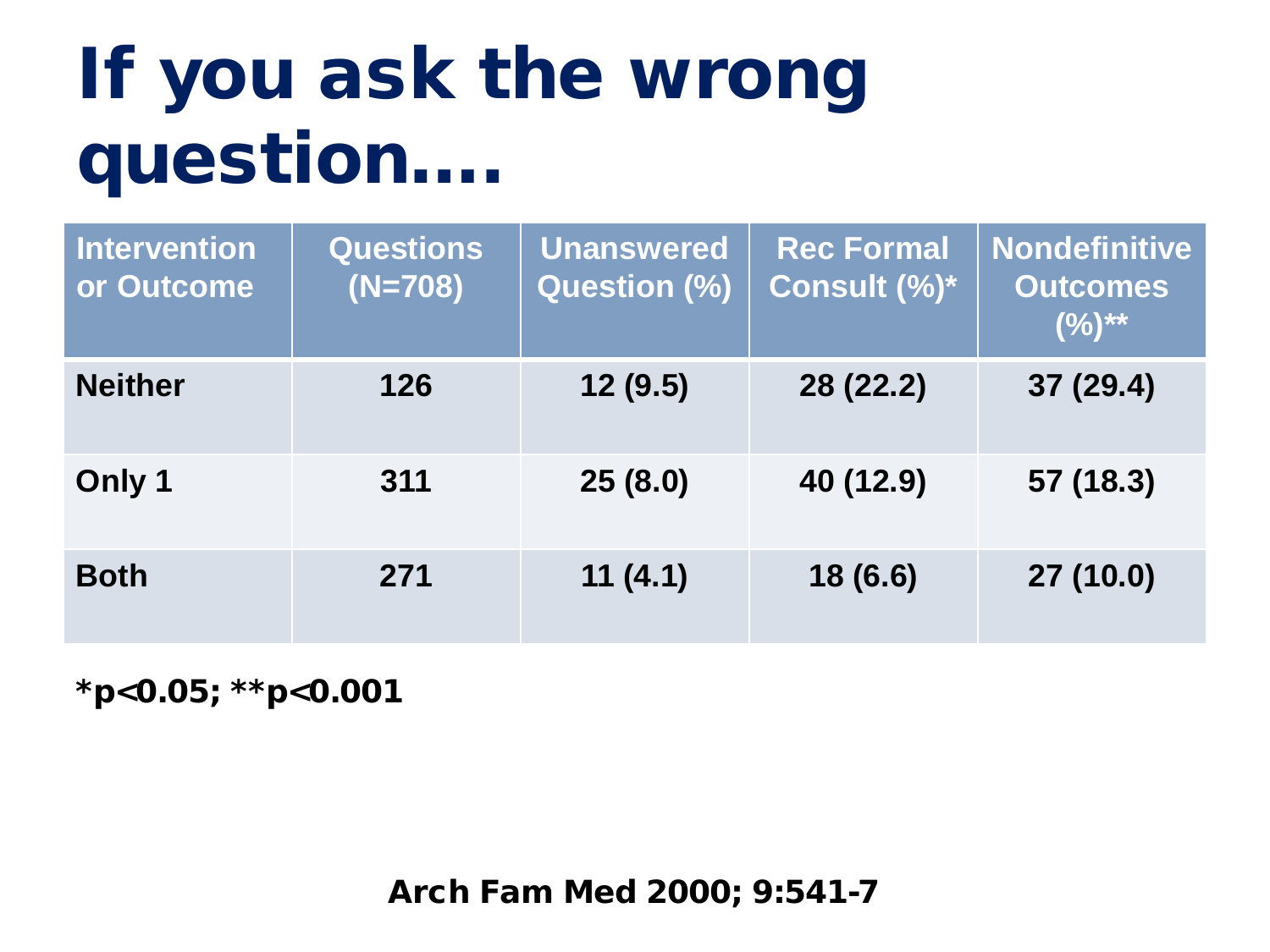## ID Curbsides Take Time

1001 curbsides in adult ID academic practice over 1 year (2004-5)

- 78% complex (CPT level 4-5)
- 2480 wRVUs

17% of total ID clinical work value

**U\$93,979 revenue if billable** 

Clin Infect Dis 2010; 51:651-5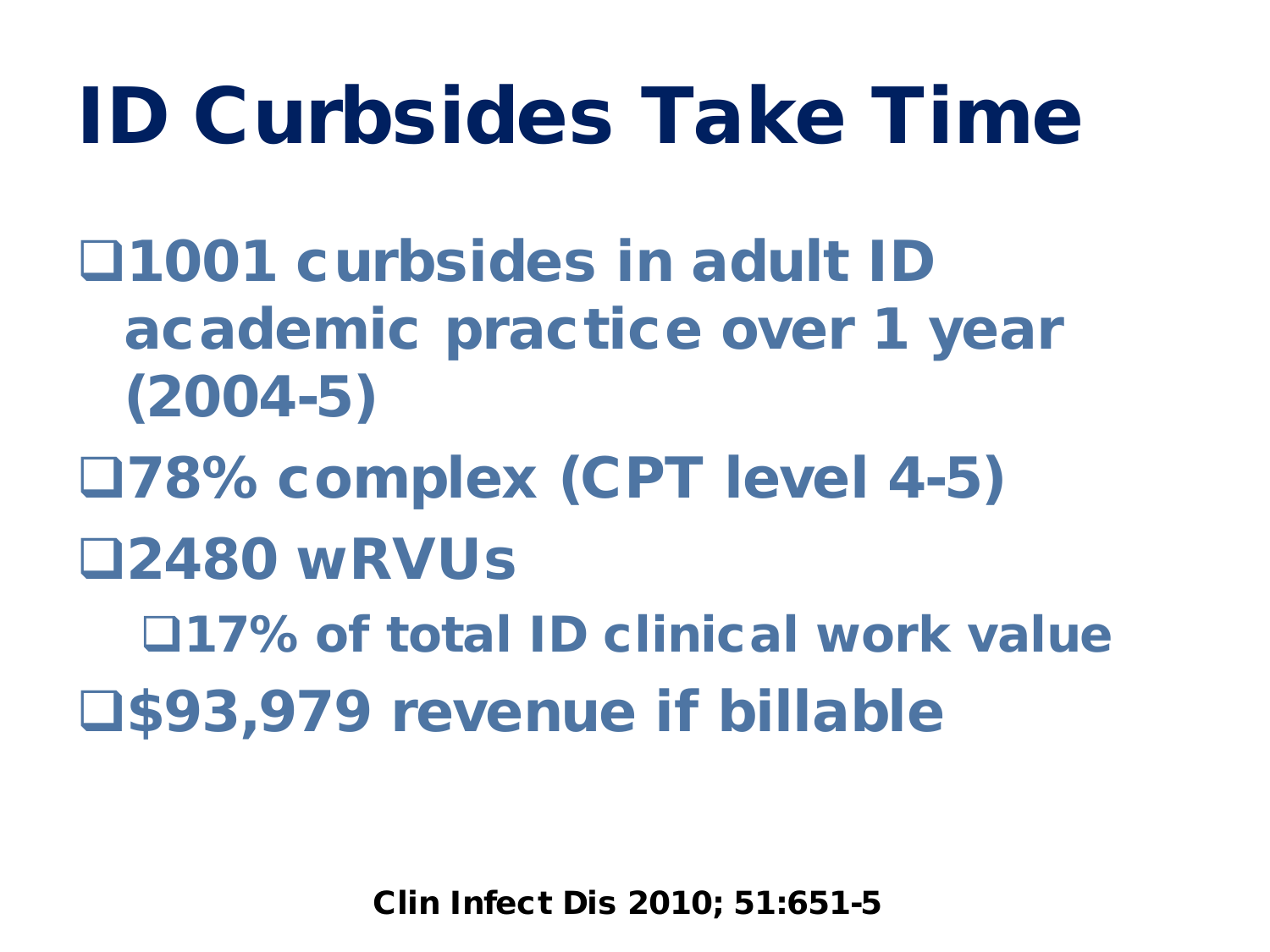## The Scale Starts to Tip

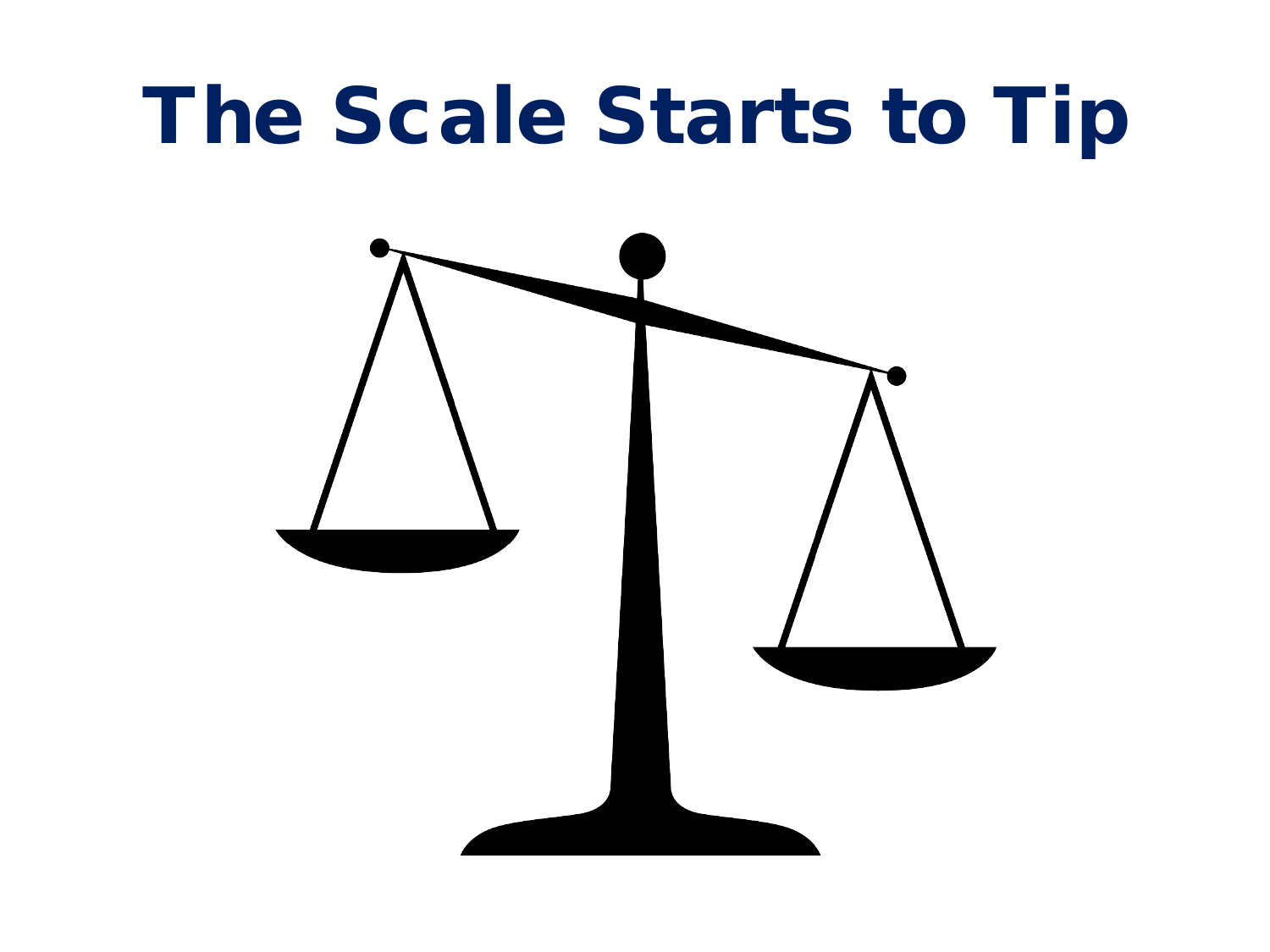## Curbside vs. Formal Consult: Bad Advice

|                                                           | <b>Curbside Consults, N (%)</b> |                                        |                             |  |  |  |
|-----------------------------------------------------------|---------------------------------|----------------------------------------|-----------------------------|--|--|--|
|                                                           | <b>Total</b>                    | <b>Accurate and</b><br><b>Complete</b> | Inaccurate or<br>Incomplete |  |  |  |
|                                                           | 47 (100)                        | 23 (49)                                | 24 (51)                     |  |  |  |
| <b>Formal advice</b><br>differed from<br>curbside         | 26 (55)                         | 7(30)                                  | 19 (79)*                    |  |  |  |
| <b>Formal consult</b><br>28 (60)<br>changed<br>management |                                 | 6(26)                                  | 22 (92)**                   |  |  |  |
| <b>Minor change</b><br>18 (64)                            |                                 | 6 (100)                                | 12 (55)                     |  |  |  |
| <b>Major change</b>                                       | 10 (36)                         | $\boldsymbol{0}$                       | 10(45)                      |  |  |  |
| <b>Curbside consult</b><br><b>insufficient</b>            | 18 (38)                         | 2(9)                                   | $16(67)$ **                 |  |  |  |
|                                                           | J Hosp Med 2013; 31-5           | *p<0.001;<br>**p<0.0001                |                             |  |  |  |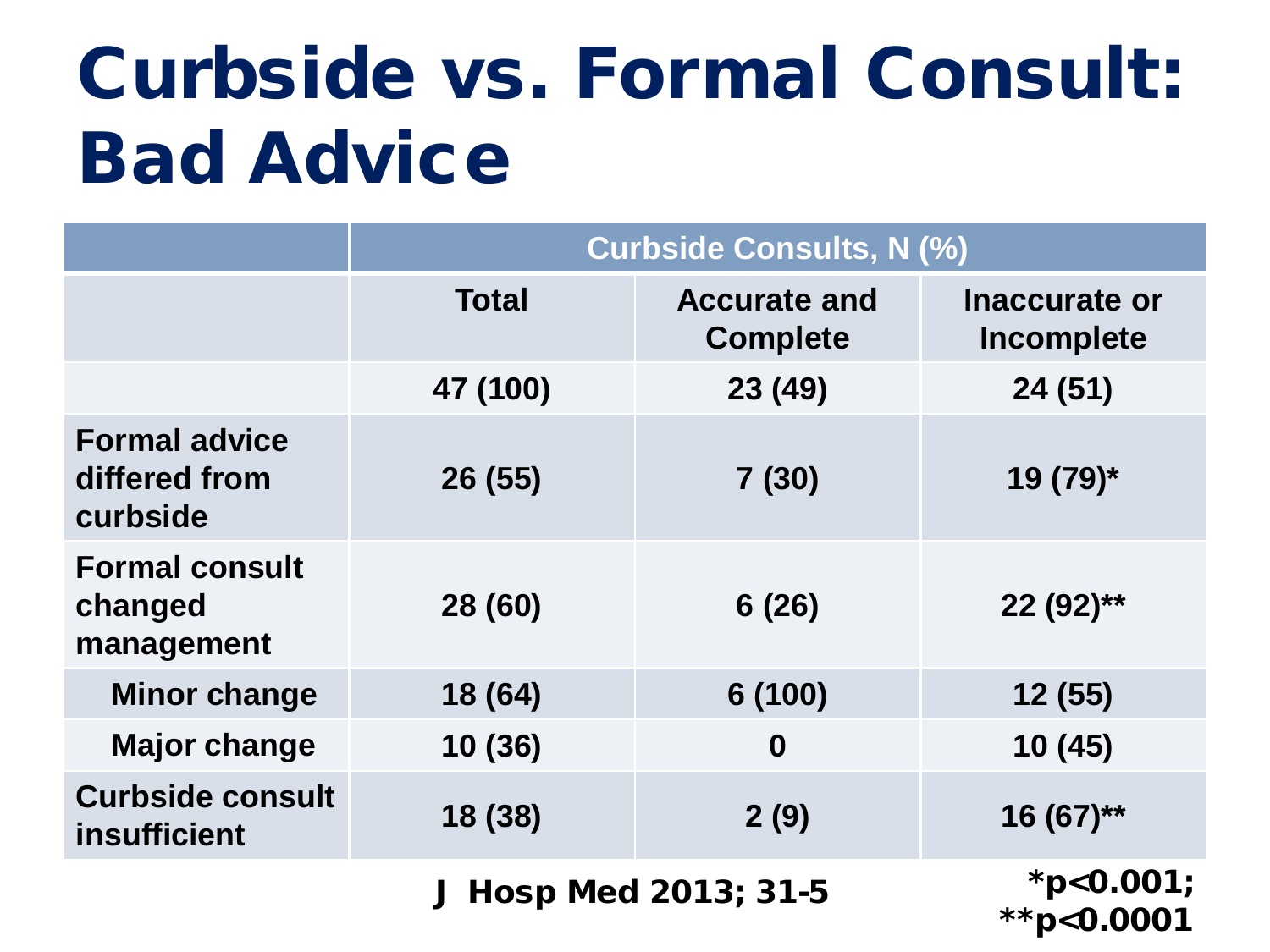# Can Curbsides Be Lethal?

- Retrospective chart review + 90 day telephone follow up
- **□342 S. aureus bacteremia episodes** 2000-2002 and 2006-2007
- **QHelsinki University Central Hospital**
- Primary outcome 28 and 90 day mortality

Secondary outcomes #deep infection foci, fever duration, hospital days, inadequate Rx, relapse within 90 days

Clin Infect Dis 2013; 56:527-35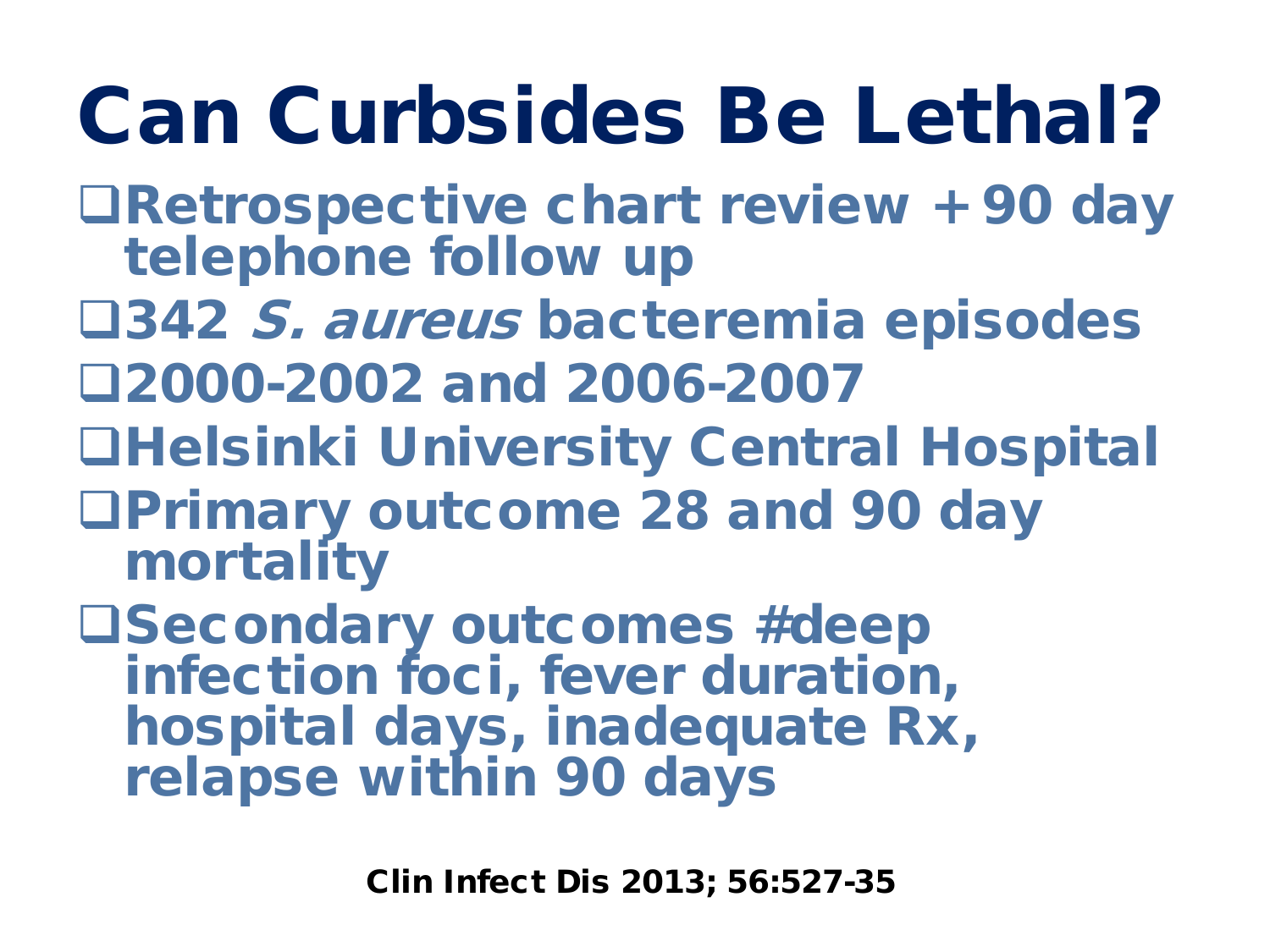## Higher 90 d Mortality with Curbside or No Consult

|                            | <b>Curbside</b><br>$N=61$ |                       | <b>None</b><br>$N=26$ |                        | <b>Formal</b><br>$N = 244$ |
|----------------------------|---------------------------|-----------------------|-----------------------|------------------------|----------------------------|
|                            | # $(%)$                   | <b>OR</b><br>(95%CI)  | # $(%)$               | <b>OR</b><br>(95%CI)   | # $(% )$                   |
| <b>28d</b><br>mortality    | 9(15)                     | $1.16$ (.19-<br>7.09) | 3(12)                 | $0.58$ (.04-<br>7.69)  | 11(5)                      |
| <b>90d</b><br>mortality    | 17 (28)                   | $7.09(2.0 -$<br>25.0) | 7(27)                 | $5.88(1.03 -$<br>33.3) | 22(9)                      |
| Deep<br>infection          | 32(53)                    | $0.15$ (.06-<br>.38)  | 8(31)                 | $0.13$ (.03-<br>.54)   | 190 (78)                   |
| <b>Afebrile</b><br>w/in 7d | 23 (38)                   | $0.12$ (.05-<br>.29)  | 13 (50)               | $0.15$ (.03-<br>.66)   | 176 (72)                   |

Clin Infect Dis 2013; 56:527-35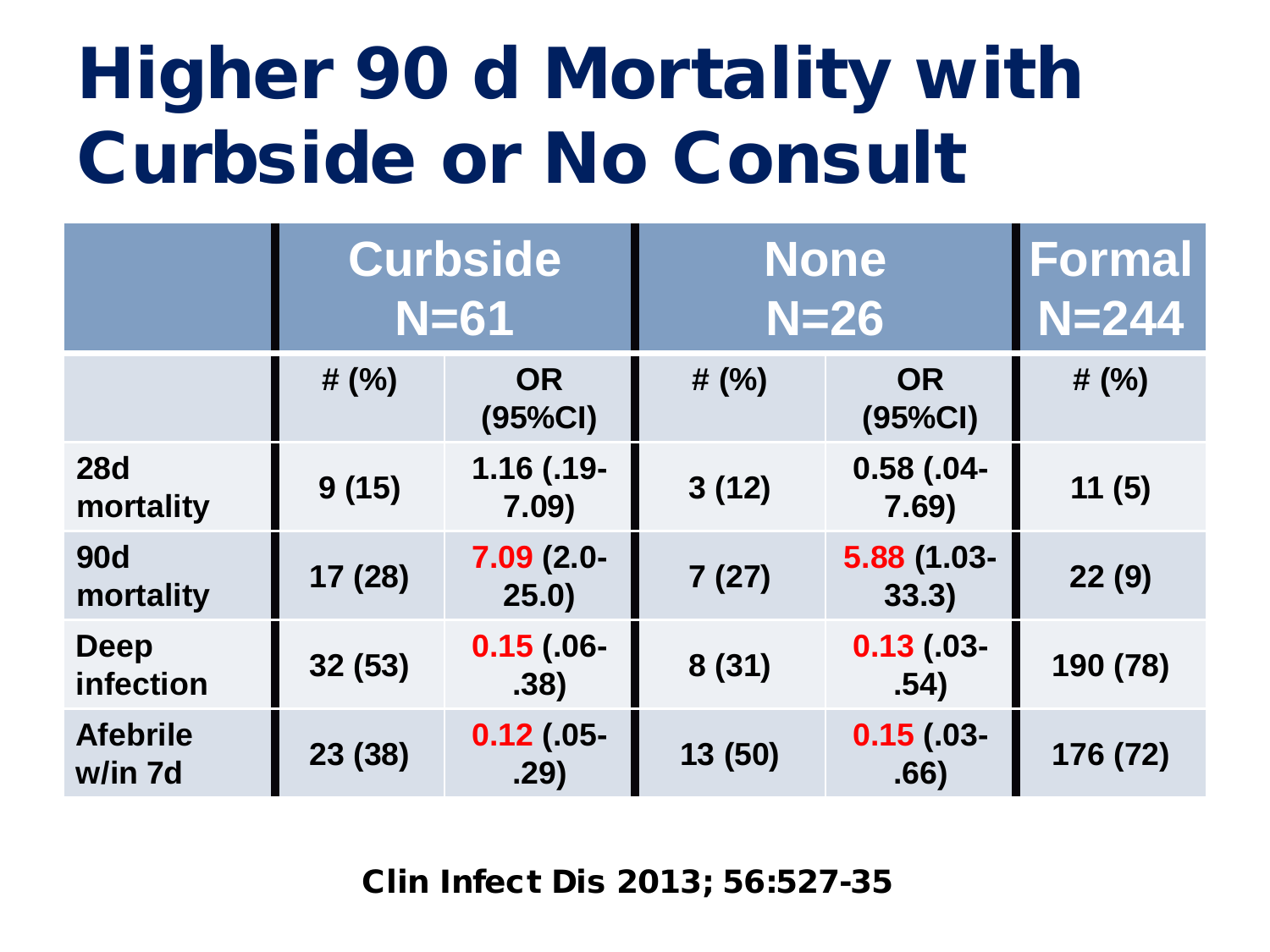# View from Inside Counsel

- Any examples of legal issues at CNMC where curbsides played a role?
- Does it make a difference legally if the curbside request is from CNMC site versus other?
- **QHow does CNMC leadership balance** legal risks with practicality of serving our region and beyond?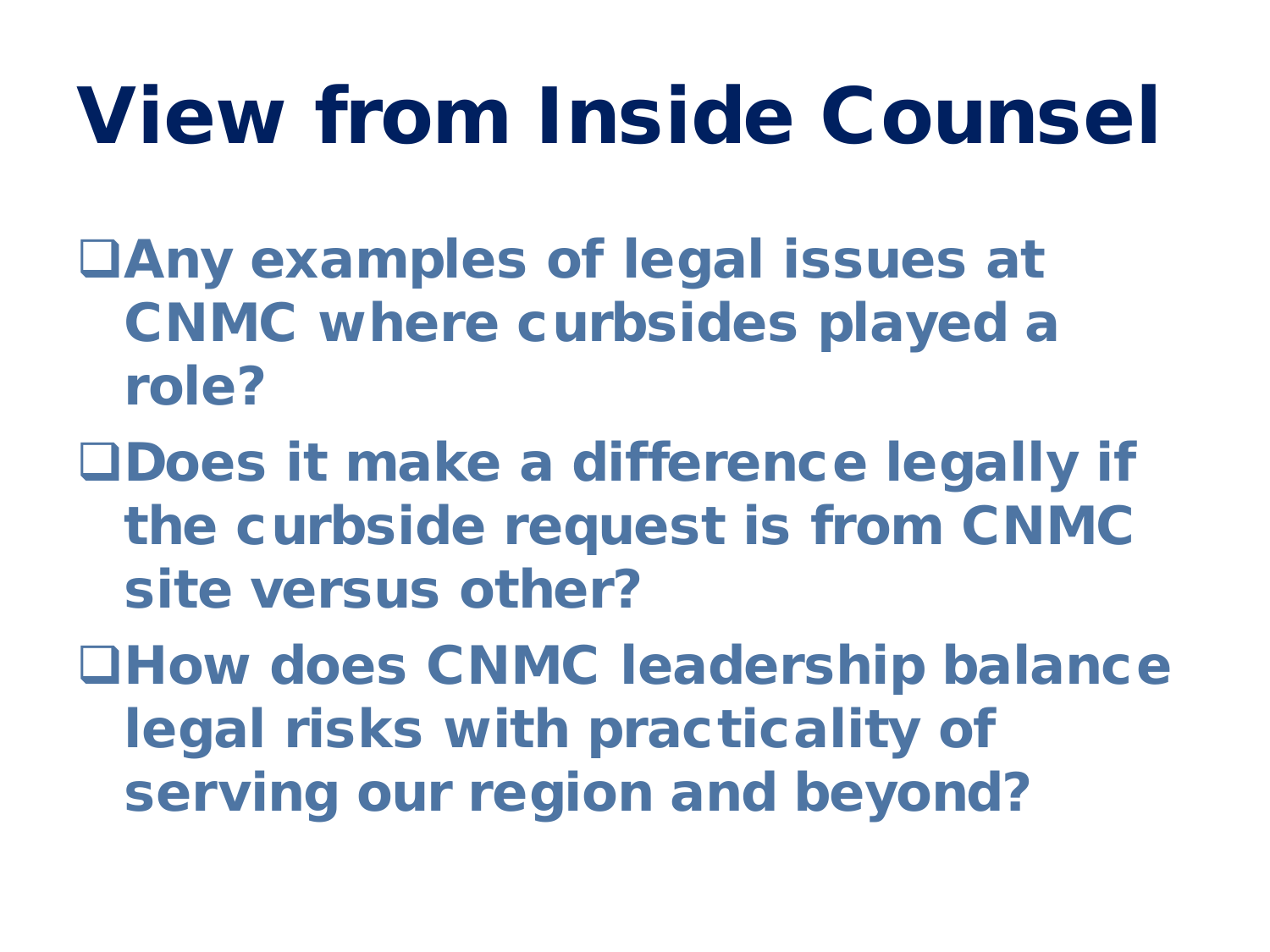## View from Outside Counsel

What are broader legal issues of curbsides/advice nationally?

- What are best practices from legal standpoint?
- What should be key principles to include in any curbside guidelines?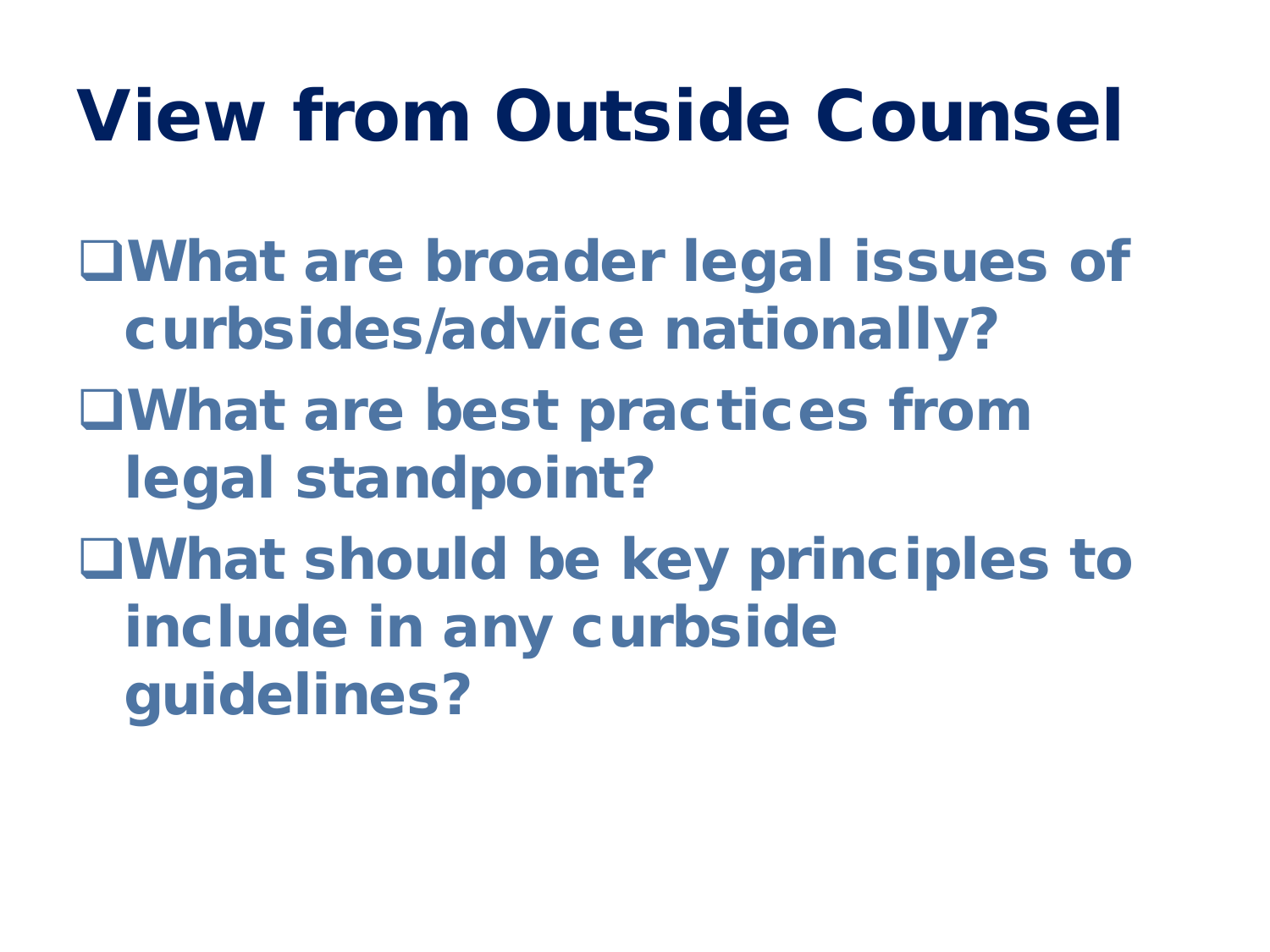# Duty of Care

The legal focus in cases involving curbside consults is whether the consulting physician owes the patient a duty of care.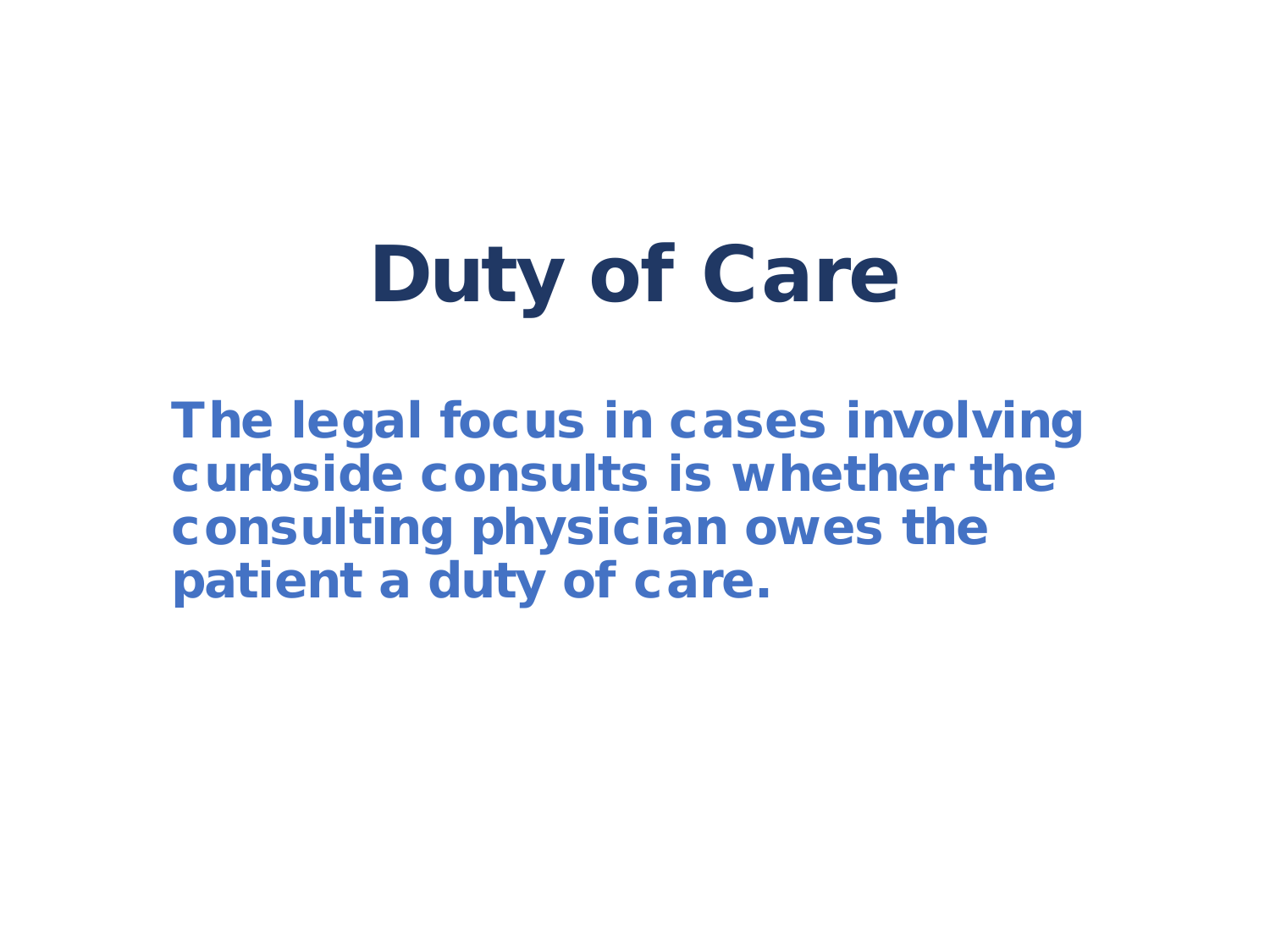# Duty of Care

Whether a physician owes a duty to a patient in a particular set of circumstances is a question of law to be decided by the court, although the answer depends on the totality of the circumstances in each case.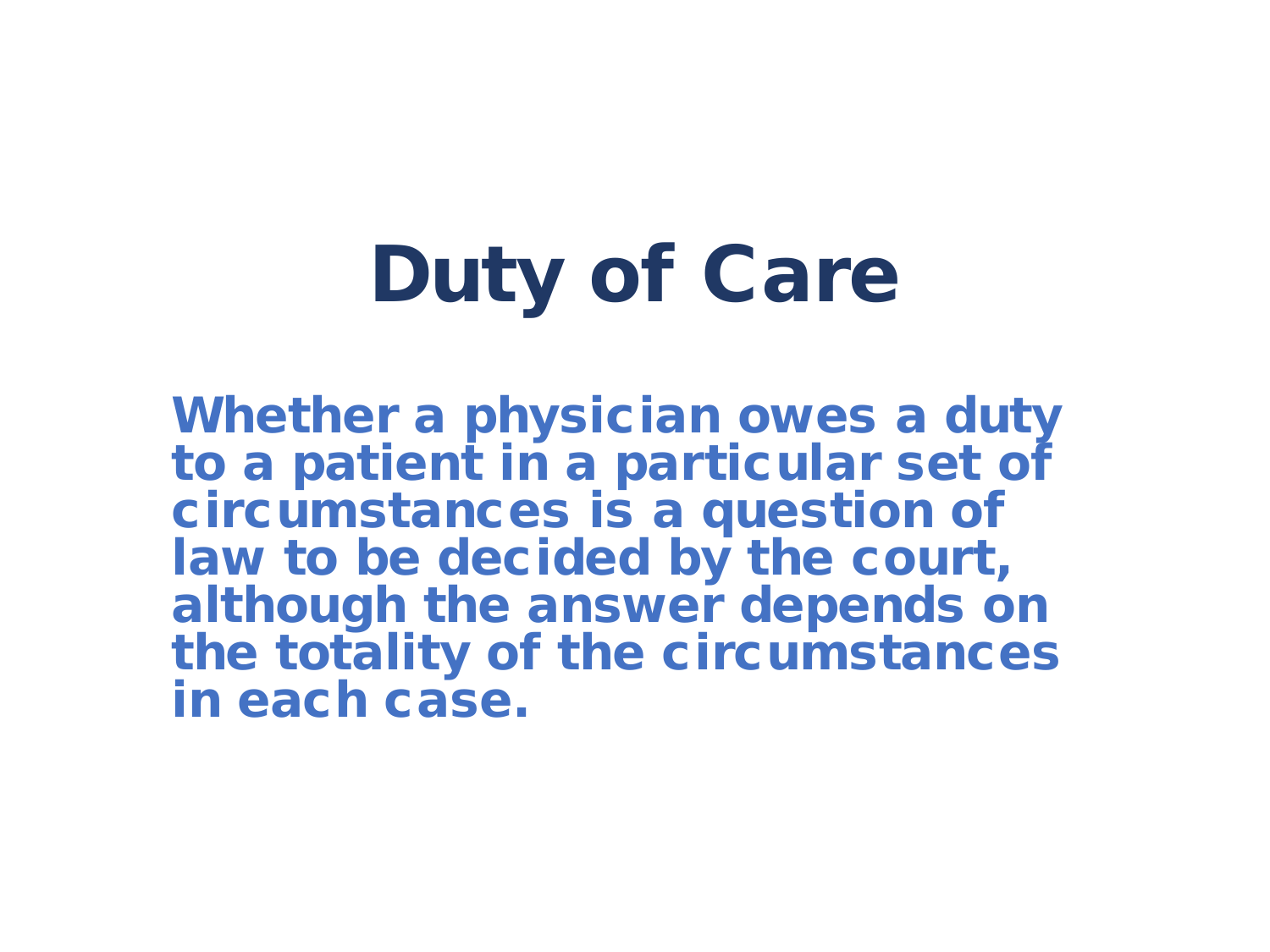## Caselaw Review

#### No Duty of Care Owed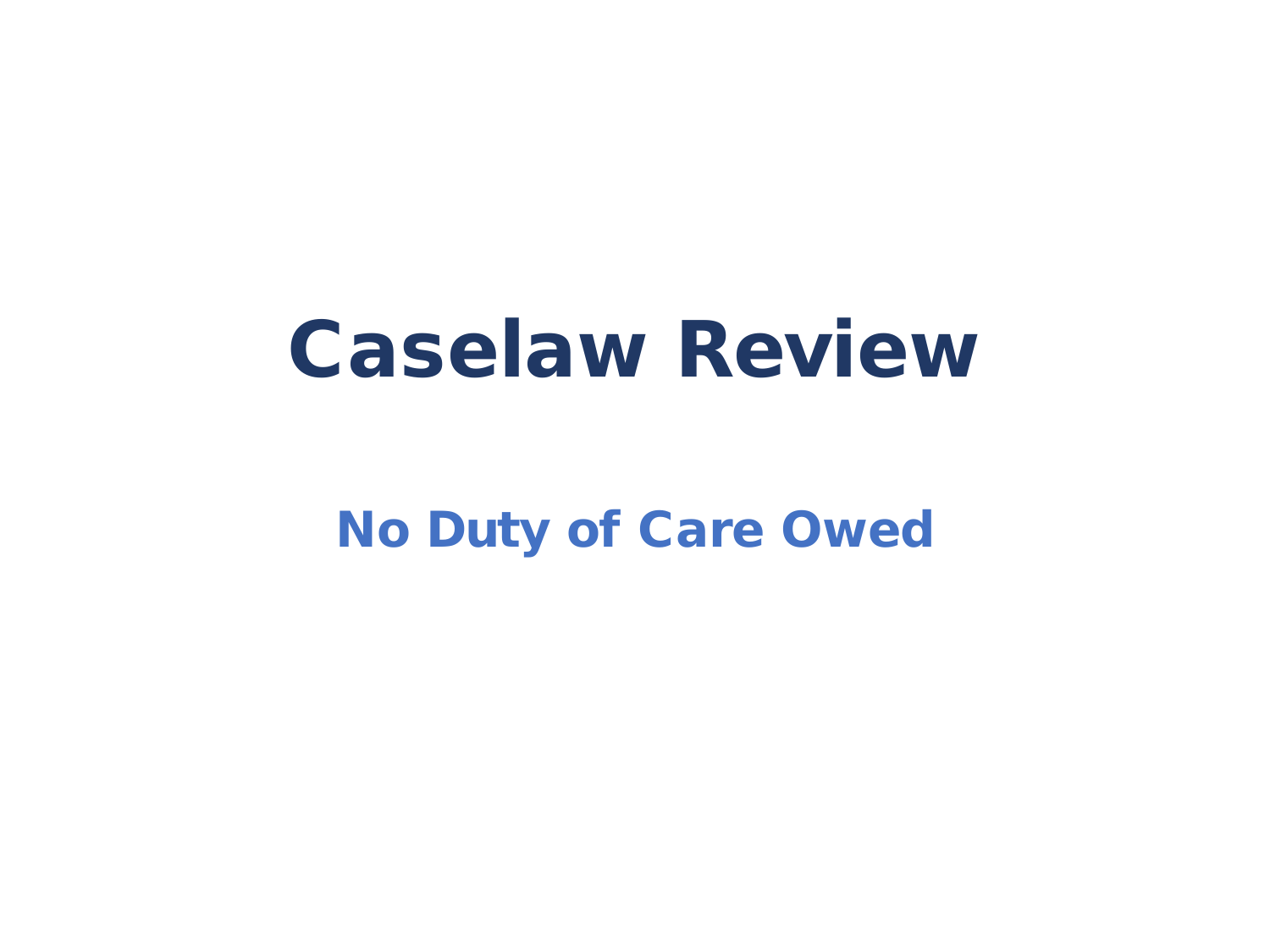- 3 y/o child of military parents was admitted to a German hospital for breathing problems related to his sickle cell disease.
- Dr. D, Pt's attending in Germany, emailed Walter Reed, describing the Pt. and focusing on his abdominal pain and hypoxia despite normal O2 saturations. Dr. D requested recommendations for intermittent home pain.
- A Dr. at the German hosp. called Dr. M at WR about home pain meds for a child with SSD who was being discharged. The caller said that the Pt. had low sats, but had been doing well until recently, and that a transfer to WR was unnecessary.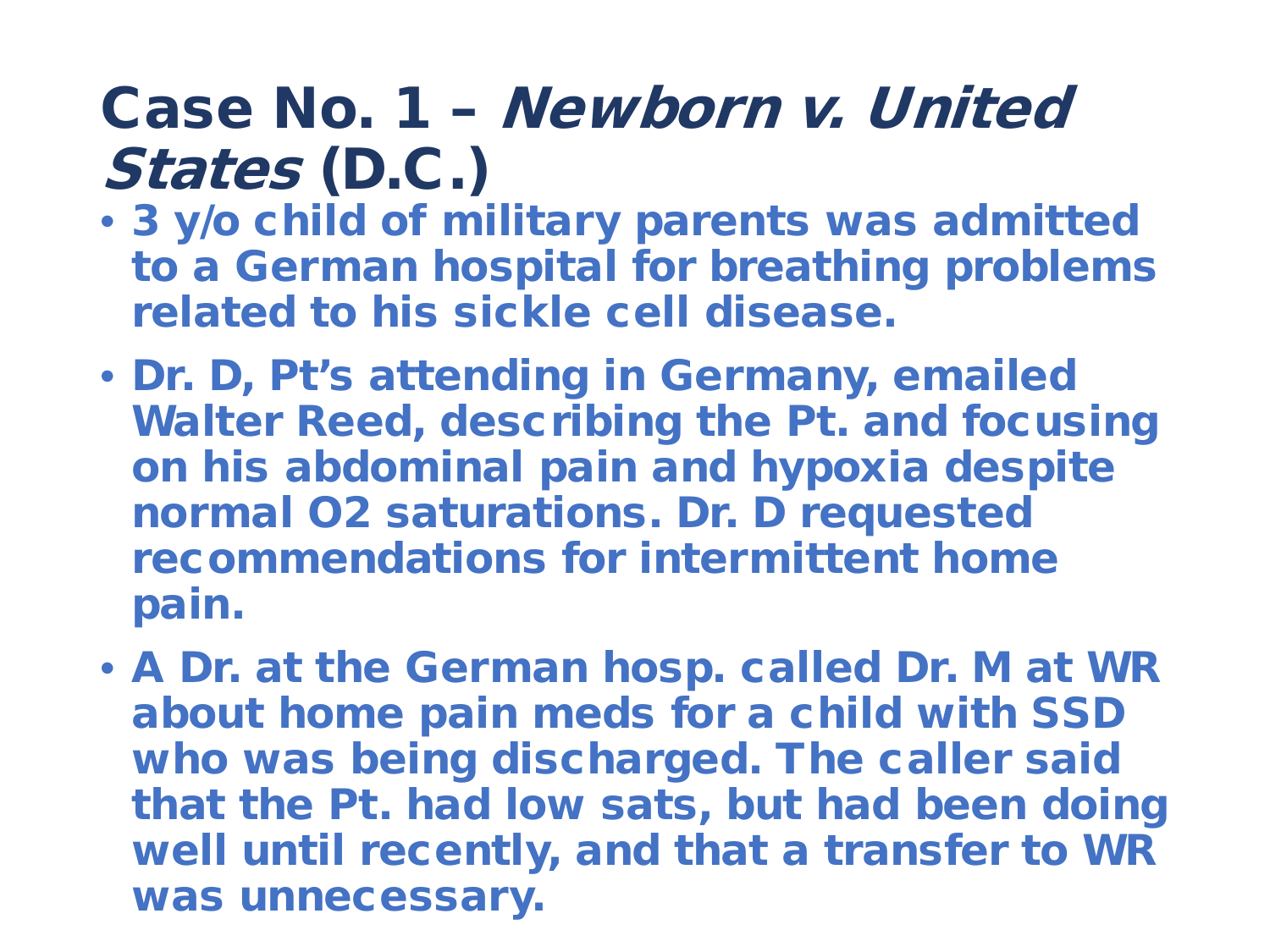- Dr. M answered Dr. D's email, answering his questions about Pt's hypoxia and what type of home meds would be appropriate for his abdominal pain.
- Dr. D emailed Dr. M for recommendations on which U.S. military bases would be best for SS pts. Dr. M also spoke with Dr. D on the phone about eventually sending Pt. back to the U.S.
- While Pt. was hospitalized for abdominal pain, Dr. D spoke to Dr. M by phone about managing his pain. Dr. M recommended a Motrin PCA pump and a transfusion if the pain did not improve. Dr. M asked about the O2 sats, and was told that there was no evidence of lung disease on exam and that the child looked good.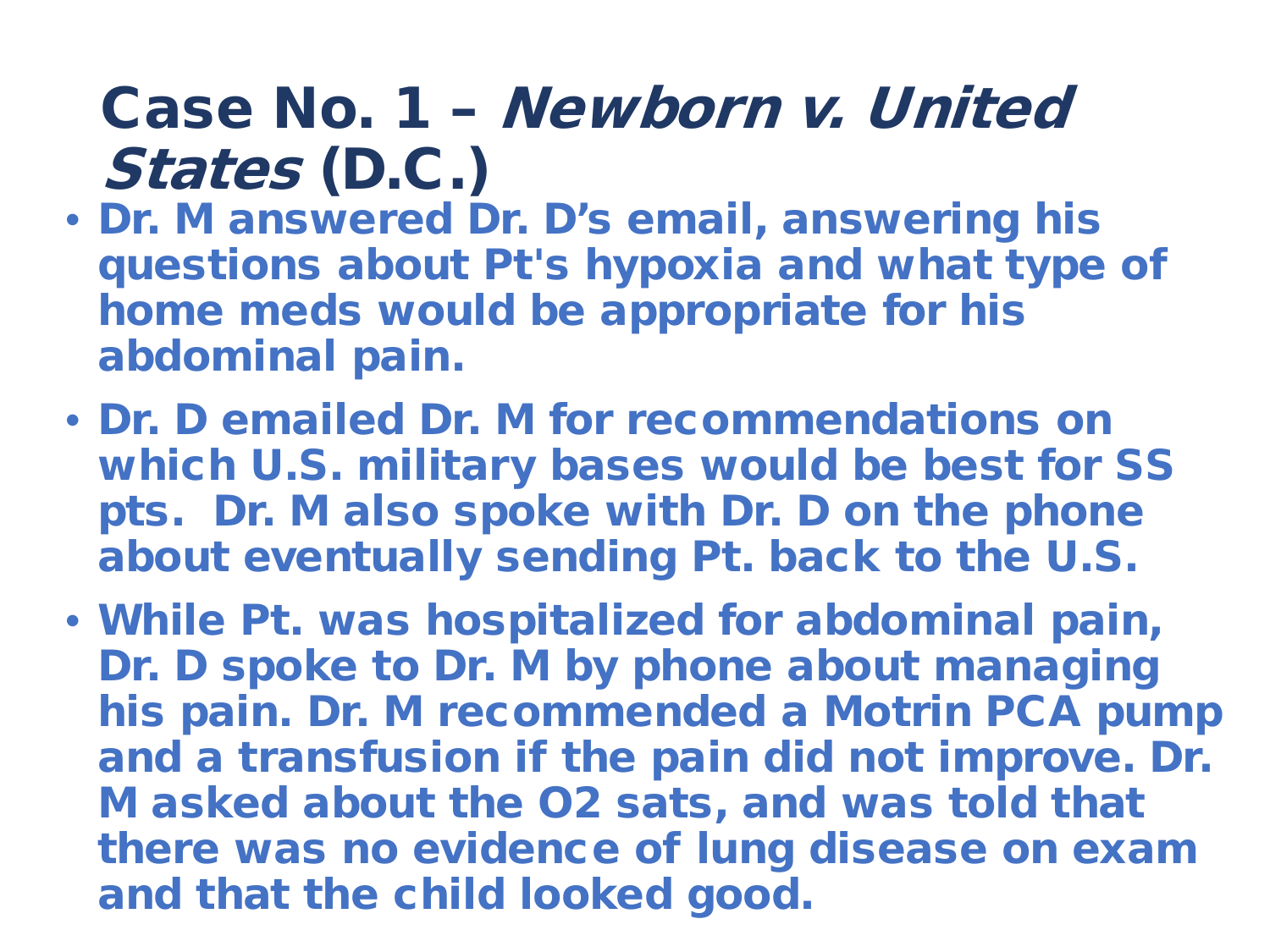- Lawsuit brought, alleging that Dr. M negligently recommended pain meds instead of immediate transfusion, and failed to account for Pt's O2 saturations.
- Court: Dr. M did not owe a duty to Pt via this consult.
	- Substantial or frequent consultation that amounts to virtual supervision of a patient's treatment tends to give rise to a duty, whereas informal or occasional consultation does not.
	- Dr. M's involvement falls somewhere close to the informal advice end of the spectrum. Dr. M did not provide the extensive and continuous type of consultation that made her practically the ultimate decisionmaker in Pt's treatment.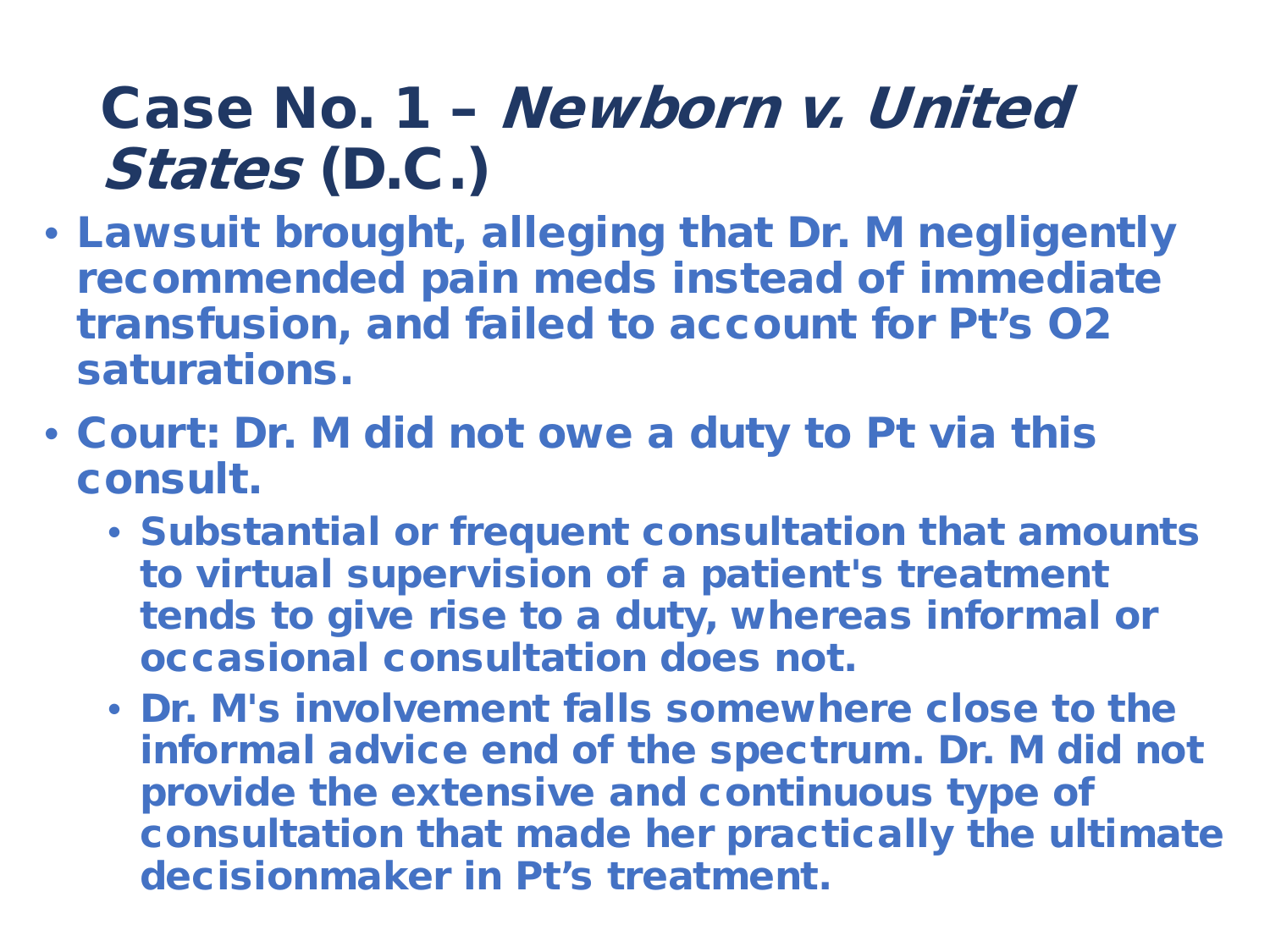• Docs at German hosp. retained control over Pt's treatment and did not look to Dr. M for supervision. Dr. M did NOT take over the case.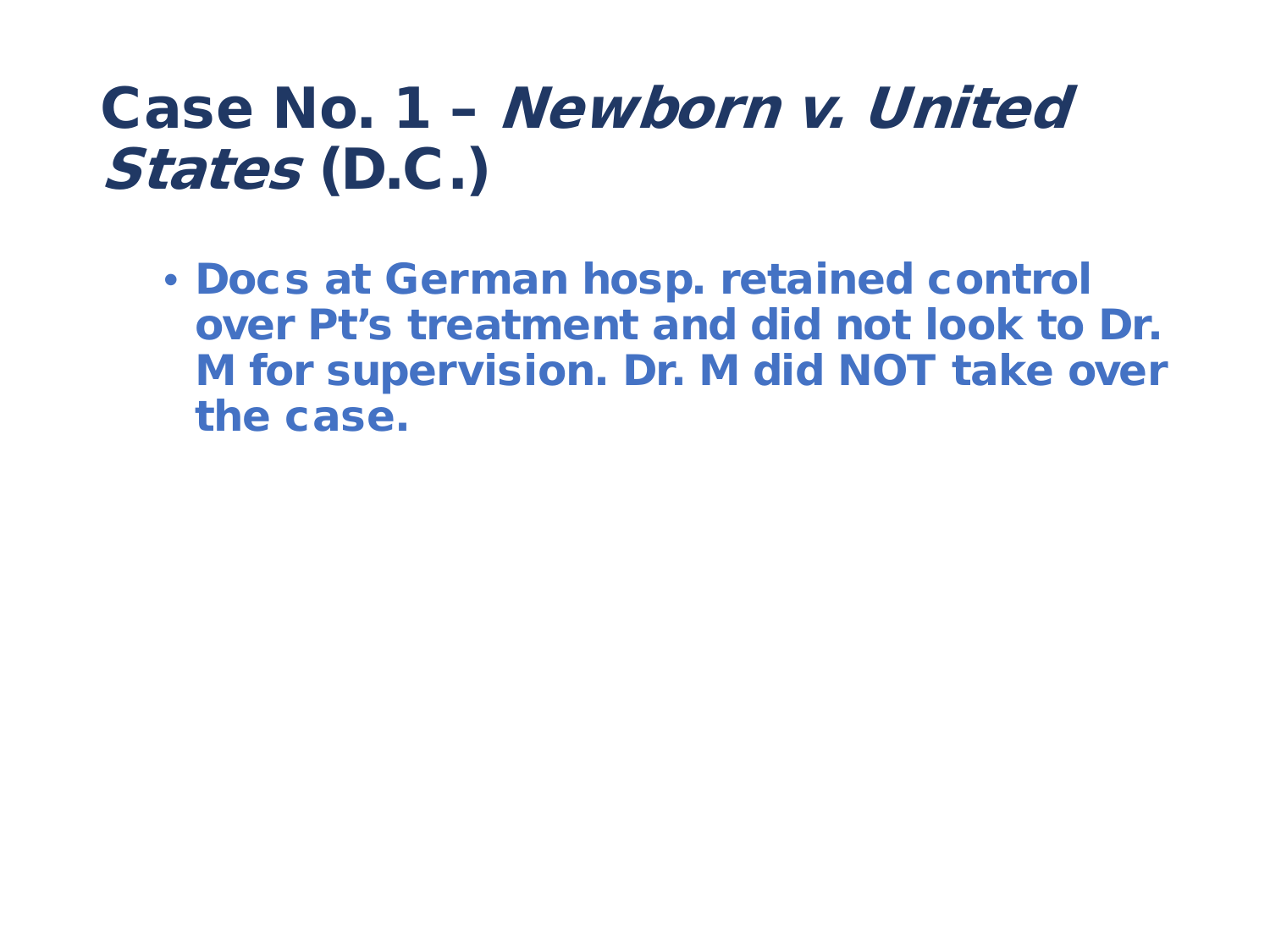- Parents of child who suffered severe birth- related injuries brought action against Ob for failing to intervene in treatment plan developed by nurse-midwife association.
- Association's midwife oversaw Pt's care. Pt desired VBAC for third child. Midwife advised Pt of associated risks.
- Doctor occasionally conducted chart reviews with midwives. Midwife mentioned Pt to doctor, who expressed same concerns re: VBAC risks. Doctor advised midwife to reiterate risks to Pt, but risks were never re- emphasized.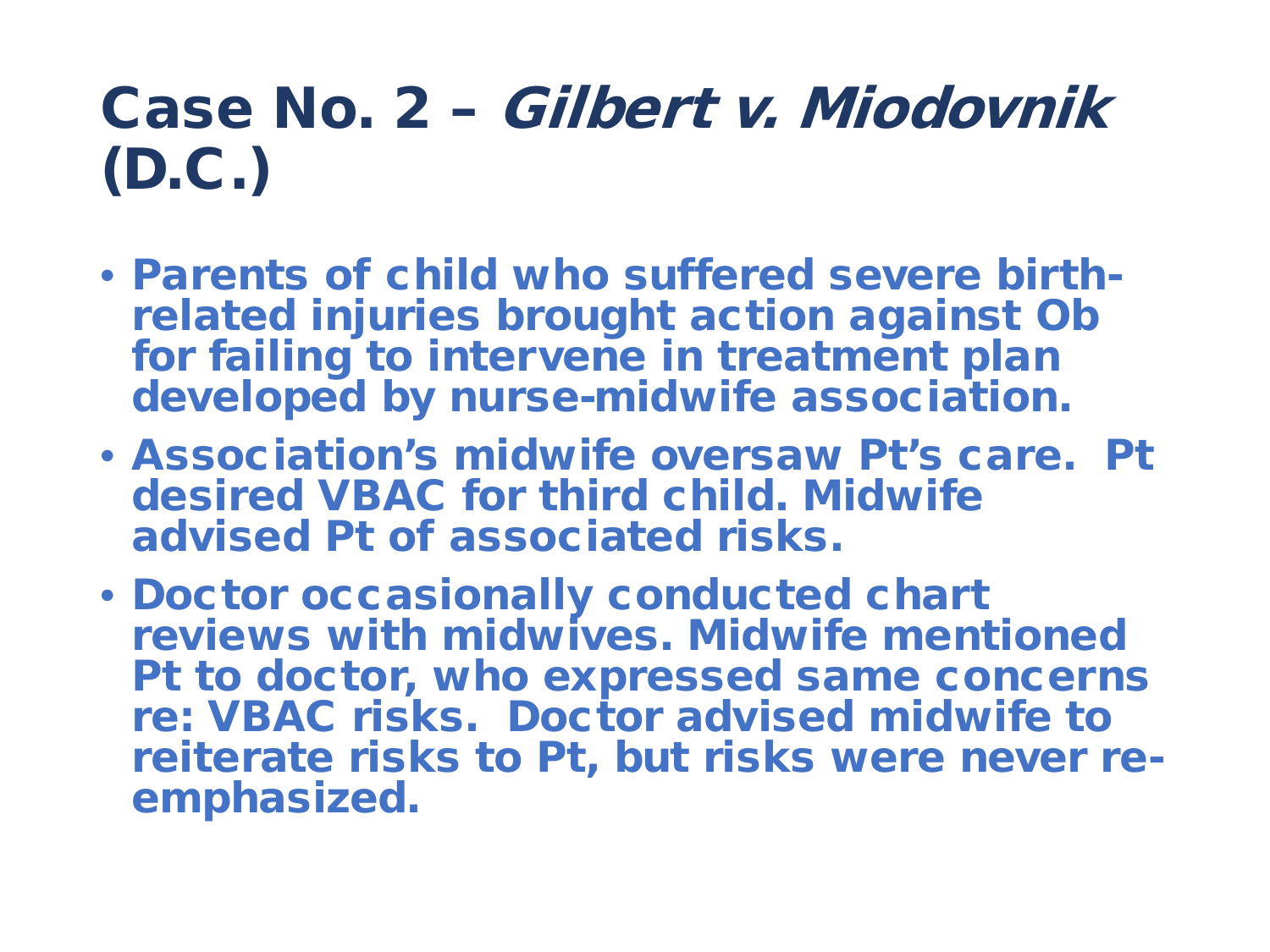- On day of delivery, another Dr. took over Pt's hosp. care and restated that risks were high for VBAC. Pt then agreed to C-section.
- Before C-Section, fetus developed distress resulting from uterine rupture. Infant was delivered with brain damage and severe injuries.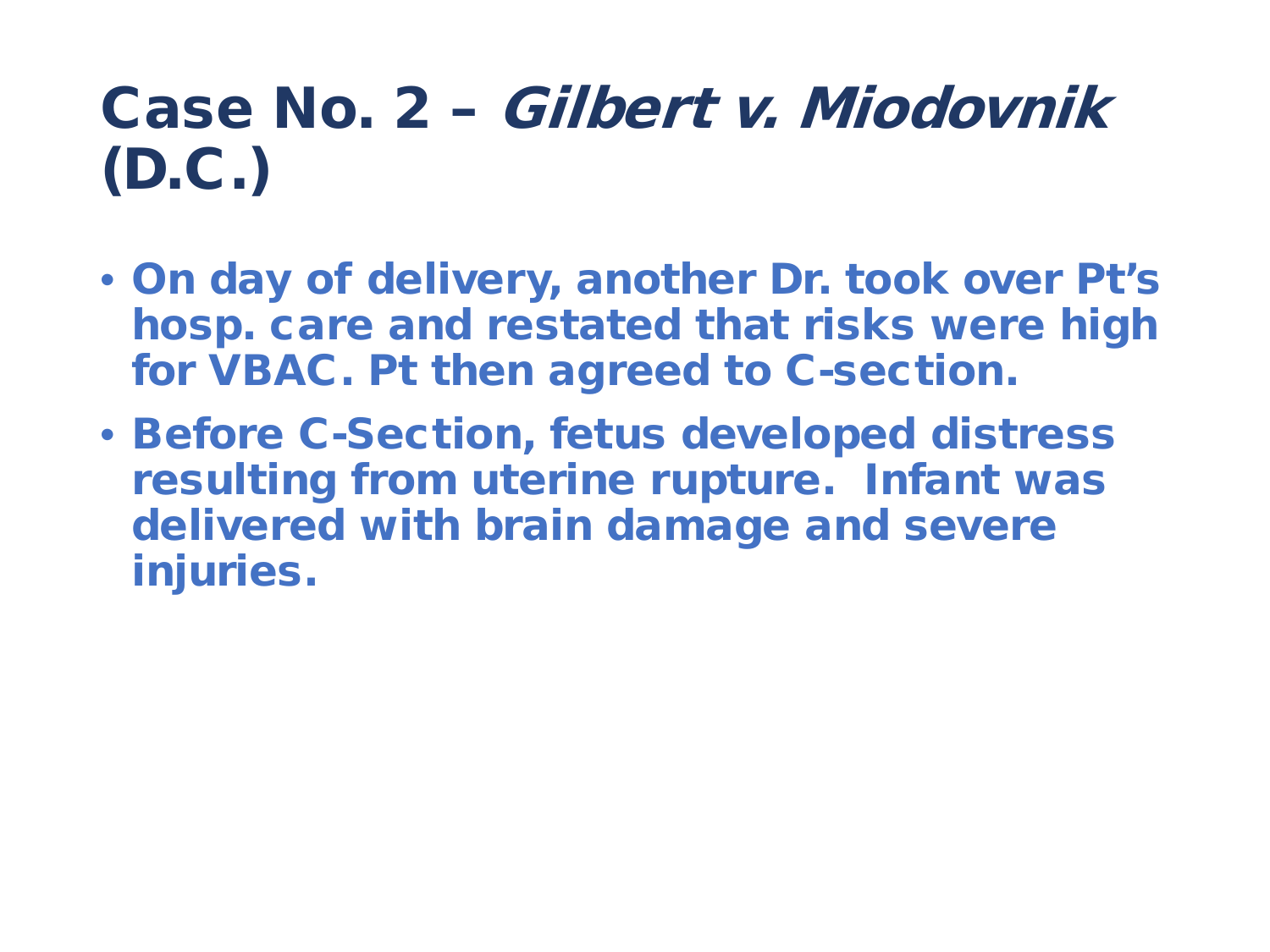- After learning of the Ob's role, Pt alleged that he should have intervened with midwife to immediately alter plan from VBAC.
- Ob had only discussed Pt. with midwife on one occasion. He never met or examined Pt or reviewed chart.
- Pt never knew of Ob's existence, or that Midwife had discussed L&D plan with him.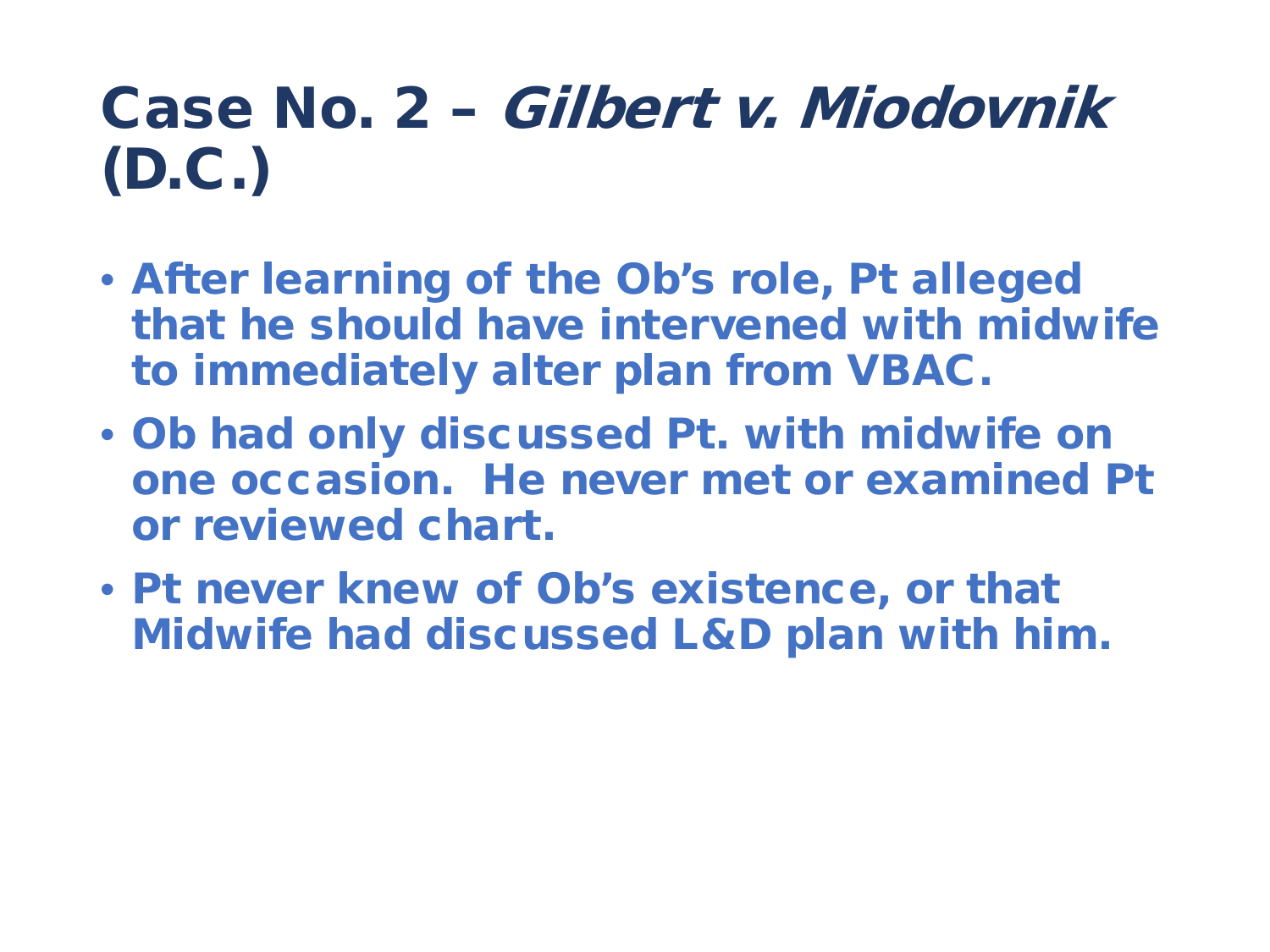- Whether a physician owes a duty to a patient in a particular set of circumstances is a question of law to be determined by the court, although the answer depends on the totality of the circumstances in each case.
- Court: No traditional physician-patient relationship existed between doctor and Pt. Doctor owed no duty of care.
	- He never met her, never examined her, reviewed her chart, and was not paid for the one-time "chart review" with midwife.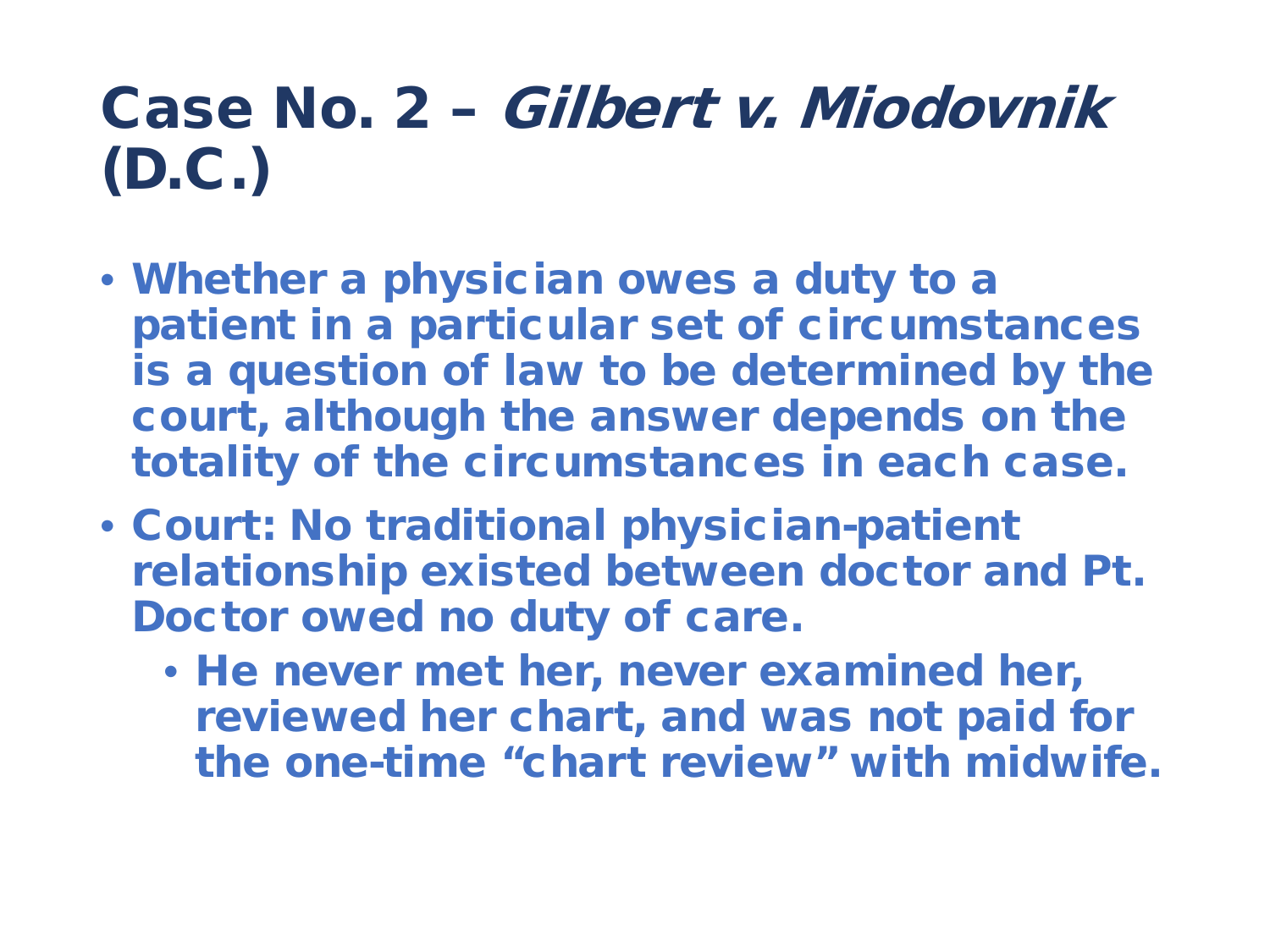• Public Policy Note: Imposing liability on a consulting physician under these circumstances would discourage consultation between health care providers.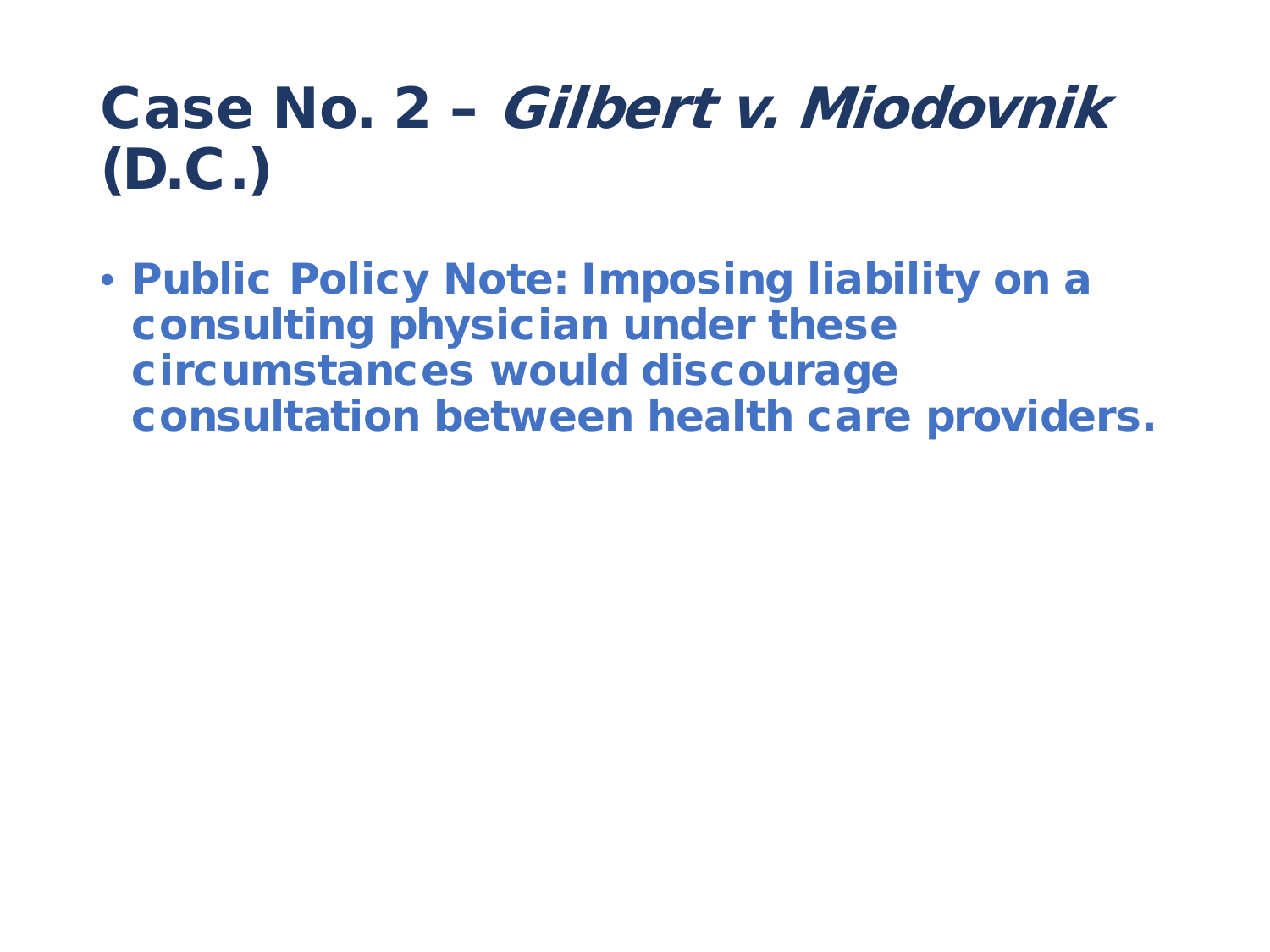- Pt admitted to medical center at 32.6 weeks' gestation w/ N&V, edema, hypertension, abdominal pain, and proteinuria.
- Pt developed hematuria and oral bleeding, and came under Dr. G's care.
- Dr. G ordered lab tests and an abdominal CT, and presumptively diagnosed severe preeclampsia and HELLP syndrome.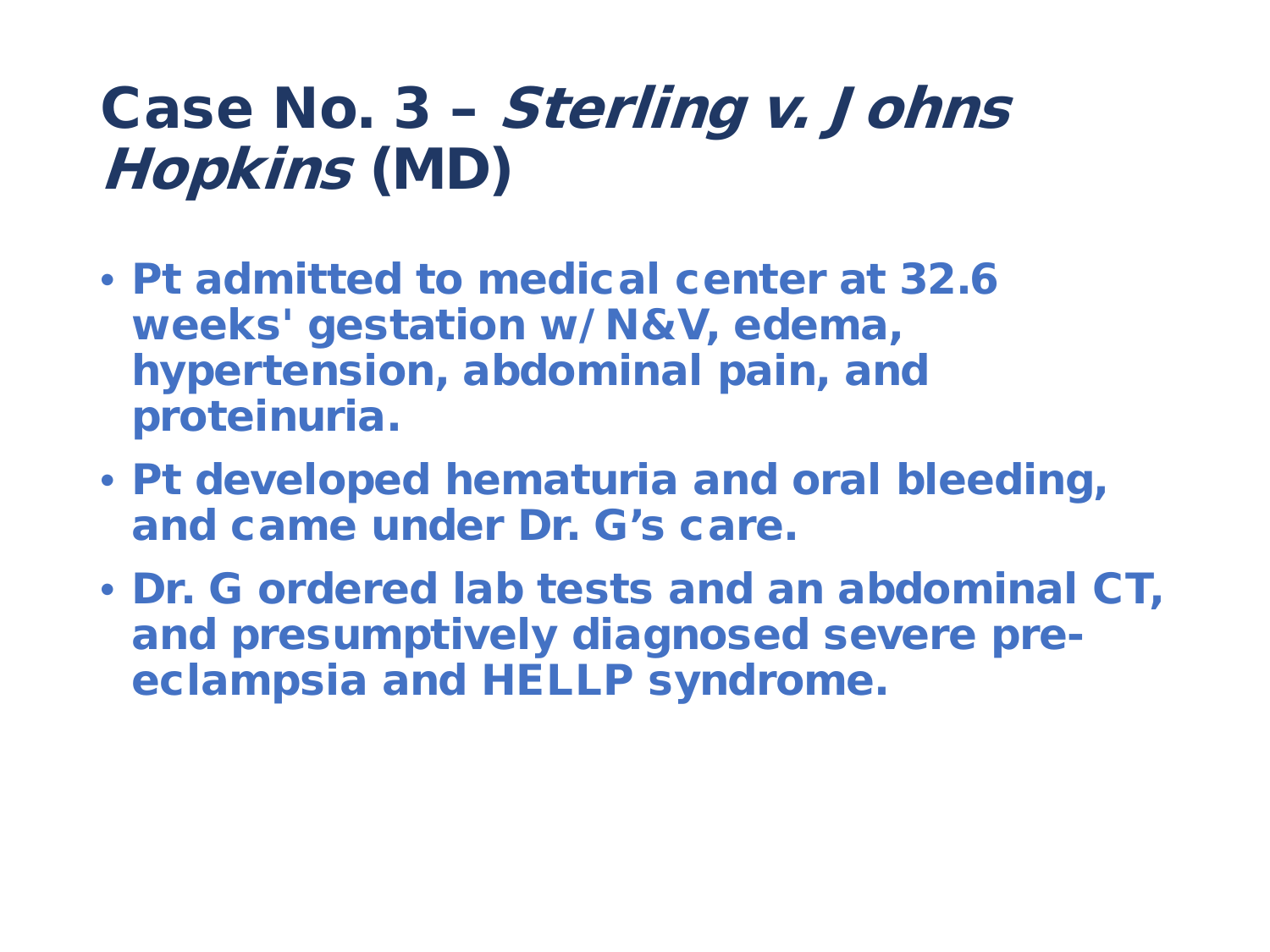- Concerned for premature delivery & his center's lack of NICU, Dr. G called UMD's referral service. This led to phone call w/Dr. K at JHH, wherein it was decided best to transfer Pt via ambulance b/c women on mag sulfate could not go by helicopter.
- Pt died during ambulance ride.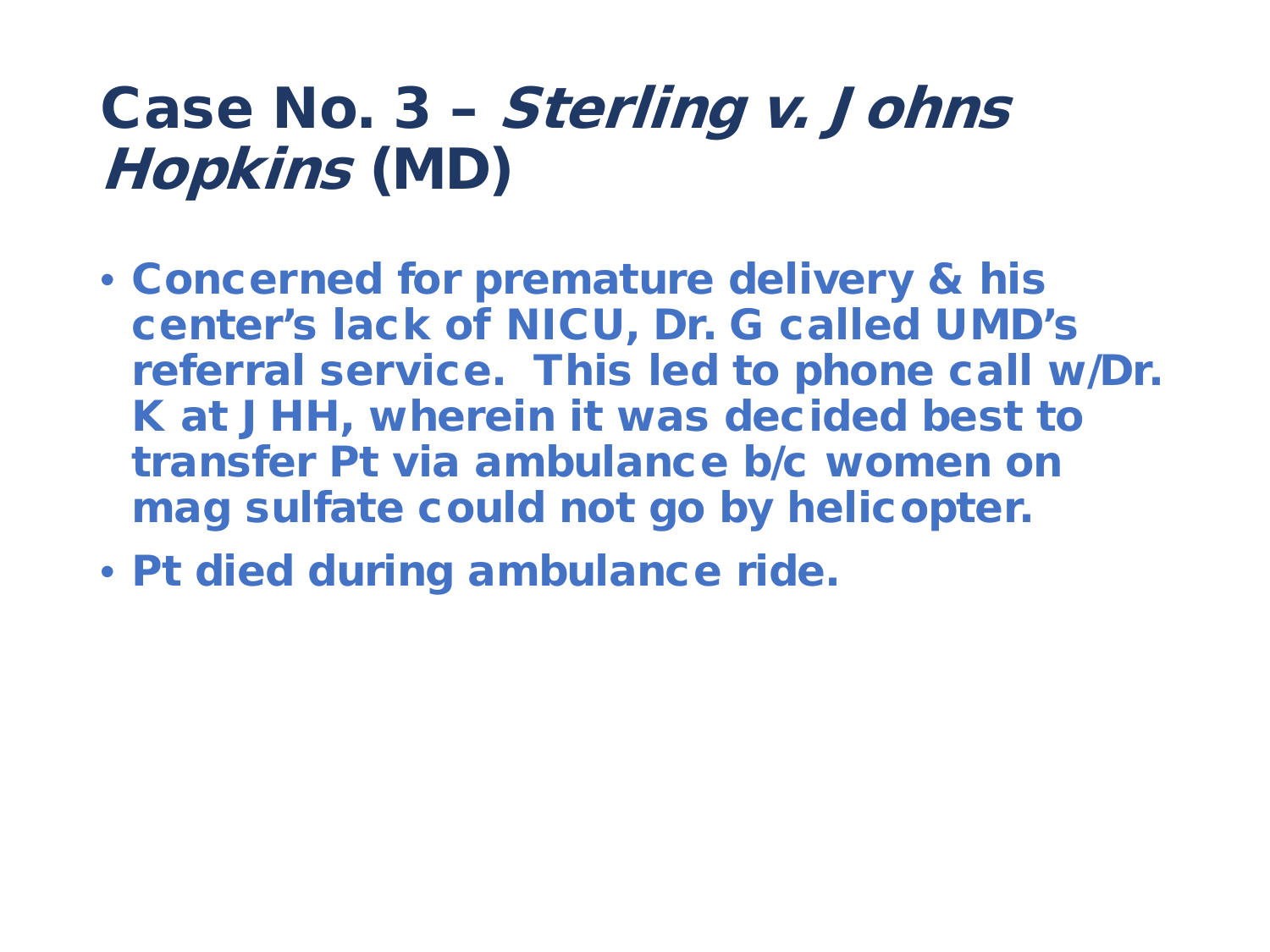- Summary Judgment properly granted on ground that Dr. K did not have physicianpatient relationship with Pt; therefore, no duty was owed.
- Recovery for malpractice is allowed only where there is a physician-patient relationship as a result of a contract, express or implied, that the doctor will treat the patient with proper professional skill and the patient will pay for such treatment.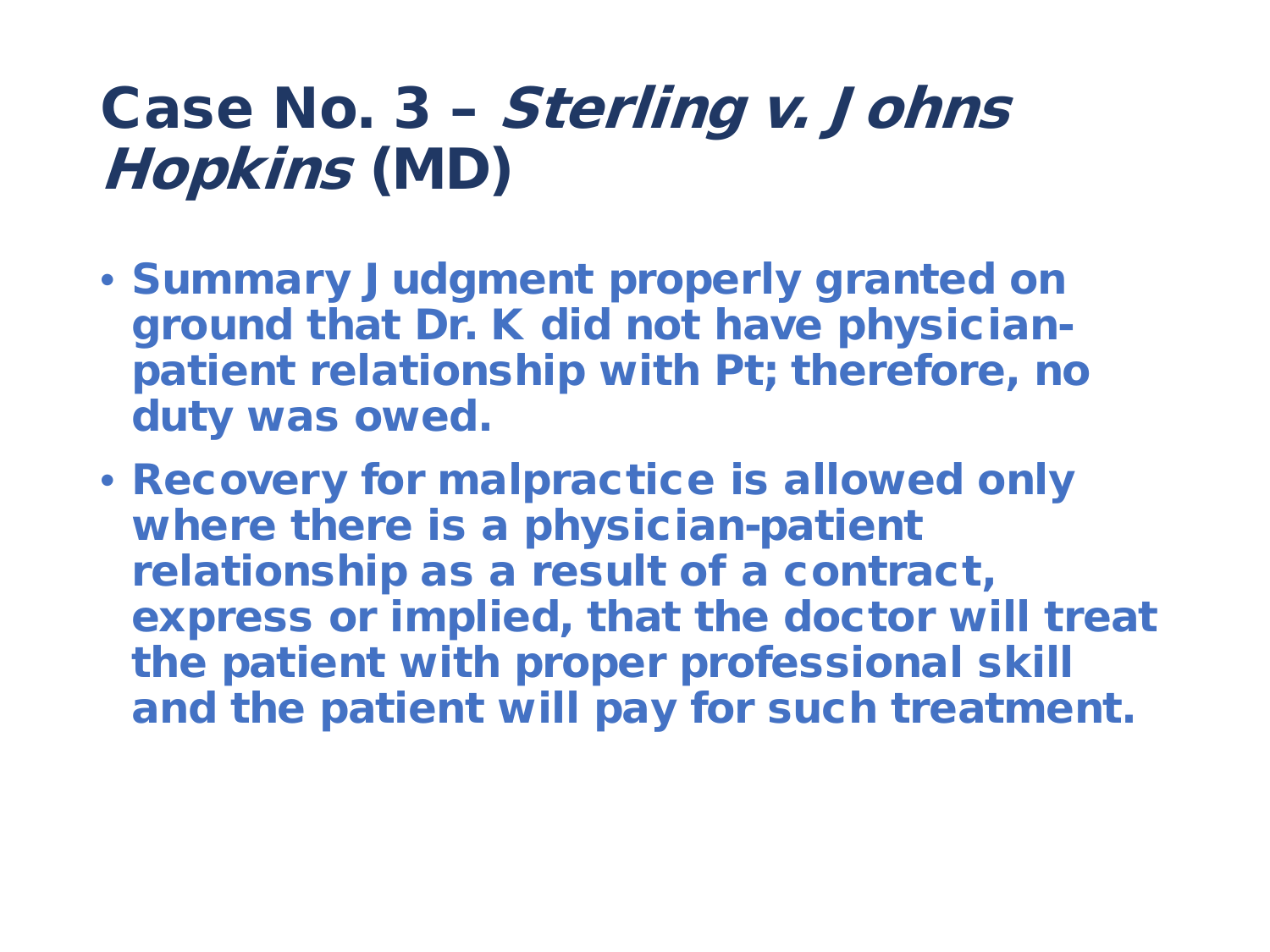- Voluntary acceptance of the physicianpatient relationship by the parties creates a prima facie presumption of a contractual relationship between them.
- A physician-patient relationship was not established here because:
	- Dr. G, the primary physician, was able to observe the Pt's deteriorating condition, and agreed that he had the final say in making the decision to transfer
	- Dr. K owed no independent consultative duty to the medical center, its staff, or patients with respect to the care and treatment of individual patients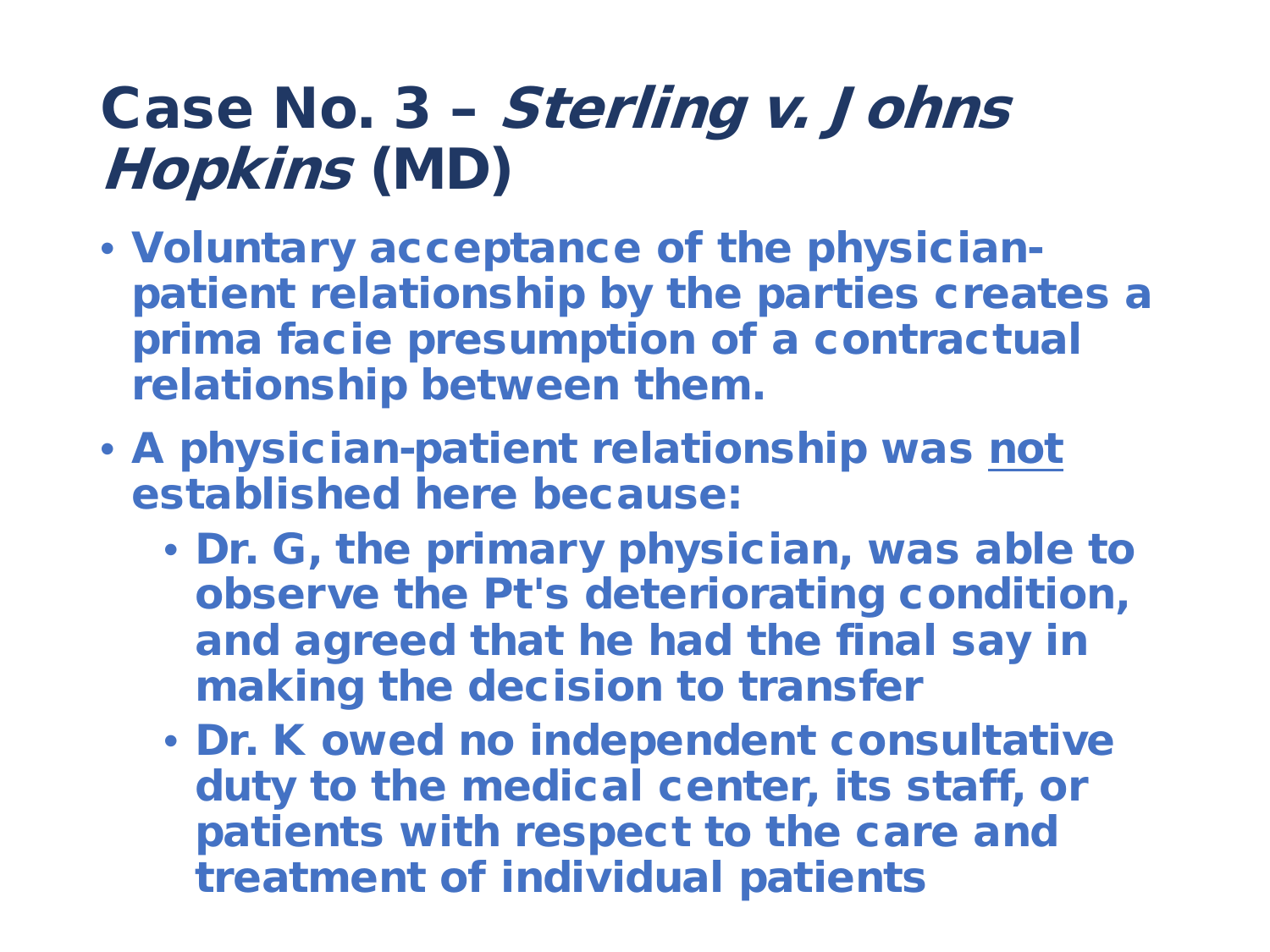• While Dr. K concluded that Dr. G's diagnosis and treatment was appropriate, he did not give any advice that would have caused Dr. G or the medical center staff to rely on his expertise, but in essence, merely conveyed the fact that JHH had the facilities and staff to treat the patient if she was transferred.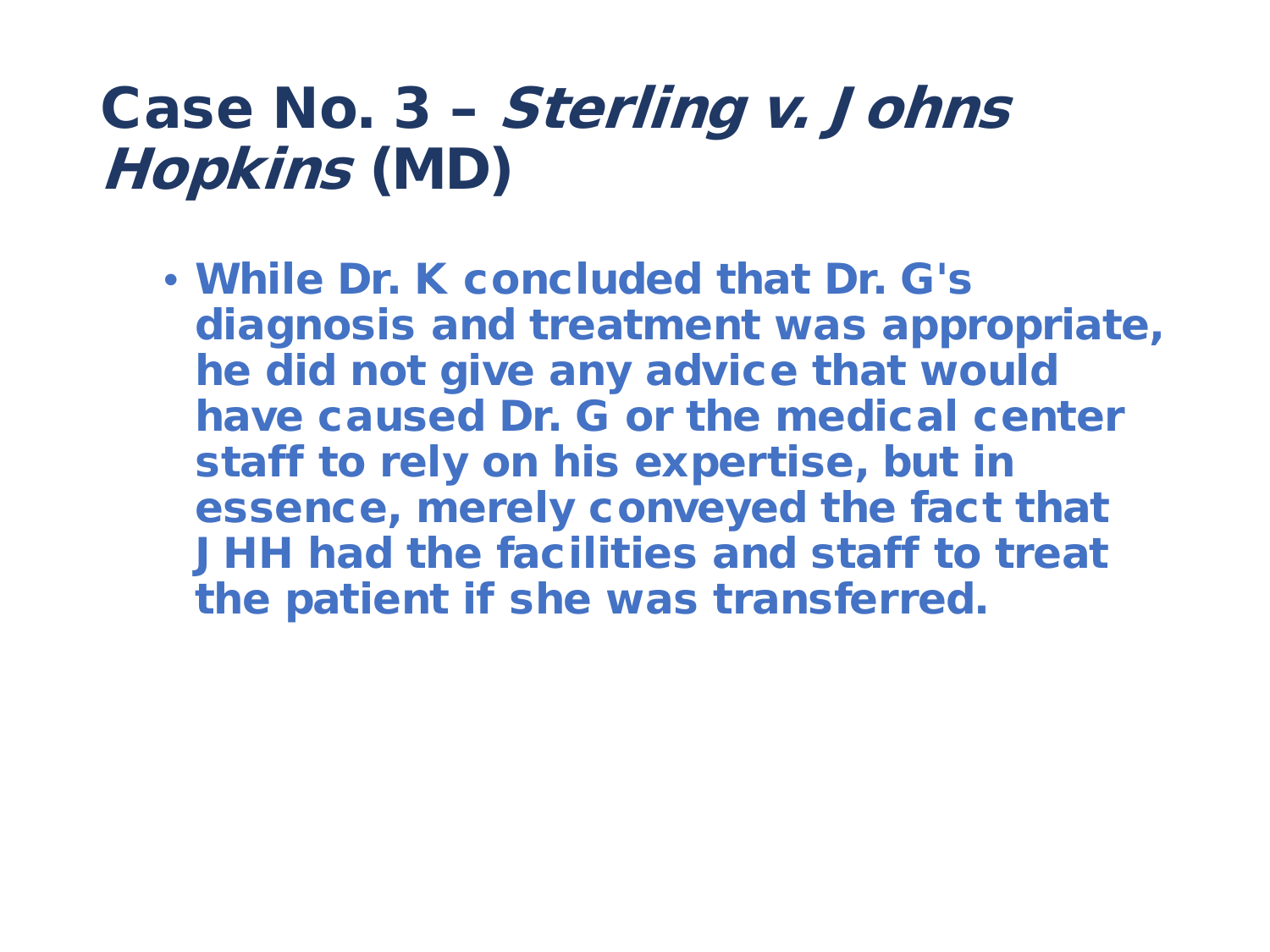#### Case No. 4 – Giles v. Anonymous Physician (IN)

- Executor of patient's estate filed suit against physicians and employers for negligence that led to patient's death within 3 days of outpatient nasal surgery.
- Hospitalist moved for summary judgment on basis that he owed no duty to patient because he did not treat her or have a physician-patient<br>relationship with her.
	- Hospitalist had gone to PACU and checked patient's chart. Her family doctor had not authorized hospitalist group to treat her, so Hospitalist told decedent he could not treat her.
	- Hospitalist never examined or treated patient, and did not bill her.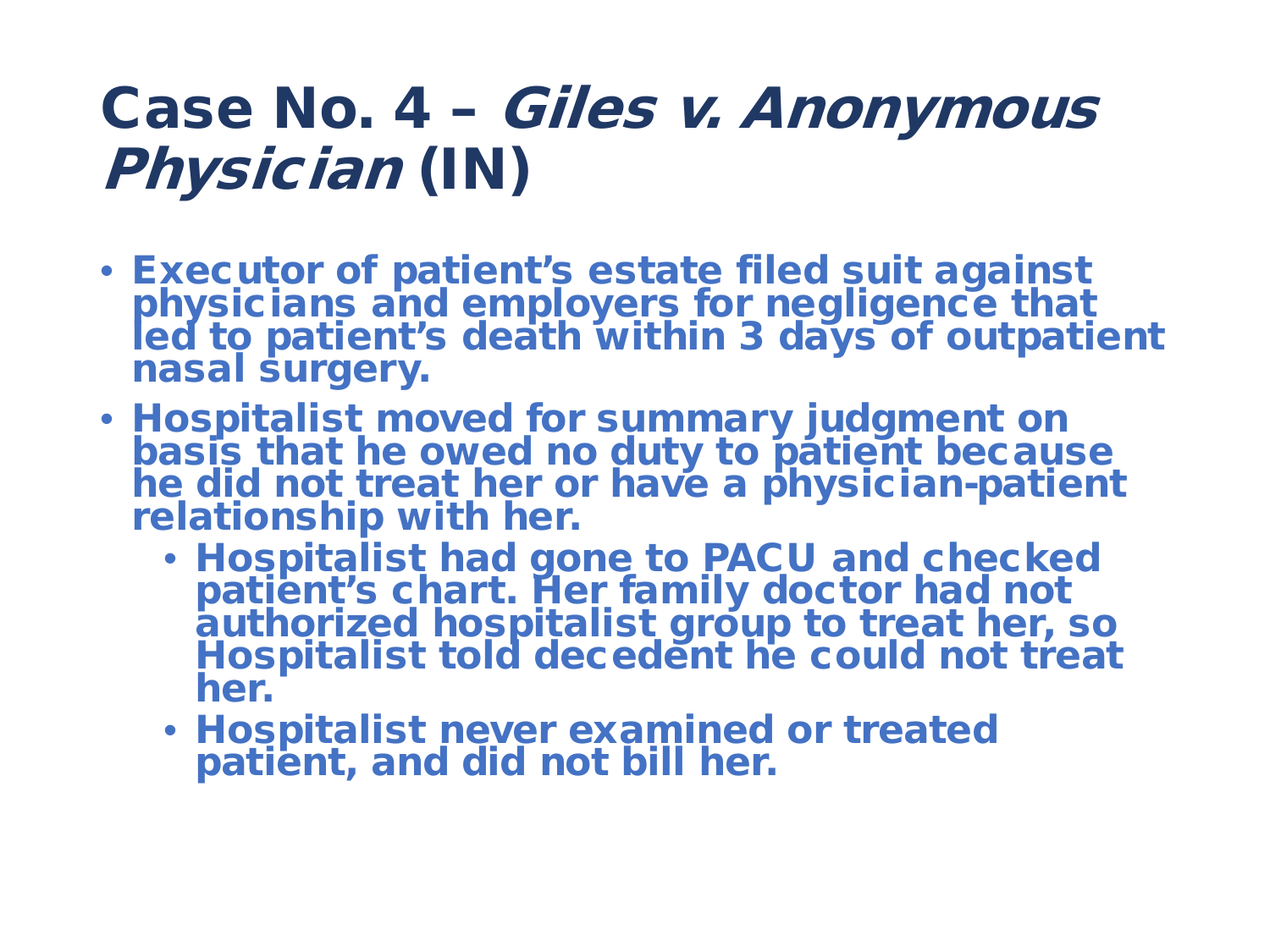#### Case No. 4 – Giles v. Anonymous Physician (IN)

- Plaintiff in a medical malpractice action must first prove a duty owed to the plaintiff by the defendant. Whether a duty exists is question of law & appropriate for summary judgment.
- Duty of physician to patient arises from contractual relationship between them. A physician-patient relationship is a legal prerequisite to a medical malpractice action.
- Held: caselaw is clear that a physician who does not treat a patient or perform some affirmative act regarding the patient has no physicianpatient relationship, and thus owes no duty to that patient.
- Summary judgment for Hospitalist was appropriate.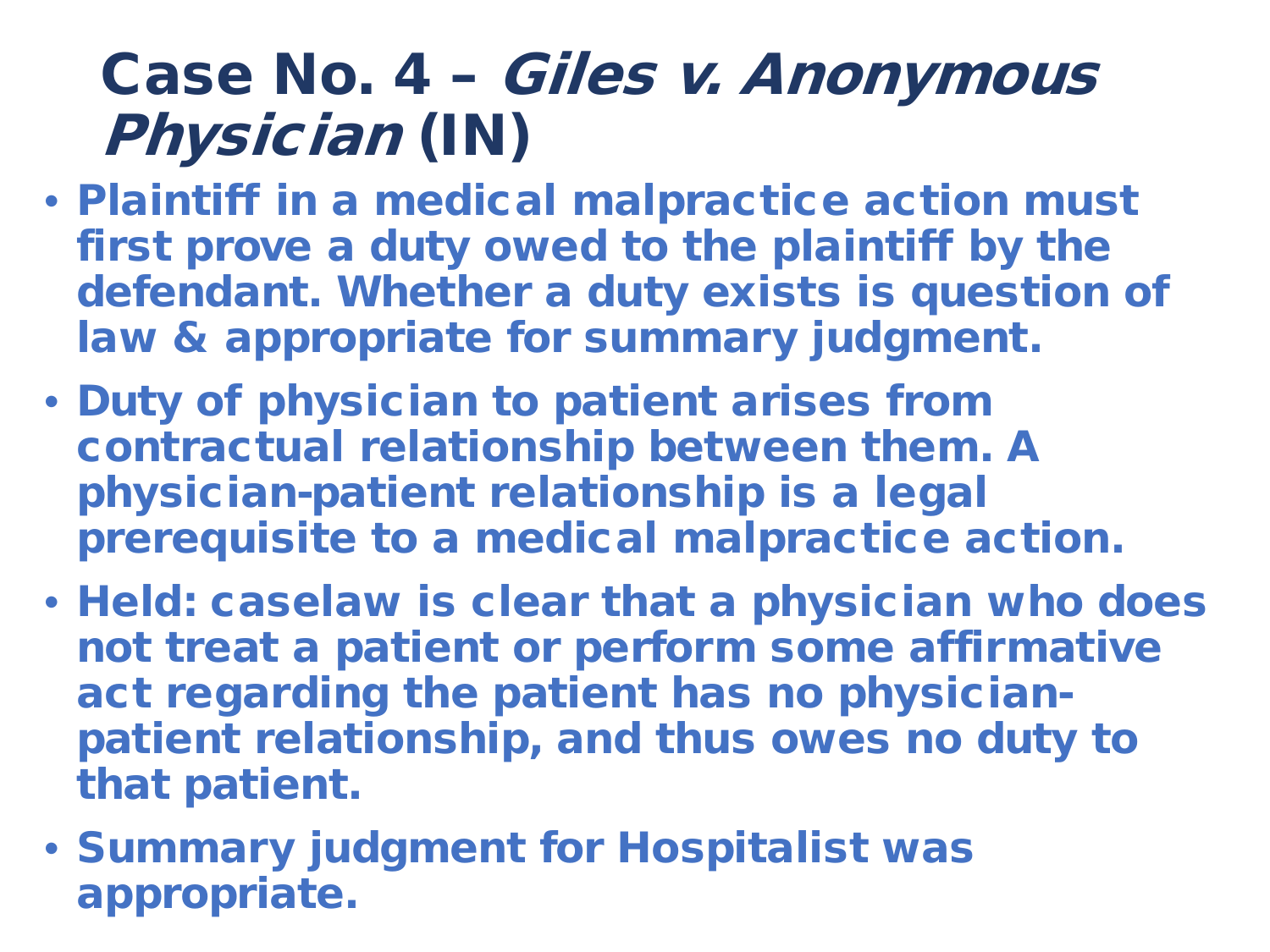### Case No. 5 – Jennings v. Badgett (OK)

- Plaintiffs filed med mal action against medical providers, including a non-treating physician who had conversation with the treating physician re: pregnant plaintiff's history and complications.
- Plaintiff must show that defendant breached a duty owed to plaintiff which caused the plaintiff's injuries. The existence of duty is a question of law for the court.
- An action for malpractice is based on an employment contract. The agreement of the physician to treat and the patient to receive treatment is the basis of the contract.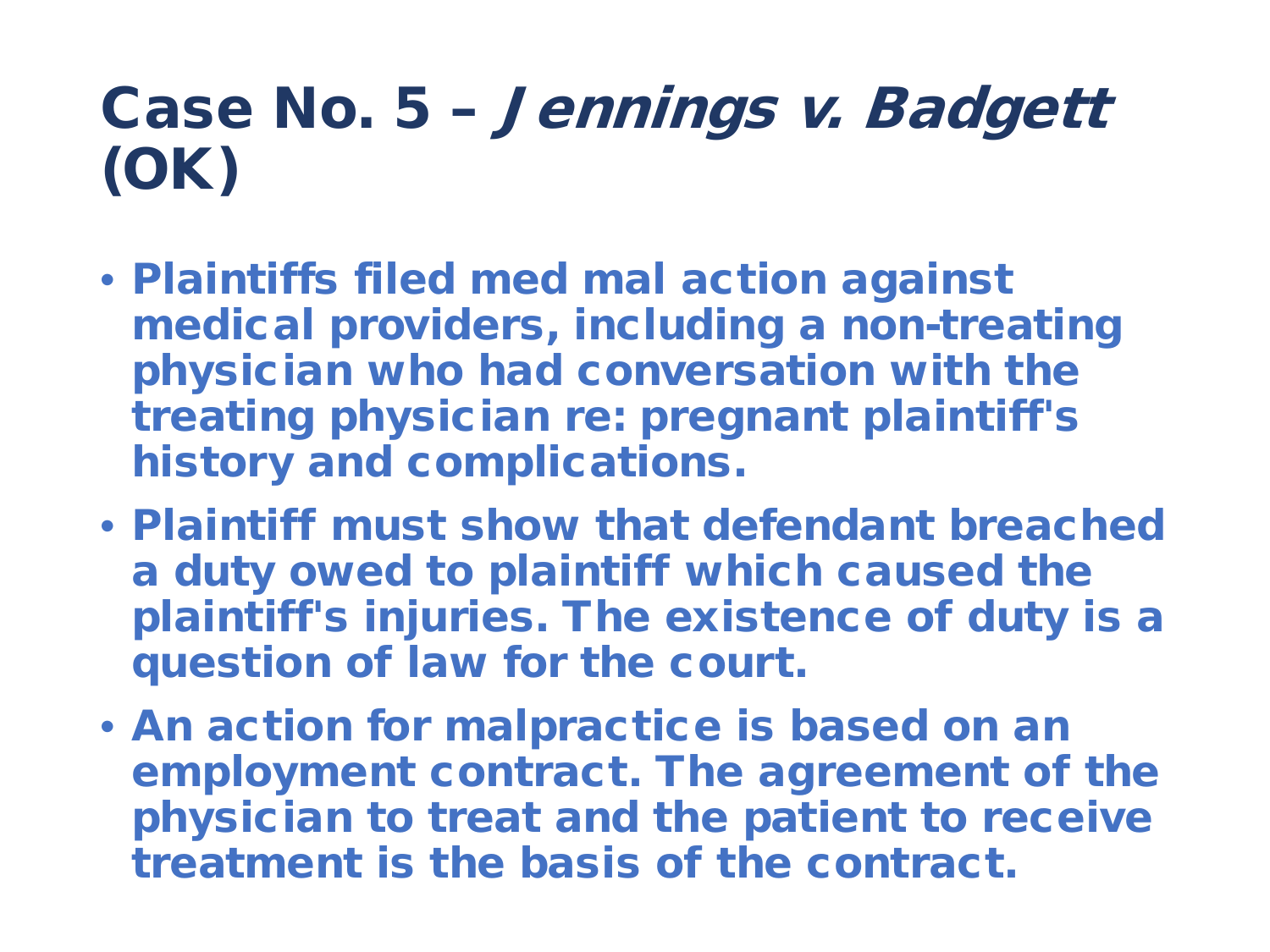### Case No. 5 – Jennings v. Badgett (OK)

- Because the duty is born out of a physicianpatient contract, the relationship is essential to an action for a breach of the duty giving rise to the malpractice action.
- Unquestioned in Oklahoma and other jurisdictions that an attending or treating physician has the requisite connections with the patient to create a physicianpatient relationship.
- Here, however, the physician was not an attending or treating physician.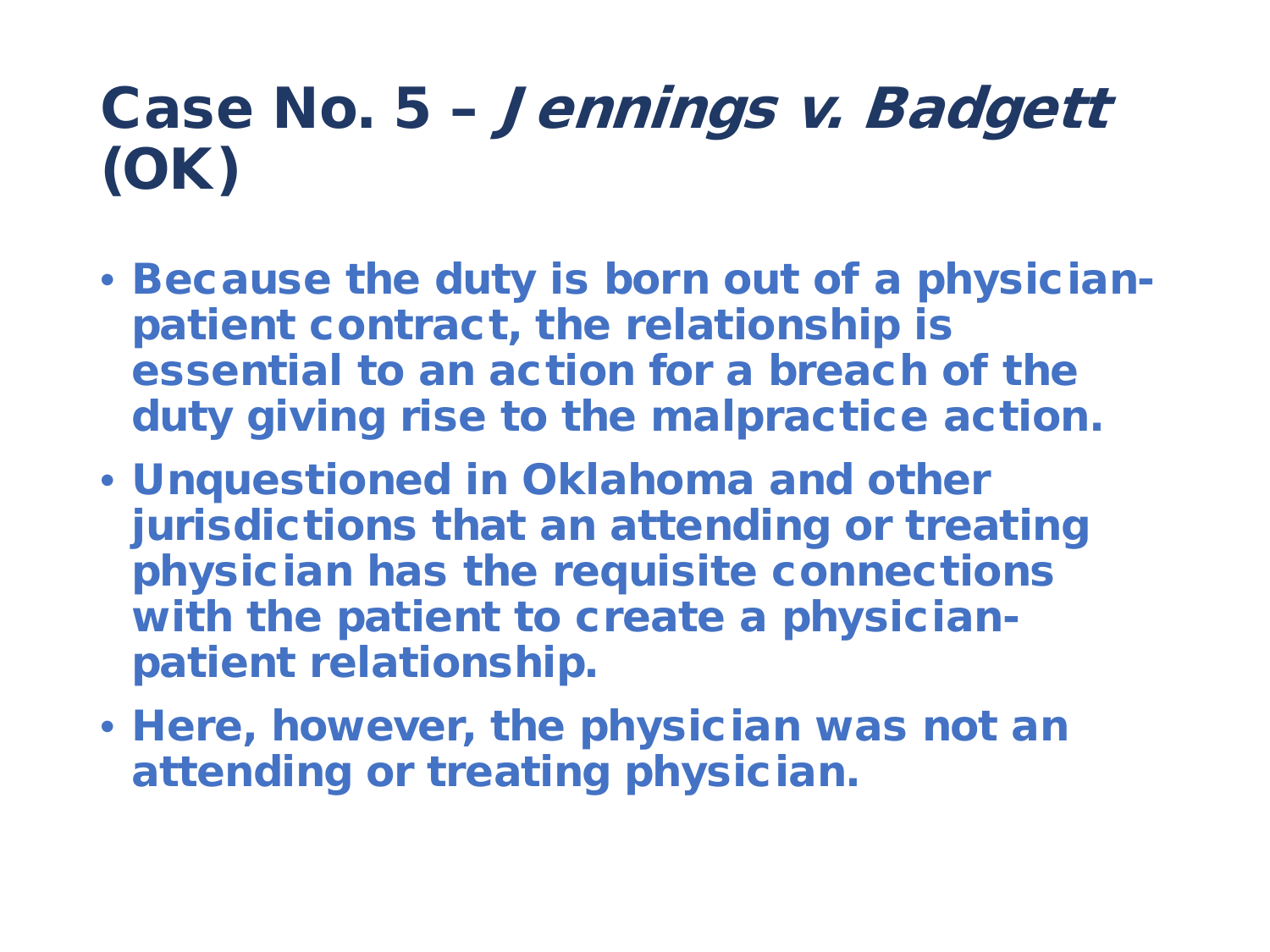### Case No. 5 – Jennings v. Badgett (OK)

- Dr. here did not render medical advice to Pt; did not provide services to the treating Dr., did not examine Pt, did not receive referral for treatment, did not review any results or conduct any tests, and did not bill Pt.
- Facts failed to show Dr. agreed to treat Pt or undertook treatment of Pt.
- NO physician-patient relationship existed. Phone conversation, w/o more, is insufficient to establish the relationship.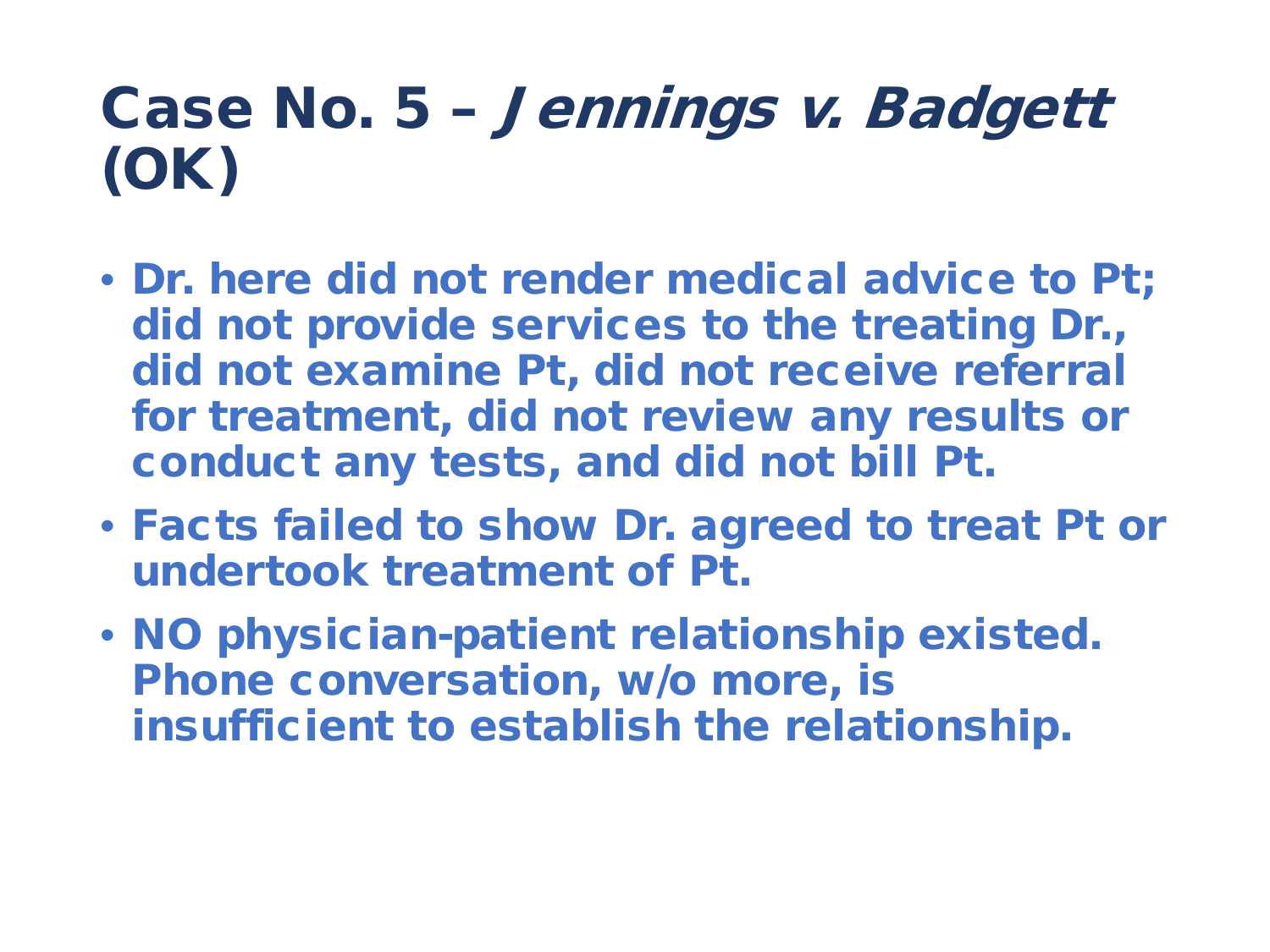## Caselaw Review

Duty of Care Found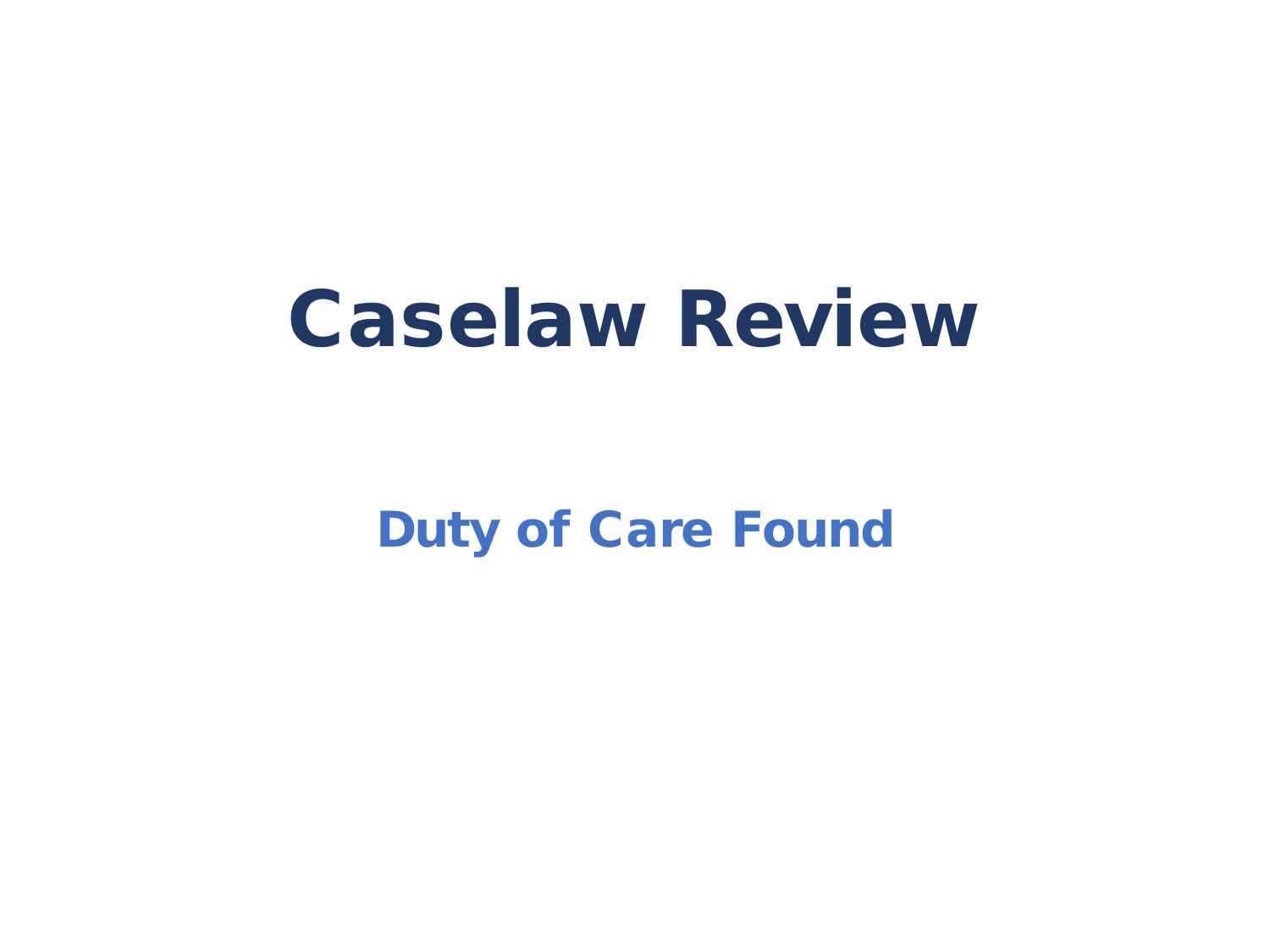#### Case No. 6 – Jacobs v. Harris (VA)

- Doctor reviewed Pt's pathology slides and rendered his diagnostic opinion to another doctor.
- General test for determining whether a physician-patient relationship exists is whether a physician provided health care to the patient.
	- o This relationship must exist for provider to owe duty of care to patient. Look to whether patient entrusted treatment to physician and physician accepted
	- oRelationship can exist without face-toface contact between doctor and patient.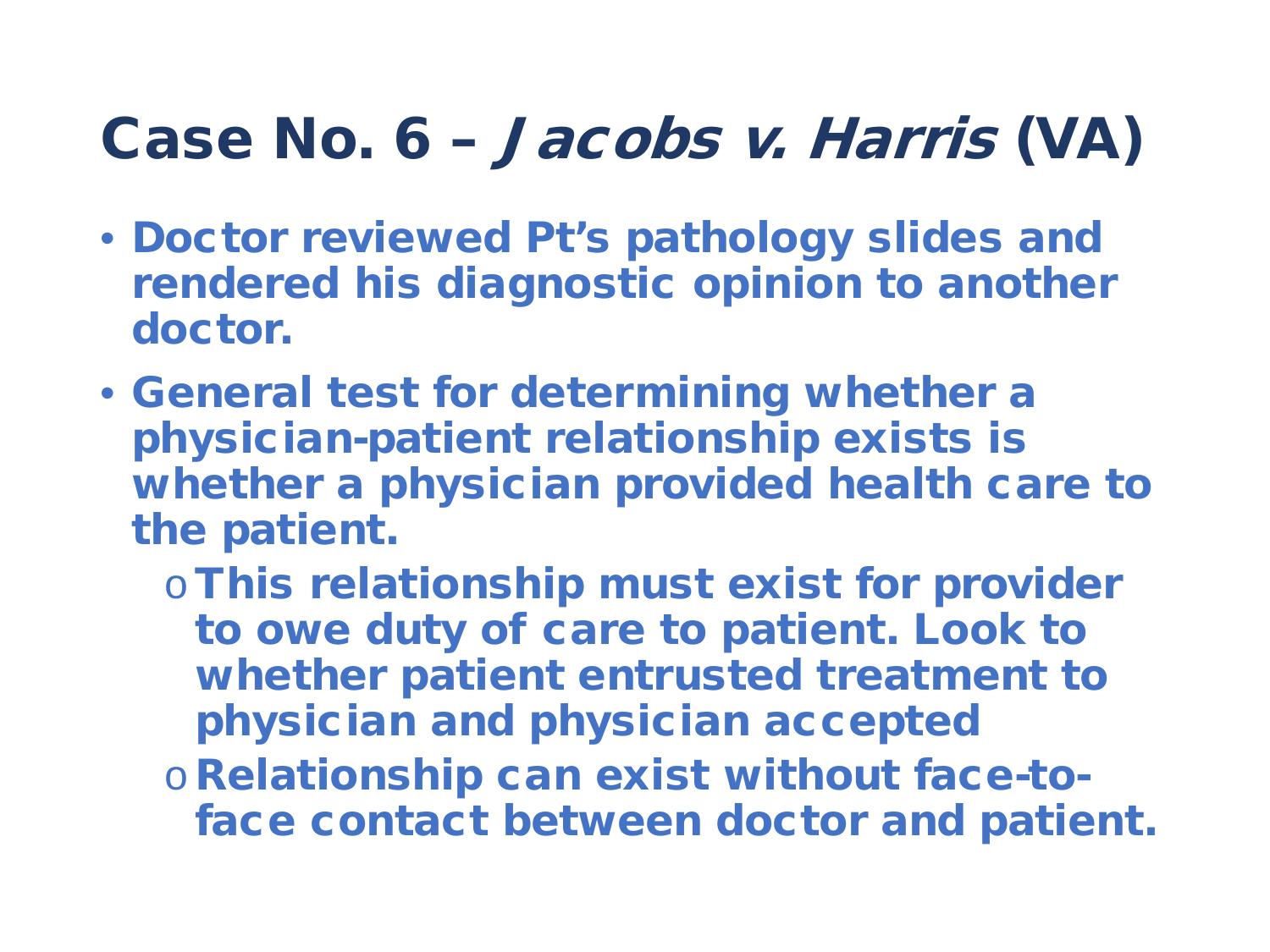#### Case No. 6 – Jacobs v. Harris (VA)

• A doctor "who assumes to act, even if gratuitously, may thereby become subject to the duty to act carefully, if he acts at all," even if that doctor owed no duty to the patient "prior to this undertaking."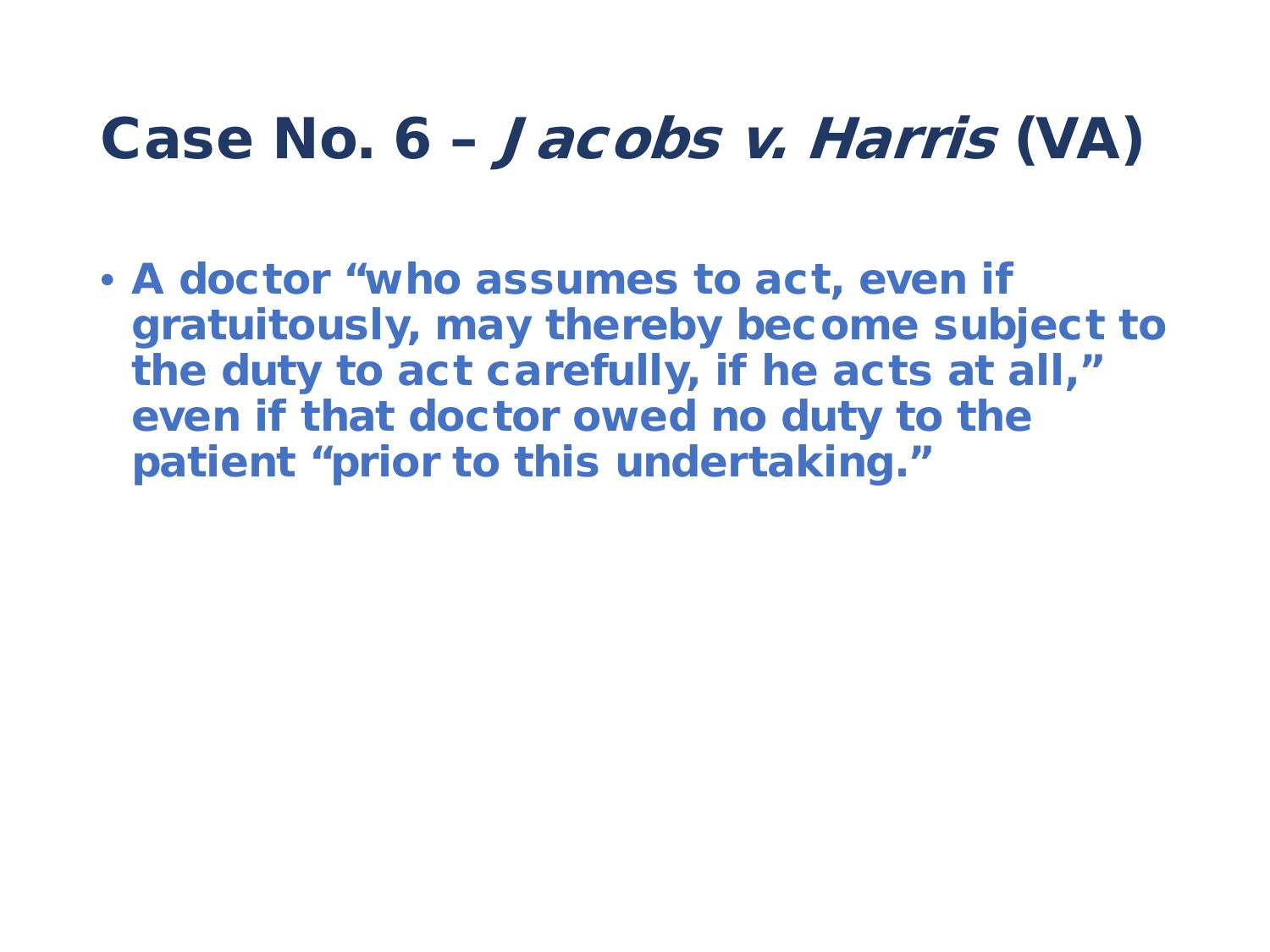#### Case No. 6 – Jacobs v. Harris (VA)

- Court: A jury could reasonably find that a physician-patient relationship existed.
	- oBy reviewing the pathology slides and rendering opinion, doctor commenced an undertaking for Pt and provided healthcare.
	- o Thus, doctor could reasonably be found to have created such a relationship that gave rise to a duty of care.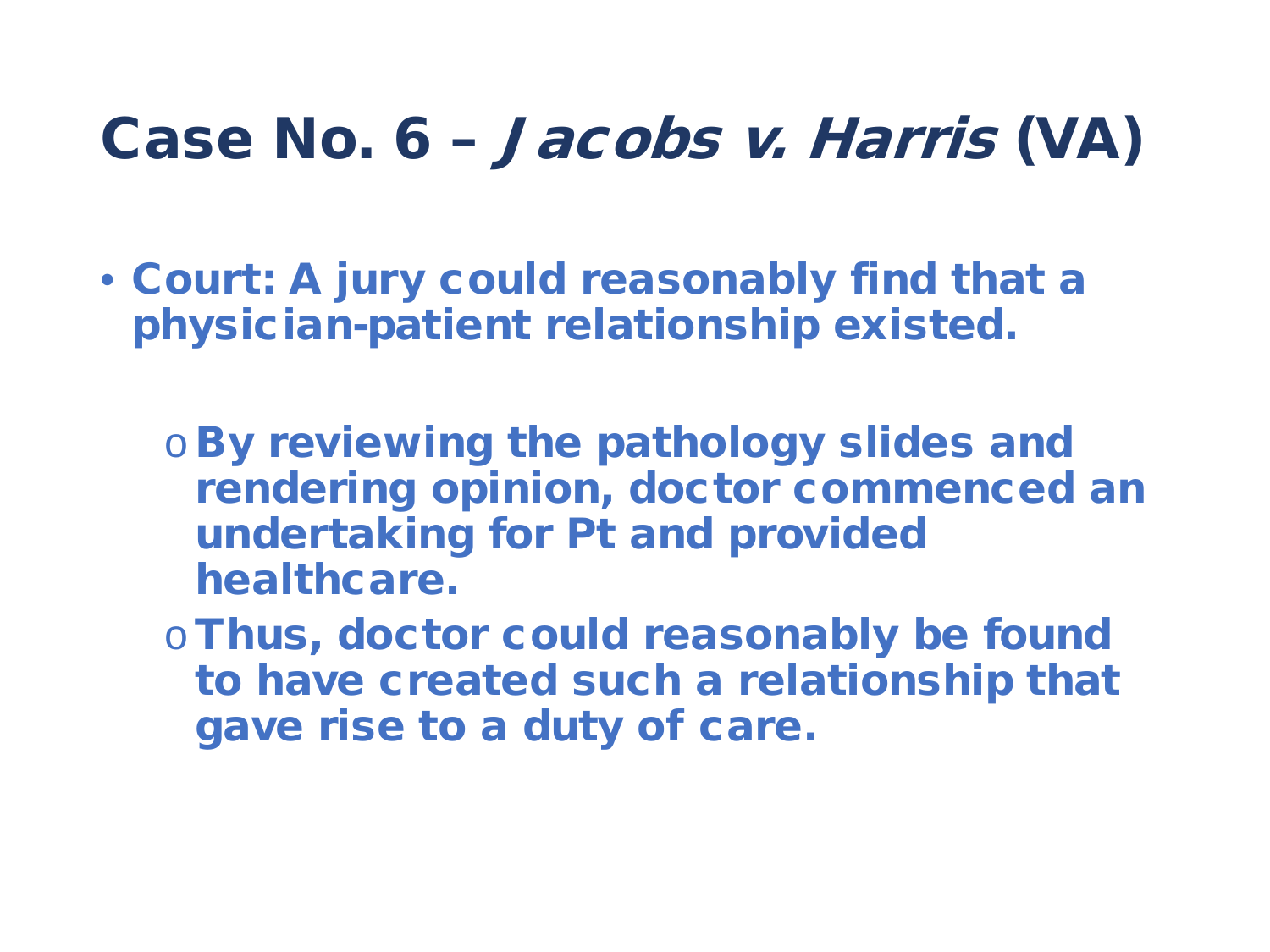### Case No. 7 – Lindeire v. Pediatrix (MD)

- Father and minor children sued doctors and hospital for negligence in providing medical care to Mother, who died.
- Parties disputed whether there was evidence that Dr. established physicianpatient relationship with Mother.
- Dr. did not recall having a conversation with the nurse practitioner who saw the Mother on the date in question.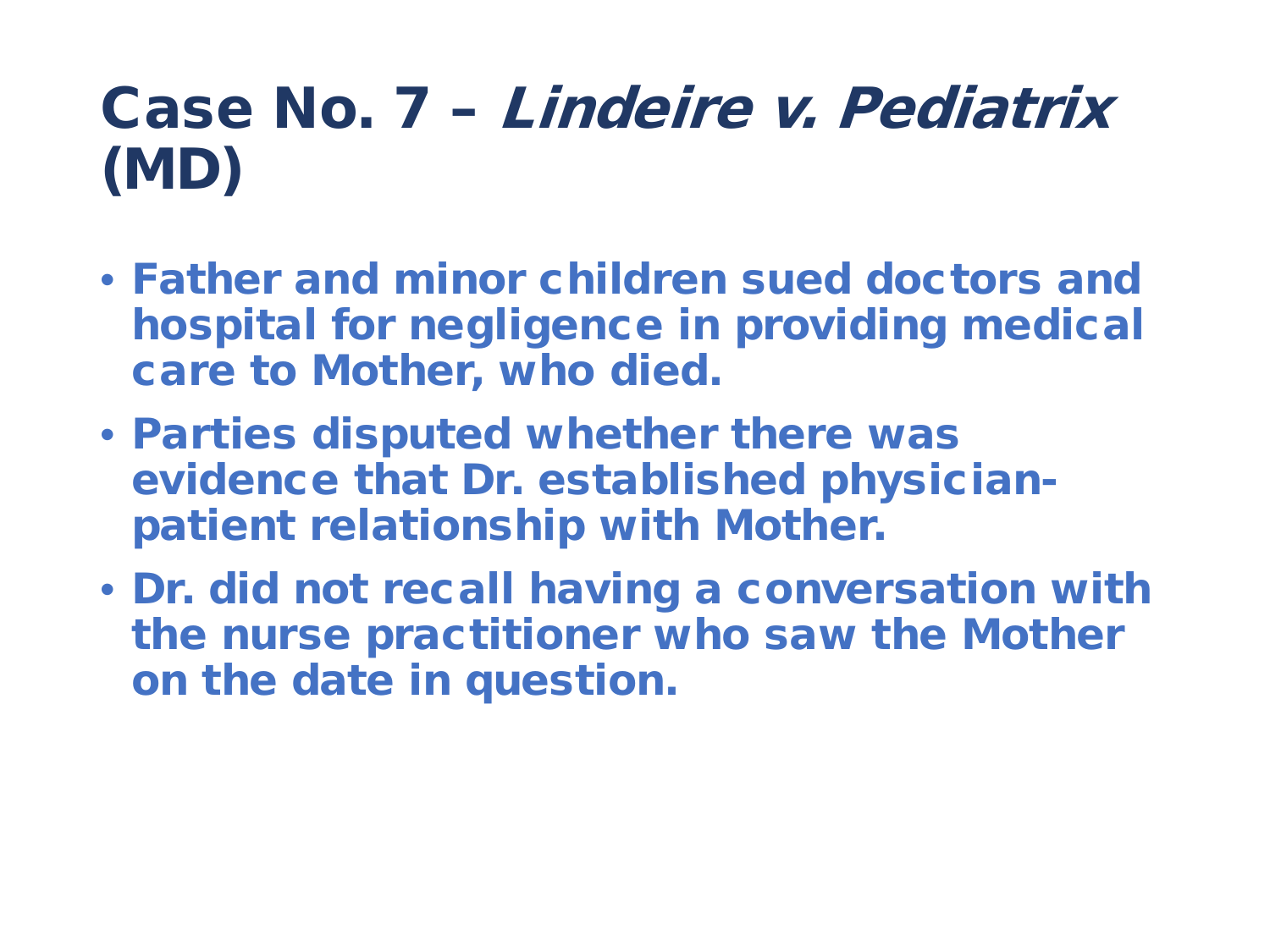### Case No. 7 – Lindeire v. Pediatrix (MD)

- Dr. also stated that he was not the on-call physician on that date.
- NP testified at deposition that she recalled speaking with Dr. about the Mother.
- Dr. argues that NP relied on her own judgment to provide care to Mother because her notes did not indicate that Dr. gave any orders.
- NP stated that she remembered receiving orders from Dr.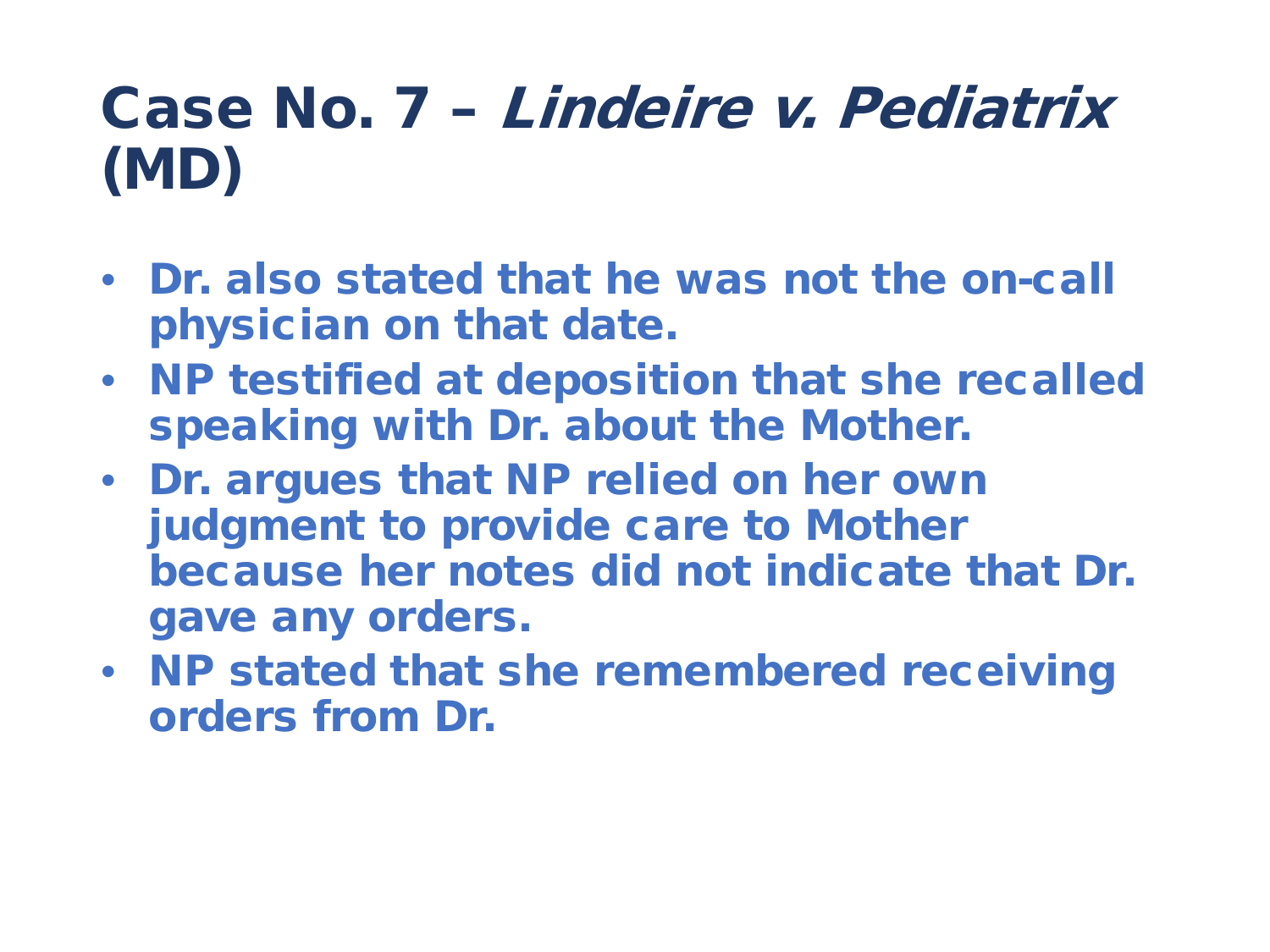### Case No. 7 – Lindeire v. Pediatrix (MD)

- Court: If Dr. directed NP to provide specific care to Mother, even via telephone, he cannot avoid liability merely because he was not there in person.
- Jury could reasonably find that Dr. directed treatment via phone, according to NP's testimony of her recollection.
- Motion for Summary Judgment denied.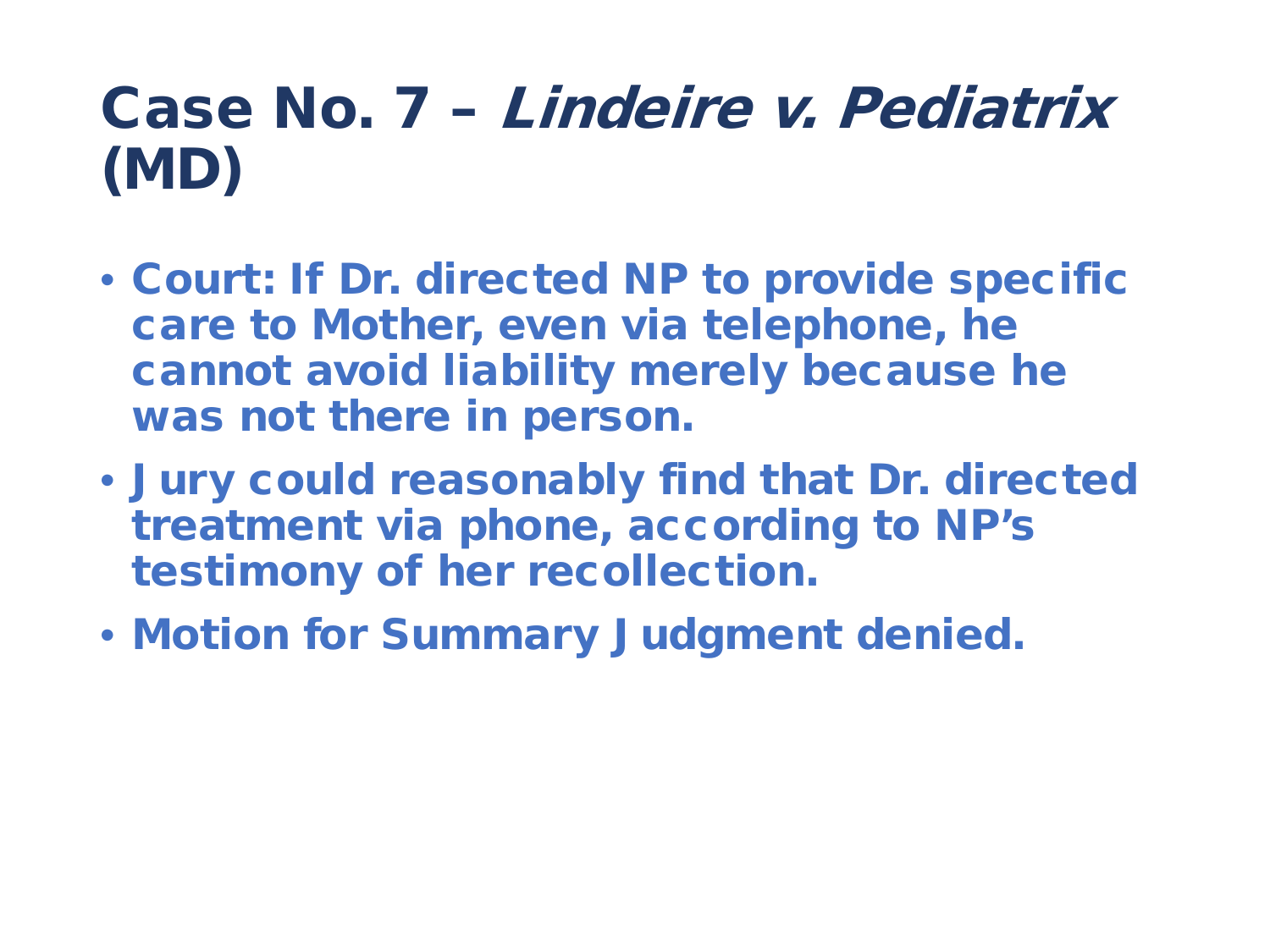#### Case No. 8 – Mead v. Legacy Health Sys. (OR)

- ER Dr. telephoned defendant on-call neurosurgeon for his advice about Pt, who had come into ER for treatment.
- Pt argued that an implied physician-patient relationship arose when defendant offered an opinion regarding her condition to the ER Dr.
- In Oregon, as in most states, a physician-patient relationship is a necessary predicate to stating a medical malpractice claim. A physician-patient relationship may be either express or implied.
- Neither the ER Dr. or defendant testified that defendant's advice in his capacity as the on-call neurosurgeon was sufficient, without more, to give rise to a physician-patient relationship.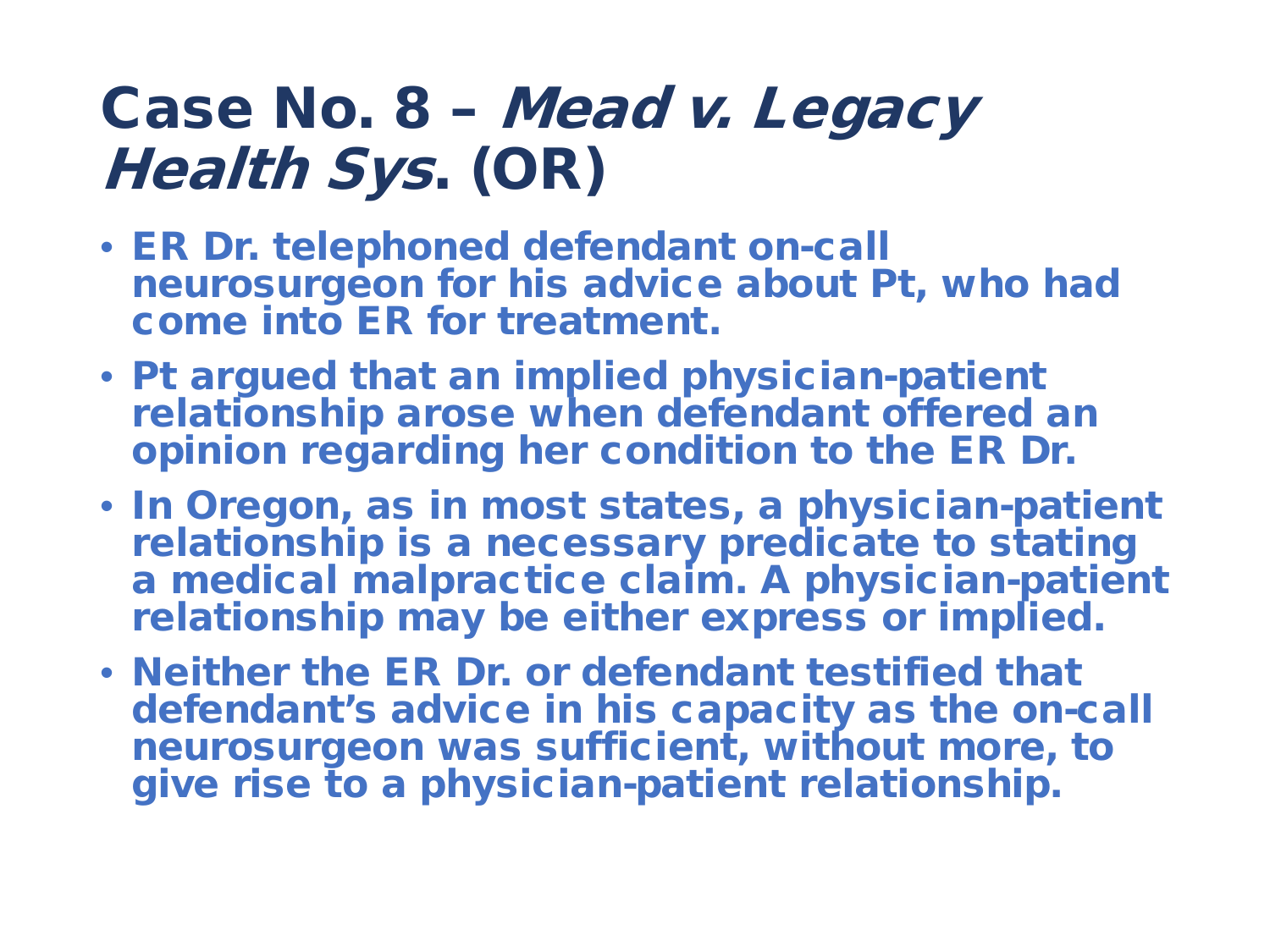#### Case No. 8 – Mead v. Legacy Health Sys. (OR)

- Standard for determination of whether a physician who has not personally seen a patient has a physician-patient relationship with that patient is whether the physician either knows or reasonably should know that he or she is diagnosing a patient's condition or treating the patient
- Here, a jury issue was presented as to whether a physician-patient relationship arose as a result of defendant's telephone advice to ER Dr.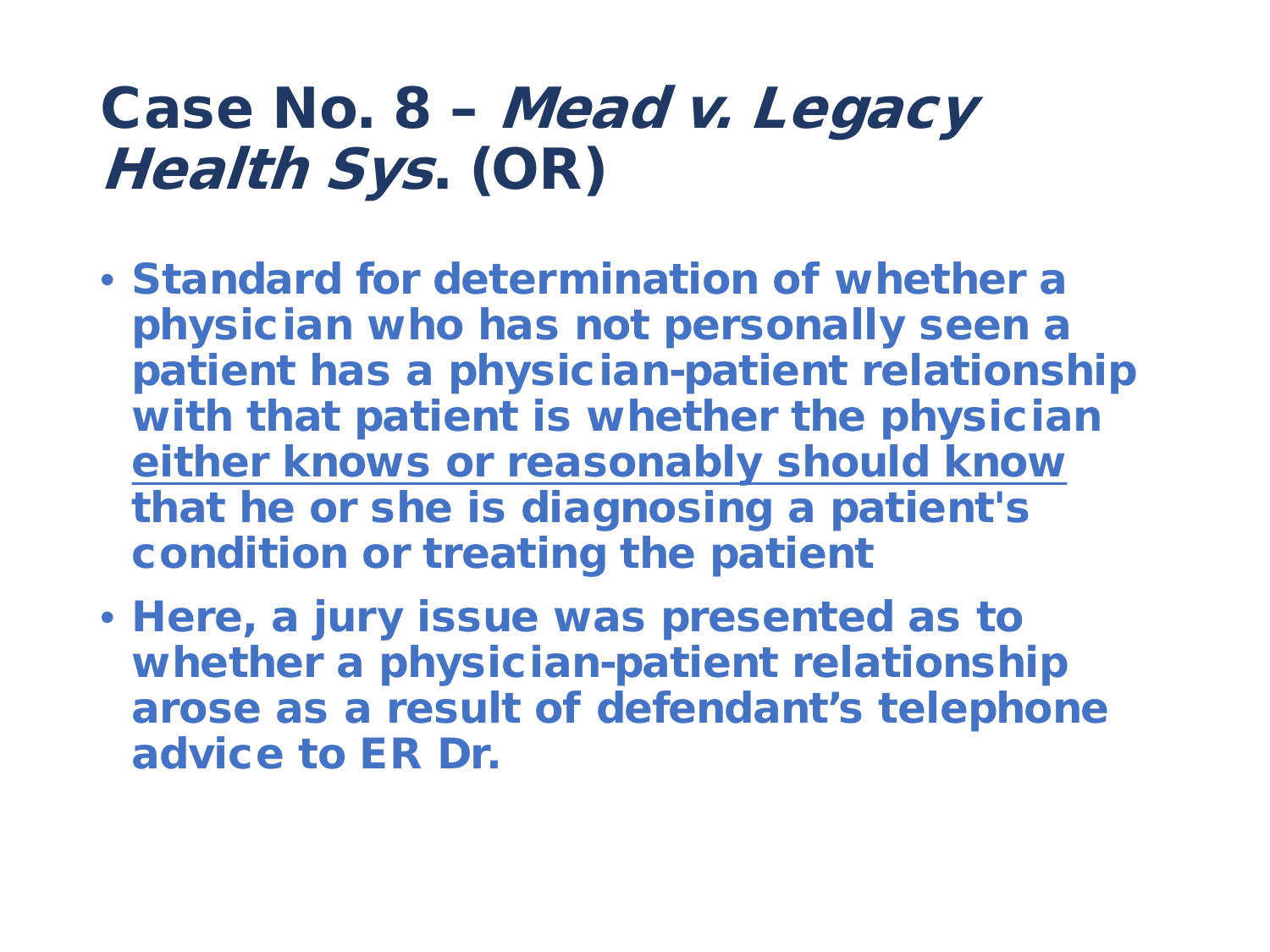## Steps for avoiding liability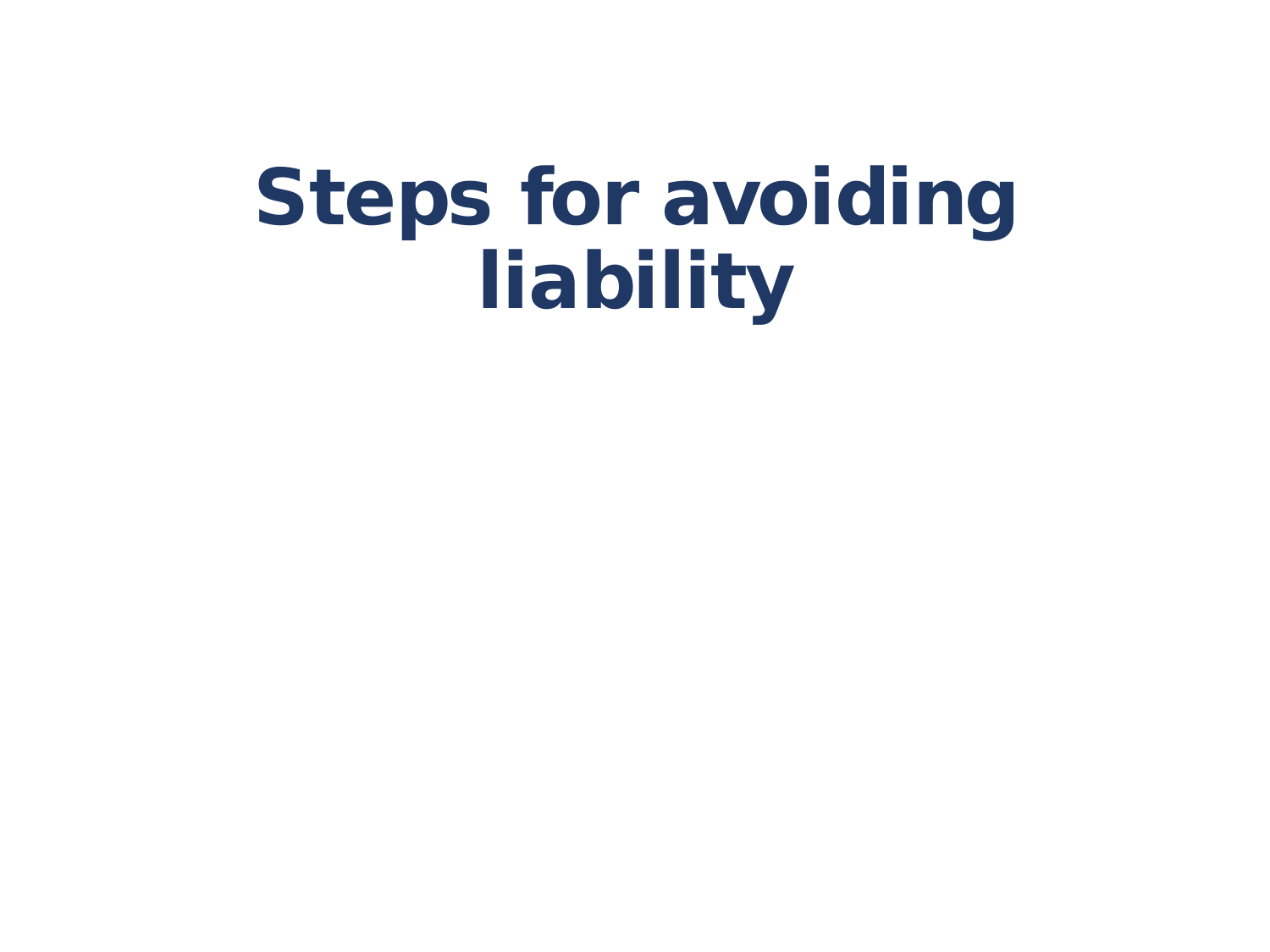## Do not:

- Examine or have contact with the patient
- Review or make entries in the medical record
- Bill for the service
- Ask for identifying patient information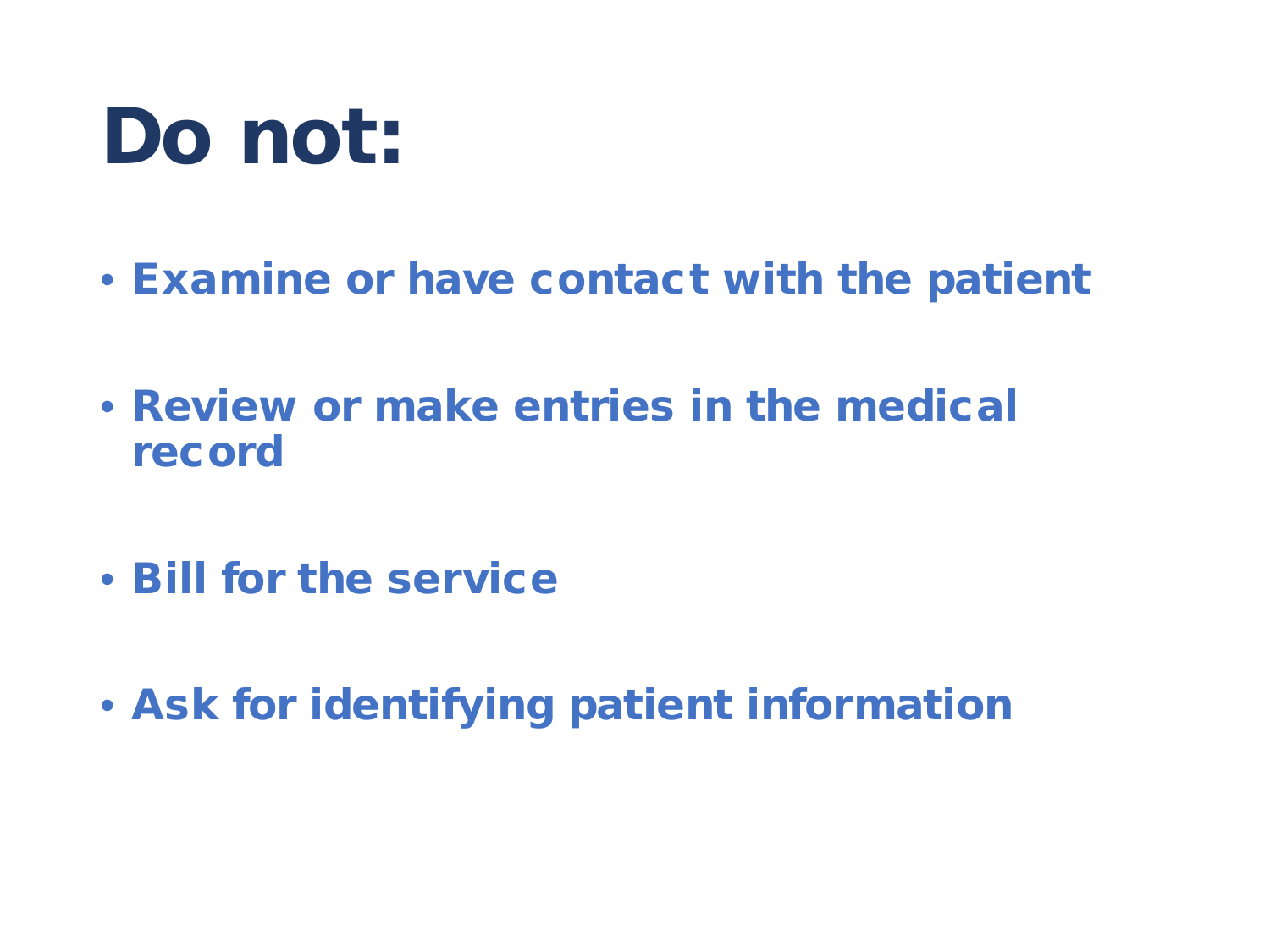## Do:

- Be clear that your answer is hypothetical
- Give general direction as opposed to advice
	- For example, say "You might consider…." instead of "You should do the following…."
- Use disclaimer language
	- For example, say "To be clear, this is not an official consult; it is an informal conversation only"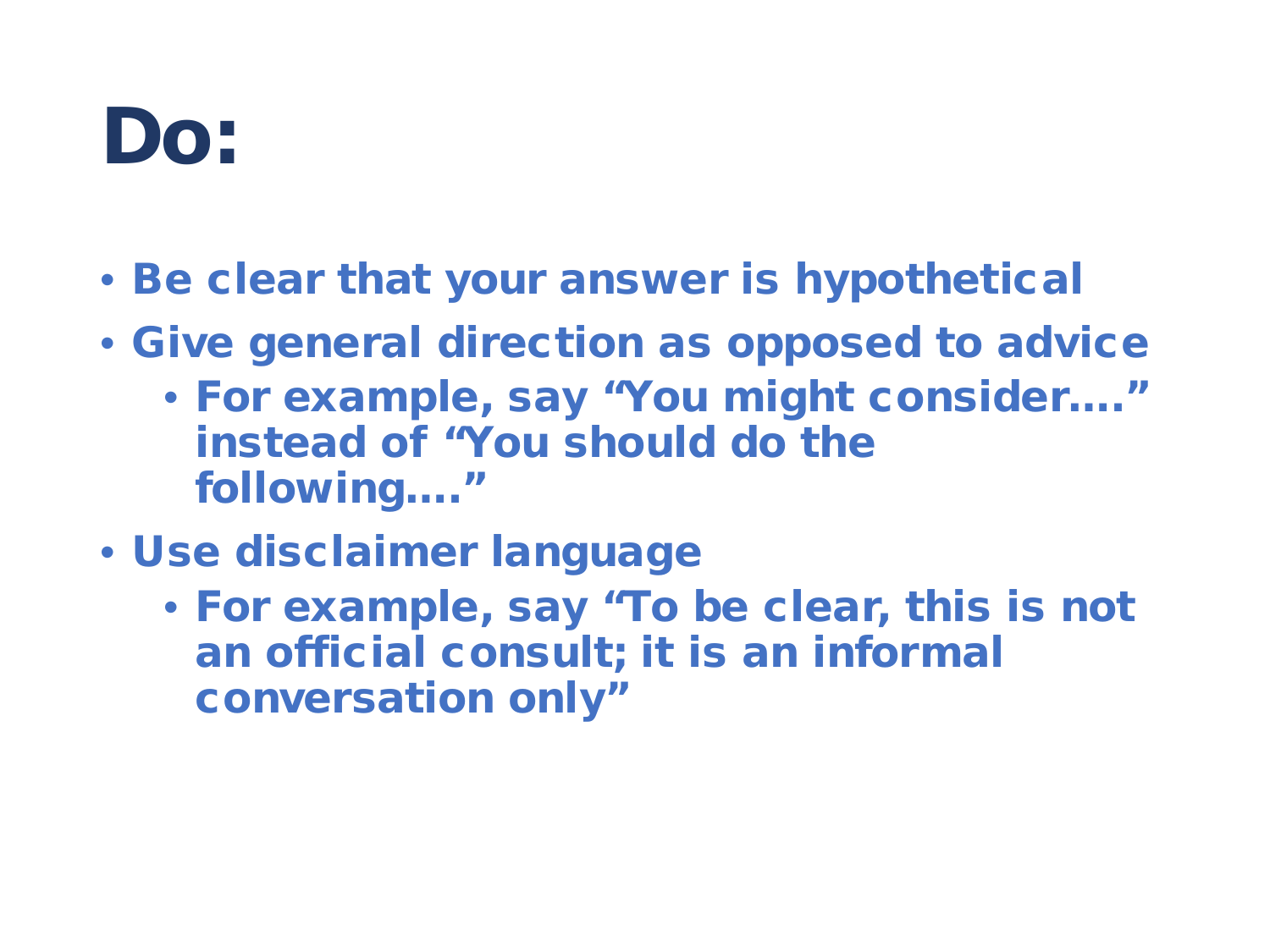## Do:

- Tell the treating physician if you believe-
	- they are in over their head
	- the patient needs to be evaluated
- Make notes about the conversation that could later be used to prove:
	- you did not have a physician-patient relationship
	- the conversation was general, not specific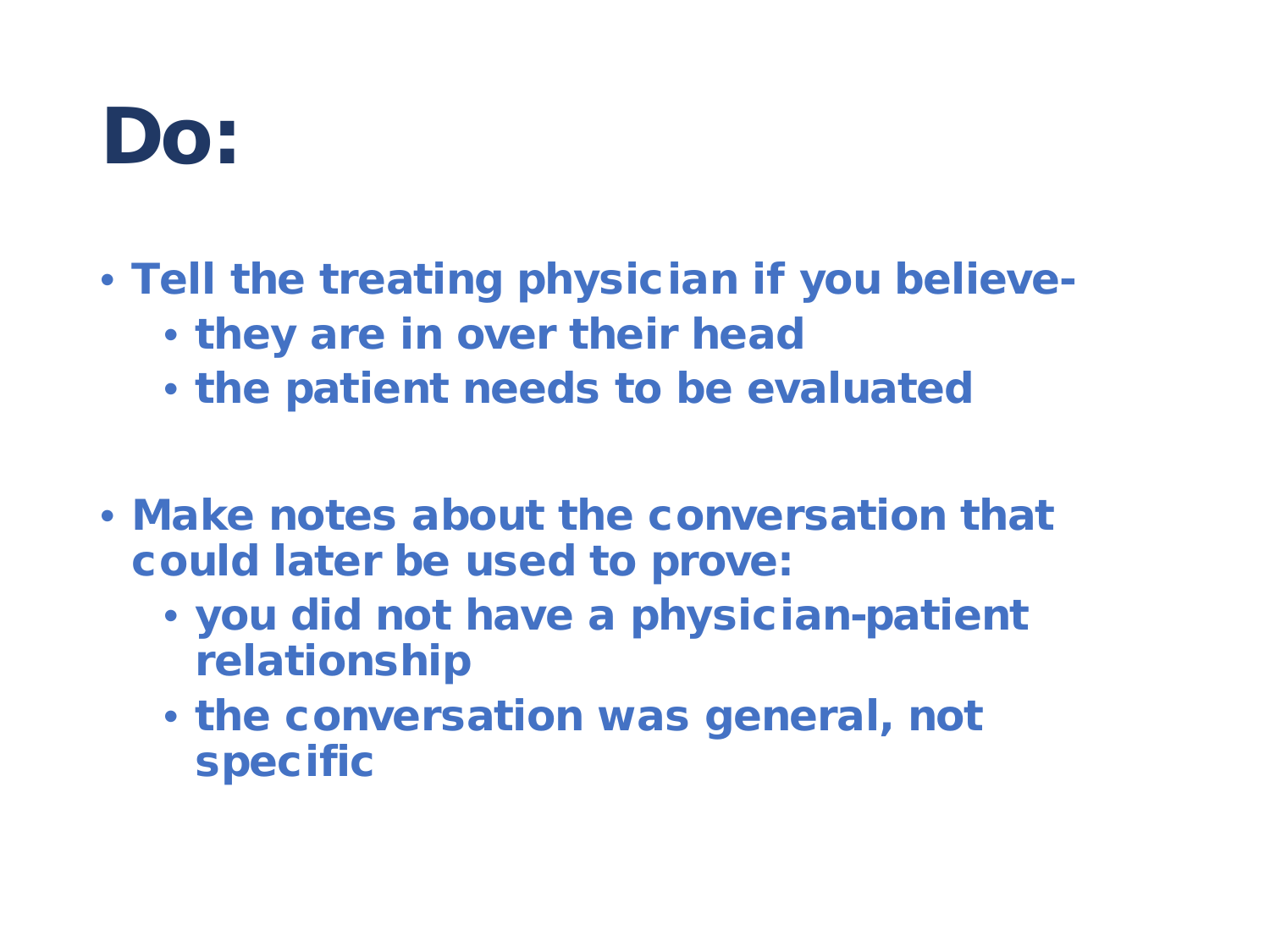### Do:

• Develop a consistent practice for informal consults so you can say with conviction that you know you handled a call in a certain way based on your custom, habit, and practice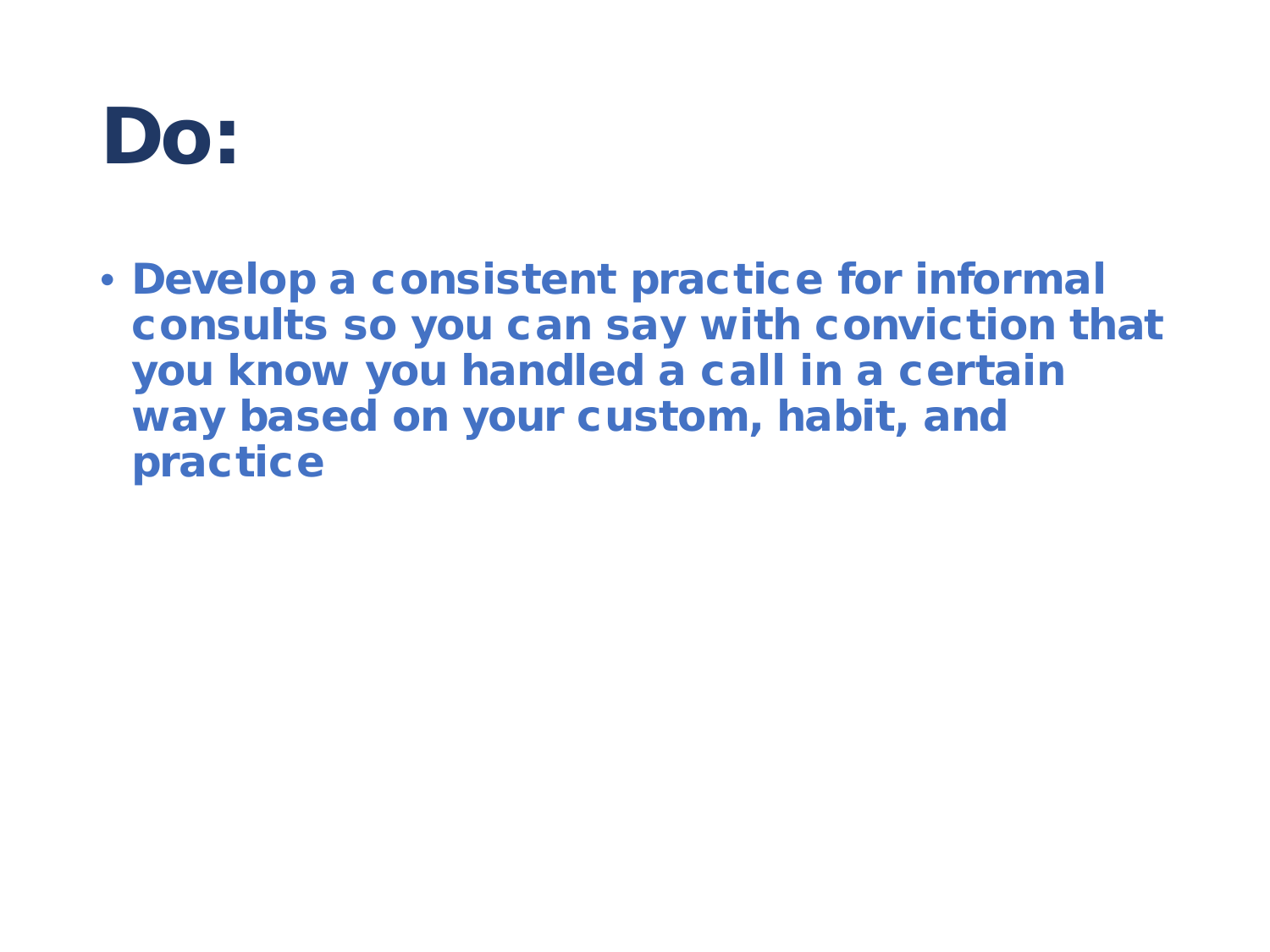### What About the Newborn with Mastitis?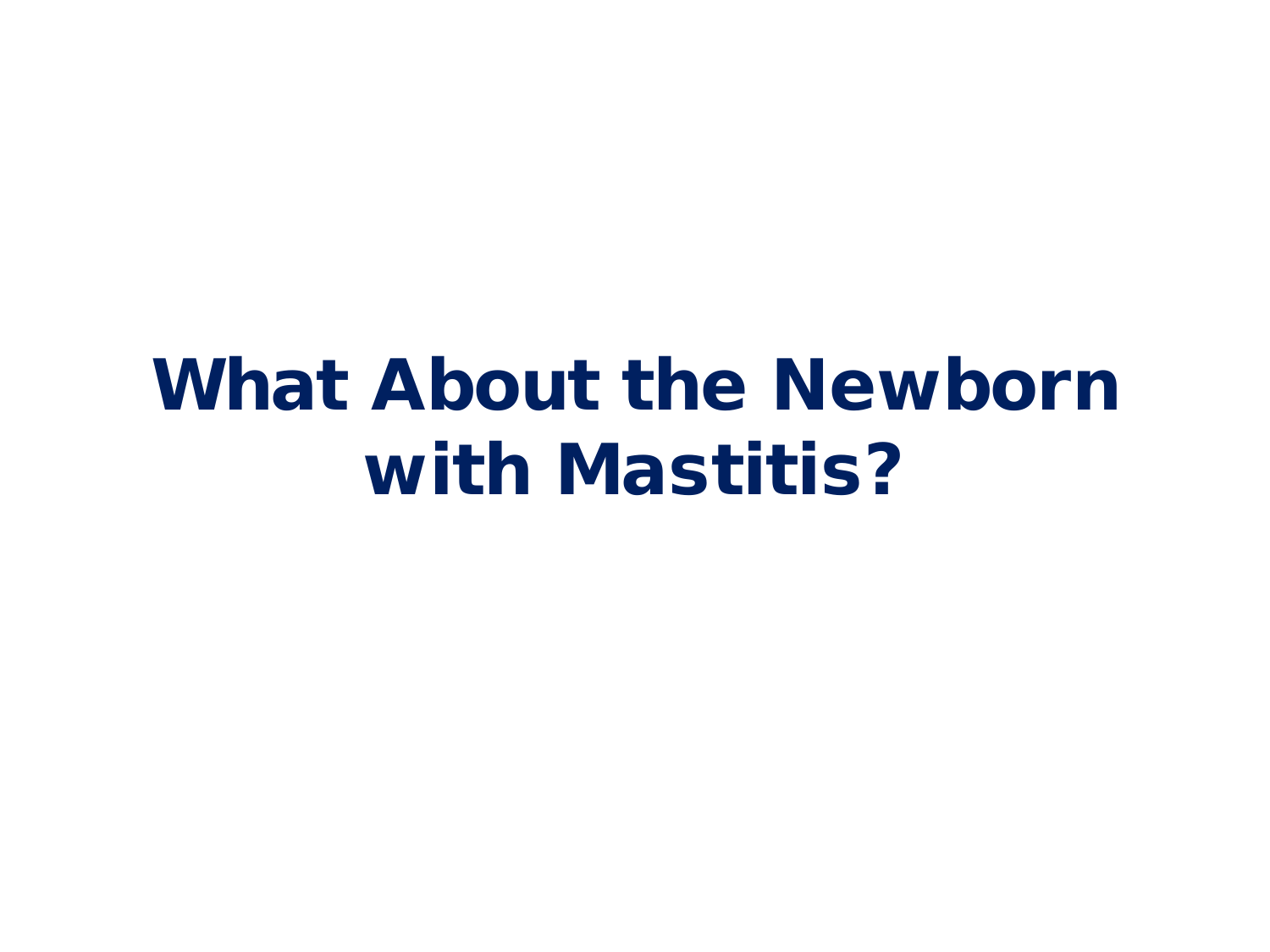## ID Division Curbside Policy: Be Consistent

- 1. Ask clarifying questions PRN
- 2. Be clear answer is hypothetical/general advice
- 3. Use disclaimer language
- 4. Do not review medical record or ask/allow requester to divulge patient identifying info
- 5. Clearly state if needs more evaluation
- 6. Make clear that ID offers formal consults inpatient or outpatient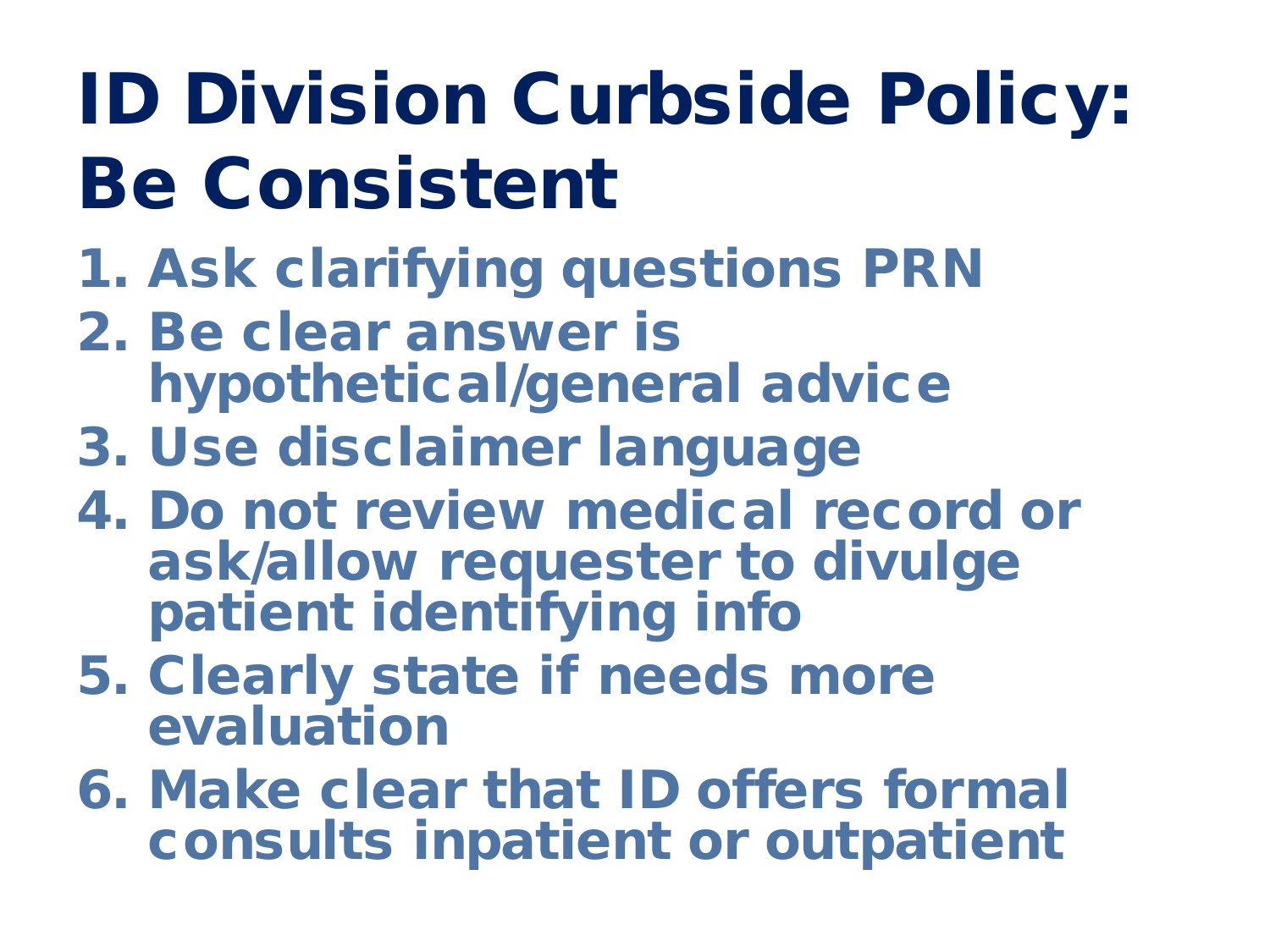## Suggestions for Requesters (curbside or formal)

- **OKnow the patient's story**
- Identify yourself by name and role (e.g. student, pediatric resident, rotating adult resident, attending, PA, NP)
- Use SBAR format
	- Make clear whether request is for curbside advice or formal consult State your question clearly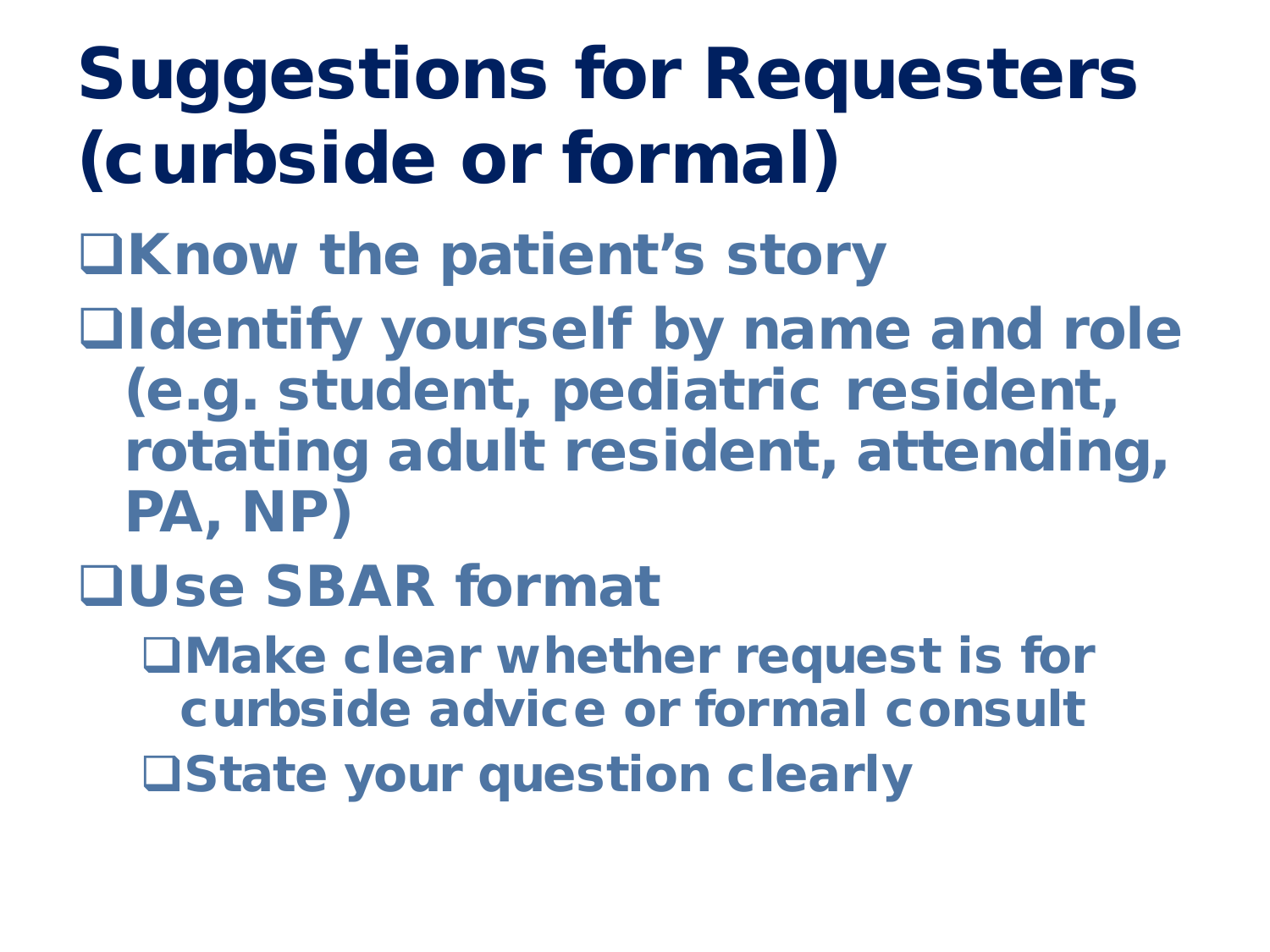## Further Suggestions for Curbside Consult Requests

- Question should be straightforward, simple, does not require review of detailed history or diagnostic tests
- Do not provide patient name, MR, or other identifying info unless formal consult
- Do not record consultant name unless formal consult
- Request formal consult if advice unclear